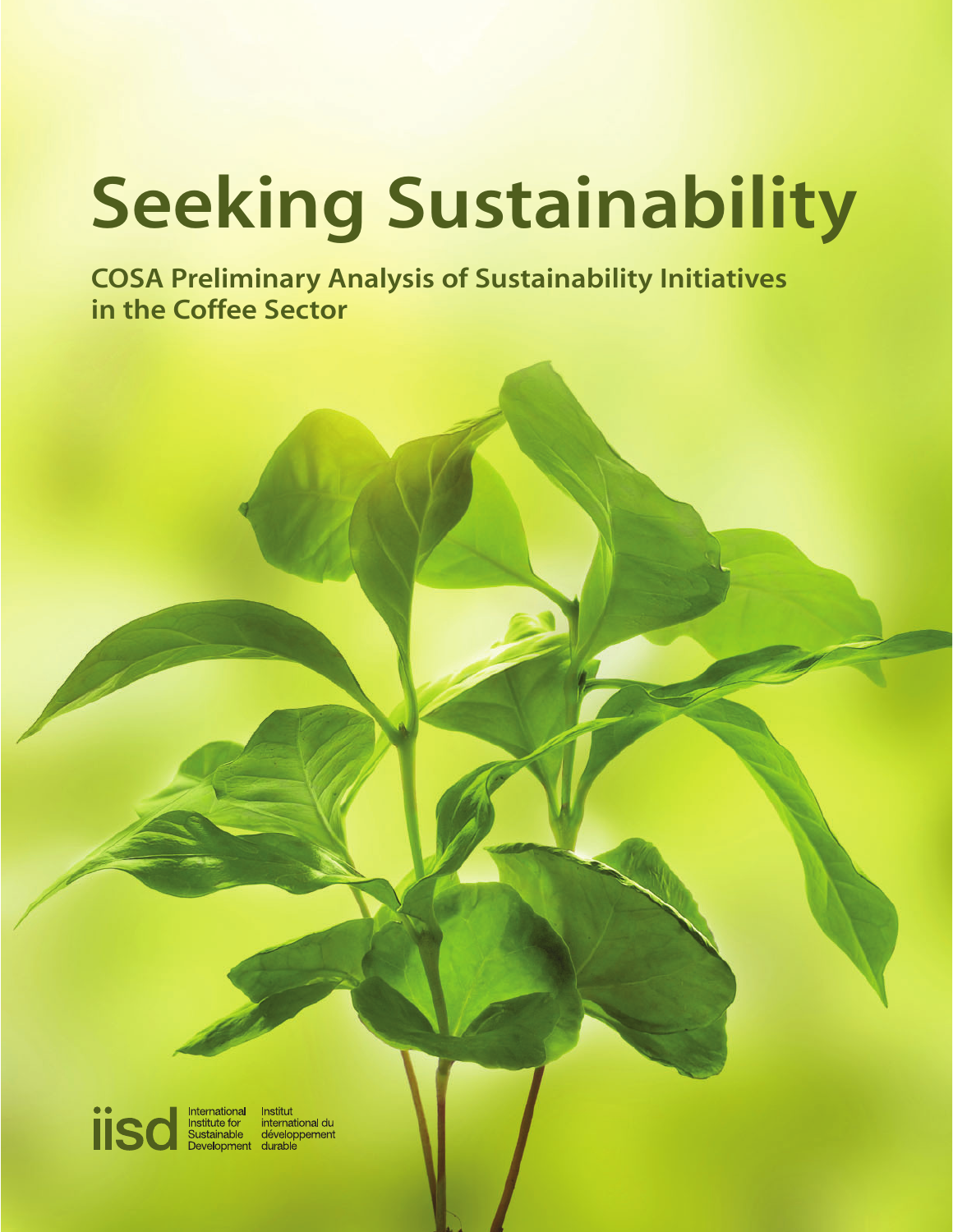## **Seeking Sustainability**

## **COSA Preliminary Analysis of Sustainability Initiatives in the Coffee Sector**

September 2008

Lead Authors: Daniele Giovannucci and Jason Potts Contributors: Bernard Killian, Christopher Wunderlich, Susana Schuller, Gabriela Soto, Kira Schroeder, Isabelle Vagneron and Fabrice Pinard

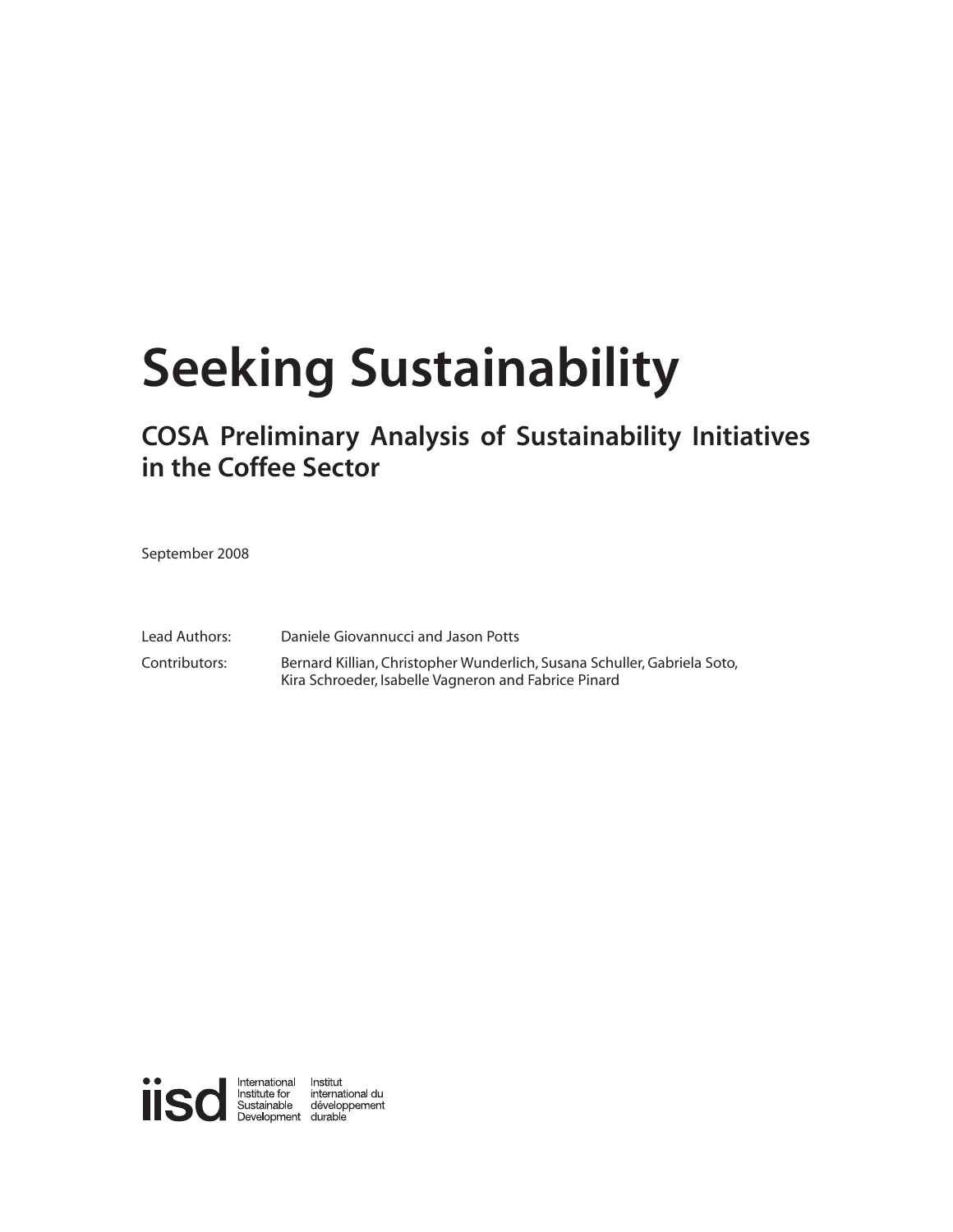

The Committee on Sustainability Assessment (COSA) executive committee is co-ordinated and led by the International Institute for Sustainable Development (IISD) and includes Nicaragua's Centro Agronómico Tropical de Investigación y Enseñanza (CATIE), Costa Rica's Centro de Inteligencia sobre Mercados Sostenibles (CIMS/INCAE), France's Centre de coopération internationale en recherche agronomique pour le développement (CIRAD) and Switzerland's State Secretariat for Economic Affairs (SECO). This committee, with the endorsement of the International Coffee Organization and initial seed support from USAID, NORAD and BTC, worked with leading institutions in several producing countries to adapt and develop the COSA methodology.

The data, material and opinions expressed are strictly those of the authors and do not imply any endorsement whatsoever on the part of the organizations participating.

Dissemination of this material for educational or other non-commercial purposes is authorized without prior written permission from the copyright holders provided the source is fully acknowledged. Reproduction of material in this information product for commercial or other purposes is prohibited without written permission of the copyright holders. Applications for such permission should be addressed to: Stu Slayen at sslayen@iisd.ca

#### © IISD, CIRAD, CATIE and CIMS 2008

Citation: Daniele Giovannucci and Jason Potts with B. Killian, C. Wunderlich, G. Soto, S. Schuller, F. Pinard, K. Schroeder, I. Vagneron. 2008. Seeking Sustainability: COSA Preliminary Analysis of Sustainability Initiatives in the Coffee Sector. Committee on Sustainability Assessment: Winnipeg, Canada.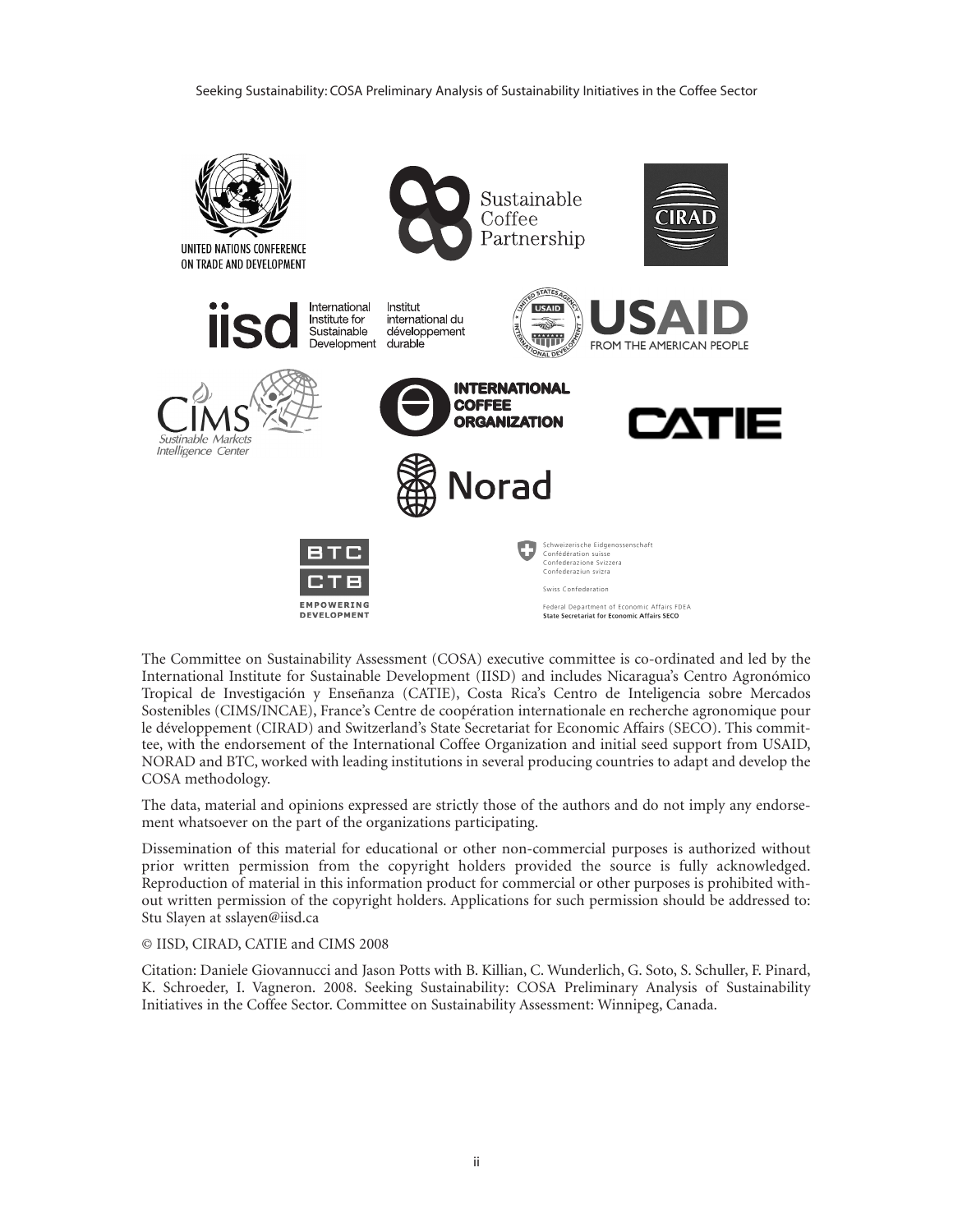## **Table of Contents**

| Acknowledgements         |                                                                        |                                 |    |  |
|--------------------------|------------------------------------------------------------------------|---------------------------------|----|--|
| <b>Executive Summary</b> |                                                                        |                                 |    |  |
| $\mathbf{1}$             | Introduction                                                           | 1                               |    |  |
|                          | 1.1 The growth of a new model for sustainable trade                    | 1                               |    |  |
|                          | 1.2 A brief history of sustainability initiatives in the coffee sector | 3                               |    |  |
|                          | 1.3 The economic and policy rationale for voluntary standards          | 4                               |    |  |
| 2                        | Methodology                                                            | 6                               |    |  |
|                          | 2.1 The COSA approach                                                  | 6                               |    |  |
|                          | 2.2 The COSA methodology                                               | 7                               |    |  |
|                          | 2.3 Testing the indicators and data collection process                 | 8                               |    |  |
| 3                        | <b>Field Testing Results</b>                                           | 9                               |    |  |
|                          | 3.1 Methodological observations                                        | 9                               |    |  |
|                          | 3.2 Data results and analysis                                          | 10                              |    |  |
|                          | 3.2.1 Economic outcomes                                                | 10                              |    |  |
|                          | 3.2.2 Environmental outcomes                                           | 16                              |    |  |
|                          | 3.2.3 Social outcomes                                                  | 19                              |    |  |
|                          | 3.2.3.1                                                                | Occupational health and safety  | 19 |  |
|                          |                                                                        | 3.2.3.2 Labour rights           | 20 |  |
|                          |                                                                        | 3.2.3.3 Effect on the community | 21 |  |
|                          |                                                                        | 3.2.3.4 Working hours and wages | 22 |  |
|                          |                                                                        | 3.2.3.5 Producer satisfaction   | 24 |  |
|                          | 3.2.3.6                                                                | Additional analysis             | 25 |  |
| 4                        | Multi-criteria Analysis                                                |                                 | 27 |  |
| 5                        | Conclusions                                                            | 32                              |    |  |
| 6                        | Recommendations                                                        |                                 |    |  |
|                          | References                                                             |                                 |    |  |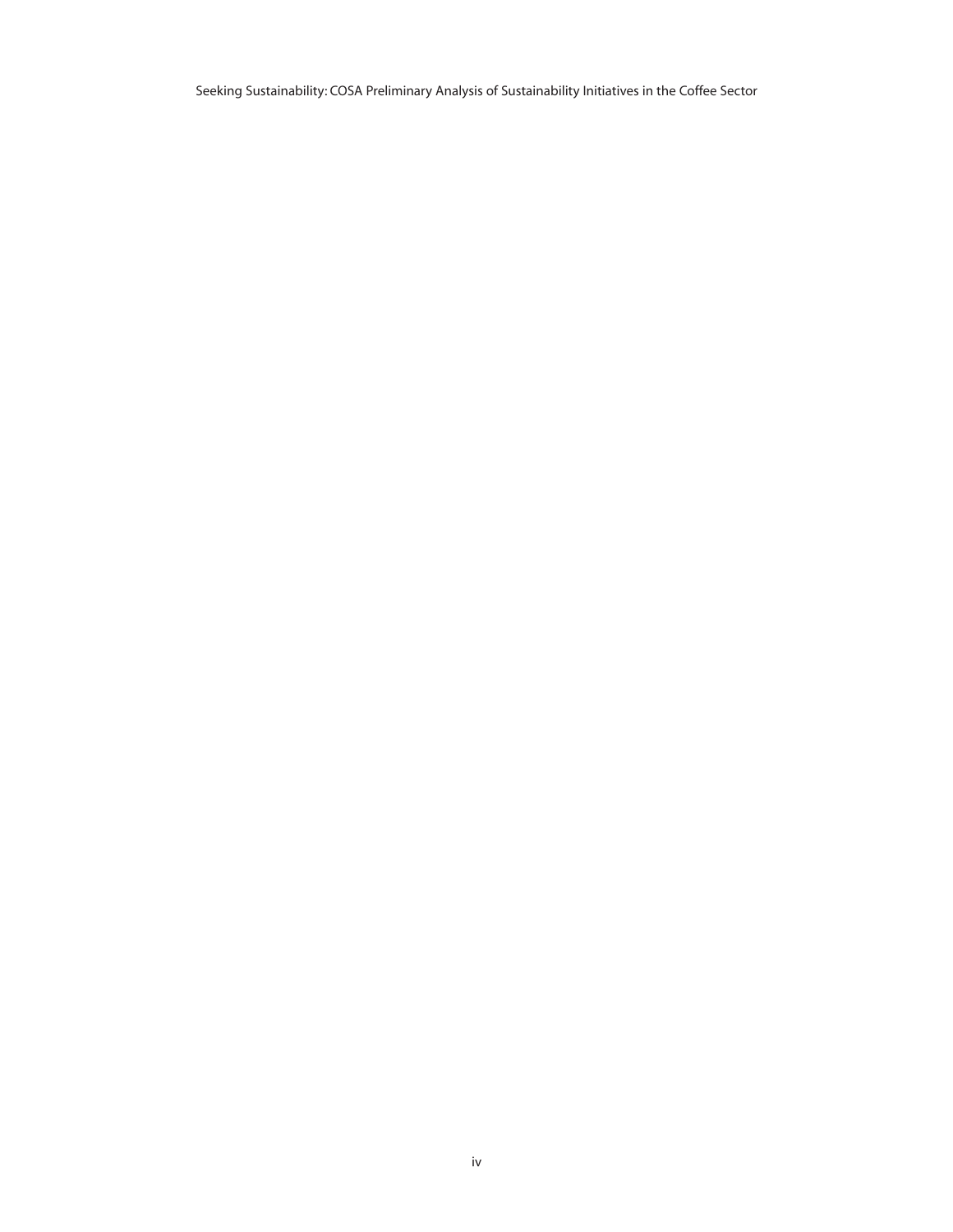## **Acknowledgements**

Scores of experts and scientists have contributed to the COSA model originally drafted by Daniele Giovannucci and Jason Potts and developed with the input of Christopher Wunderlich, Gabriela Soto, Bernard Killian, Kira Schroeder and Susanna Schuller. The authors would like to explicitly thank the many stakeholders, experts and project partners who have provided their time and expertise for the methodological development phase of the COSA project. These include, but are in no way limited to, the members of the COSA Advisory Panel, the COSA Scientific Committee, and the Sustainable Coffee Partnership (see lists below for members), and the members of the COSA Executive Committee (CATIE, CIMS, SECO, CIRAD and IISD). We would specifically like to thank Dr. Nestor Osorio, Executive Director of the International Coffee Organization, for his guidance and support in convening broad international, national and stakeholder participation in the project.

We want to recognize the more than 50 producers who agreed to participate in the COSA testing process. We also acknowledge the Federación Nacional de Cafeteros de Colombia, the Peru Federación Nacional de Café and the Junta National de Café de Peru for their guidance and support during the testing process. We would also like to thank Marjan van Herwijnen of the Institute for Environmental Studies at the University of Amsterdam, Dr. Laura Raynolds of Colorado State University, Dr. Matthew Cohen at University of Florida, Dr. Stefano Ponte of the Danish Institute for International Studies and INCAE's Lawrence Pratt. We have benefitted from the contributions of numerous international bodies, including: Social Accountability International (especially Judy Gearhart), the International Labour Organization (especially Ann Herbert) and the International Social and Environmental Accreditation Alliance (Sasha Courville and Patrick Mallet). We would also like to give a special thanks to the staff of the voluntary standards bodies for their detailed comments and input into the methodological development of the COSA Questionnaire.

Finally, we wish to thank the team of donors who have helped make COSA a reality, including the United States Agency for International Development, the Norwegian Agency for Development Cooperation, the Belgian Agency for Technical Cooperation and the Swiss State Secretariat for Economic Affairs.

The initial members of the Advisory Panel are listed below.

#### **Members of the COSA Advisory Panel\***

| <b>CABI</b> Bioscience                                    | Peter Baker                 |
|-----------------------------------------------------------|-----------------------------|
| Common Code for the Coffee Community                      | Carsten Schmitz             |
| Coffee Quality Institute                                  | Ted Lingle                  |
| Colombian National Federation Coffee Growers              | Gabriel Silva               |
| Columbia University                                       | Pedro Sanchez               |
| Cornell University                                        | David Pimentel              |
| East Africa Fine Coffees Association                      | Leslie Omari                |
| <b>ECOM</b>                                               | Teddy Esteve/Eric Poncon    |
| Embrapa (Brazil)                                          | Gabriel Bartolo             |
| Ethiopia Coffee Tea and Spice Development Dept.           | Yehasab Aschale             |
| European Coffee Federation                                | Roel Vassen                 |
| European Commission                                       | Enzo Barattini              |
| Food and Agriculture Organization                         | David Hallam                |
| Fairtrade Labelling Organizations International           | Kimberly Easson             |
| Green Mountain Coffee                                     | Rick Peyser                 |
| Guatemala Anacafe & Fedecocagua                           | Gerardo De Leon             |
| International Coffee Organization                         | Nestor Osorio (Chairperson) |
| <b>International Development Bank</b>                     | Robert Kaplan               |
| International Federation of Organic Agriculture Movements | Bo Van Elzakker             |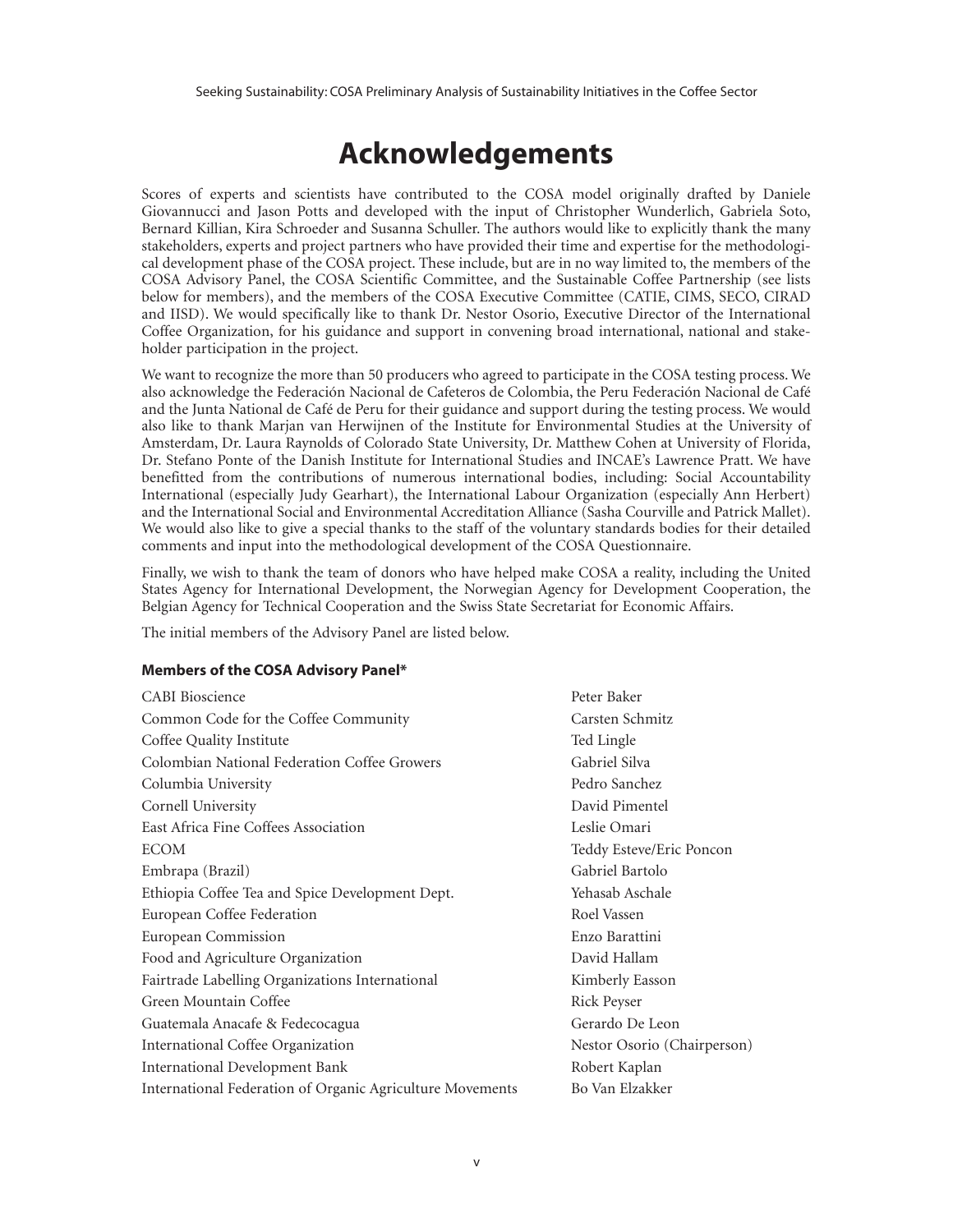| Coffee Board of India                                         | G V Krishna Rau                              |
|---------------------------------------------------------------|----------------------------------------------|
| Inter-African Coffee Organization                             | Josefa Sacko                                 |
| International Social and Environmental Accreditation Alliance | Sasha Courville                              |
| Junta Nacional de Café Peru                                   | Lorenzo Castillo                             |
| Kraft Foods                                                   | Vacant (formerly Annemieke Wijn)             |
| Amecafe, Mexico                                               | Rodofo Trampe                                |
| National Coffee Association USA                               | Robert Nelson                                |
| <b>Nestle</b>                                                 | Hans Joehr                                   |
| <b>OXFAM</b>                                                  | Constantino Casasbuenas<br>and Seth Petchers |
| Papua New Guinea Delegate and SCAE                            | Mick Wheeler                                 |
| Rainforest Alliance                                           | Chris Wille                                  |
| Sara Lee International                                        | Stefanie Miltenburg                          |
| Specialty Coffee Association of America                       | Ric Rhinehart and Mark Inman                 |
| SNV (Holland/Ecuador)                                         | Christian Marlin                             |
| <b>Starbucks Coffee Company</b>                               | Sue Mecklenberg                              |
| Sustainable Agriculture Initiative (SAI) Platform             | Emeline Fellus                               |
| United Nations Conference on Trade and Development            | Olle Ostensson                               |
| United States Agency for International Development            | Chris Kosnick                                |
| Utz Certified                                                 | Vacant (formerly David Rosenberg)            |

\* Members serve as voluntary advisors. Their participation does not imply endorsement of the findings.

#### **Members of the COSA Scientific Committee**

Lawrence Busch Alain De Janvry Jeremy Haggar Steven Jaffee Sietze Valeema

#### **COSA Director of Research**

Daniele Giovannucci

#### **Members of the Sustainable Coffee Partnership**

Centre de Coopération Internationale en Recherche Agronomique pour le Développement (CIRAD) Common Code for the Coffee Community Initiative (CCCC) Commission for Environmental Cooperation (CEC) East African Fine Coffee Association EMBRAPA (Brazil) European Coffee Federation FEDECOCAGUA/ANACAFE (Guatemala) Federación Nacional de Cafeteros de Colombia (FNC) Inter-African Coffee Organization International Coffee Organization (ICO) Junta Nacional de Café de Peru (JNC) Karnataka Growers Federation (India)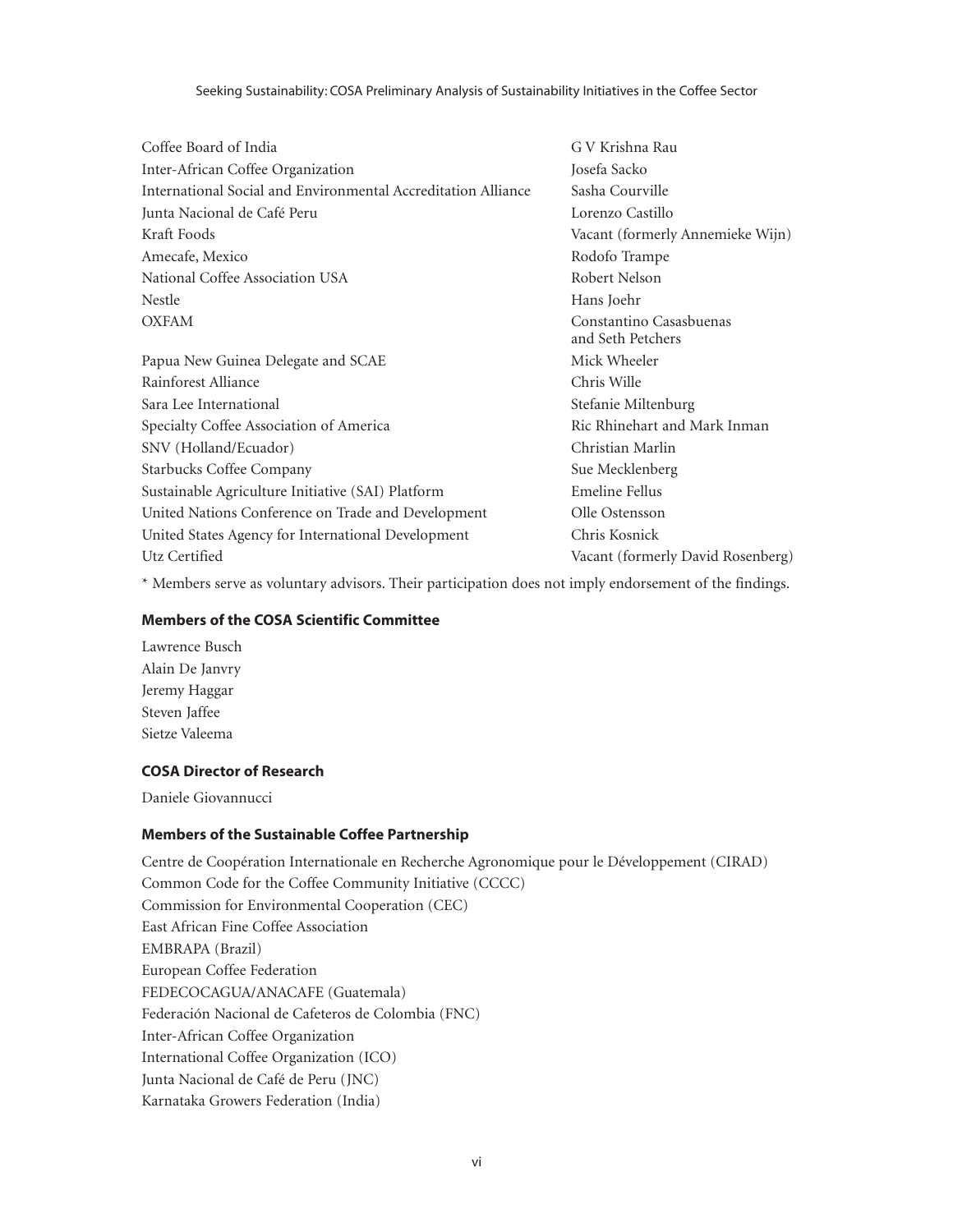OXFAM/Global Alliance on Coffee and Commodities (GLACC) Sustainable Agriculture Initiative Platform Sustainable Agriculture Network (SAN) Specialty Coffee Association of America (SCAA) State Secretariat for Economic Affairs, Switzerland (Observer) Technoserve United Nations Conference on Trade and Development (UNCTAD)

#### **Program Manager**

Jason Potts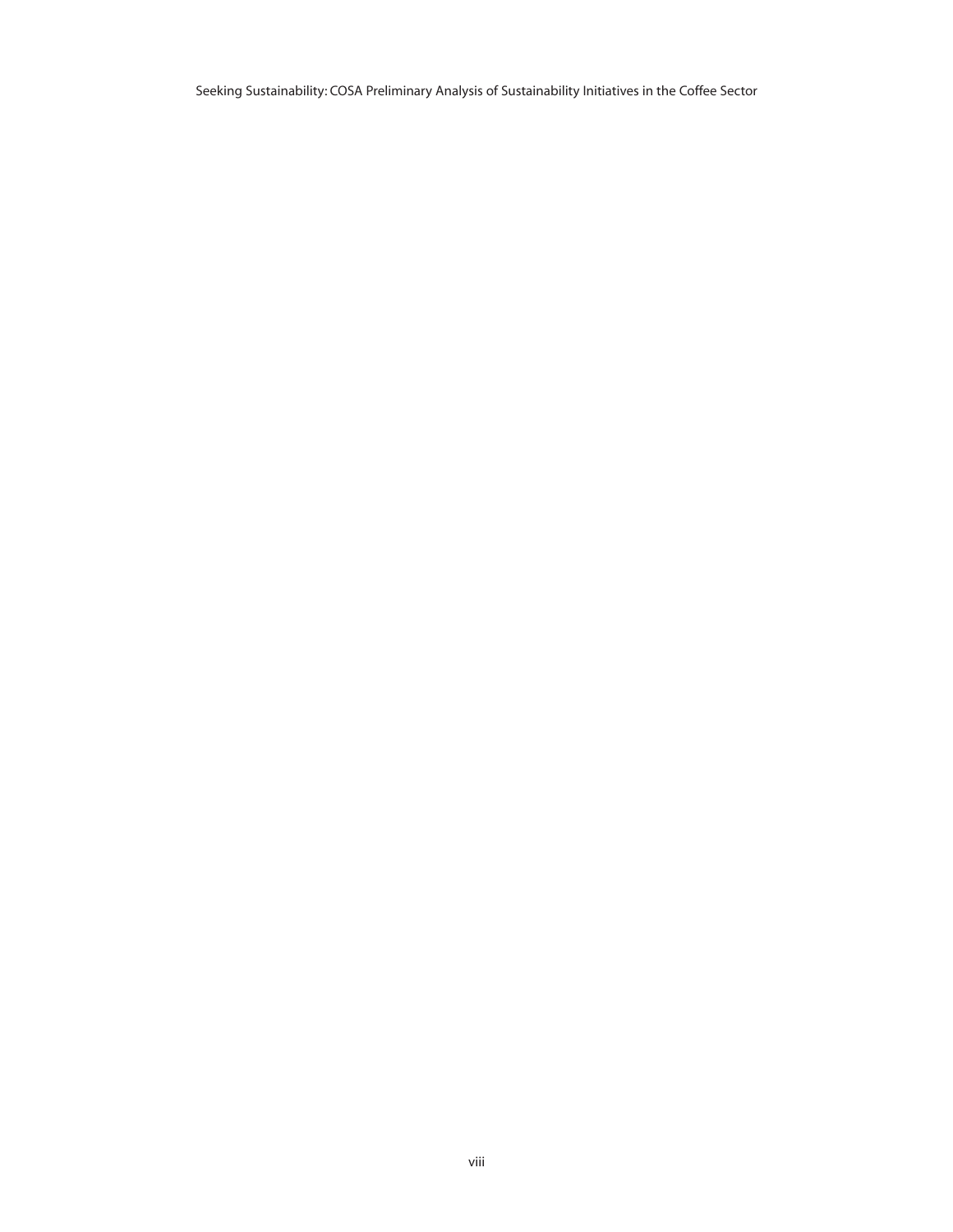## **Executive Summary**

The growing economic value and consumer popularity of sustainability standards inevitably raise questions about the extent to which their structure and dynamics actually address many environmental, economic and public welfare issues. The COSA (Committee on Sustainability Assessment) project emerged from the concerns of many industry practitioners and the two dozen institutions collectively organized as the Sustainable Coffee Partnership (see Acknowledgements) about the lack of knowledge and dearth of sound scientific inquiry on what actually happens in the process of adopting sustainability initiatives.1 The committee set out to develop a scientifically-credible framework with which to examine and measure the various types of costs and benefits associated with different sustainability approaches. The COSA method is an innovative farm management tool because it incorporates not only economic methods, but also environmental and social metrics to offer a multi-faceted view of sustainability that reflects the intentions and results of the 2002 World Summit on Sustainable Development.

The basic COSA approach consists of a data gathering and analysis process so that farmers and other stakeholders can more effectively assess and predict what sort of social, economic and environmental outcomes they may have by implementing different sustainability initiatives. This report covers the initial pilot phase of the COSA project: a process of vetting and testing to prepare the COSA methodology for wider application. Although the primary objective of the testing phase is to identify improvements for making the methodology more suited to diverse producer applications, the opportunity was also taken to compile and analyze the data to demonstrate the analytic capacity and relevance of this work.

During testing, the COSA questionnaire was reviewed by the Scientific Committee and external stakeholders prior to being applied in five countries (Kenya, Peru, Costa Rica, Honduras and Nicaragua) across more than 50 farms that represented the most widely-known sustainability initiatives, including Fair Trade, Organic, Utz Certified and Rainforest Alliance. This was followed by several review workshops and basic data compilation and analysis.

Data gathered during the testing process do provide a reflection of the actual experience of the specific farms tested and, as such, can provide pointers for a deeper understanding of the functioning of sustainability initiatives in the field. Nevertheless, given the inherent challenge of extracting statistically significant results, the expectation of doing so in the COSA testing process would be unreasonable given the small sample. As such, the data presented by this report must be considered nothing more than observations and NOT firm conclusions or generalizations.

Based on our observations:

- 1. Farm performance along social, economic and environmental indicators is highly variable. This appears to confirm that the effectiveness of sustainability initiatives is heavily influenced by local conditions in terms of the manner in which they are implemented and enforced. In some cases they may be a boon and in others a bane.
- 2. Certified farms observed in the testing process generally appear to be better off economically (assessed by net income) than their conventional counterparts, but the gap can be narrow.
- 3. With respect to many of the environmental parameters measured (such as biodiversity and shade coverage), there is little evidence that certification had a significant effect on the environment over the first two years of certification—possibly due to the lag time between implementation of practices and environmental impact (e.g., planting of shade trees or creating erosion barriers).
- 4. With respect to social parameters, certified farms appear to have distinctly better occupational health and safety, employee relations and labour rights performance.

More specifically, some of the key observations arising from the testing process are:

1. A majority (60 per cent) of certified farms reported an improved overall economic situation due to certification and generally superior net incomes as compared with conventional farms, and this despite the fact that a majority (62 per cent) of certified farms reported reduced yields.

<sup>1</sup> COSA the project and COSA the committee are often used interchangeably.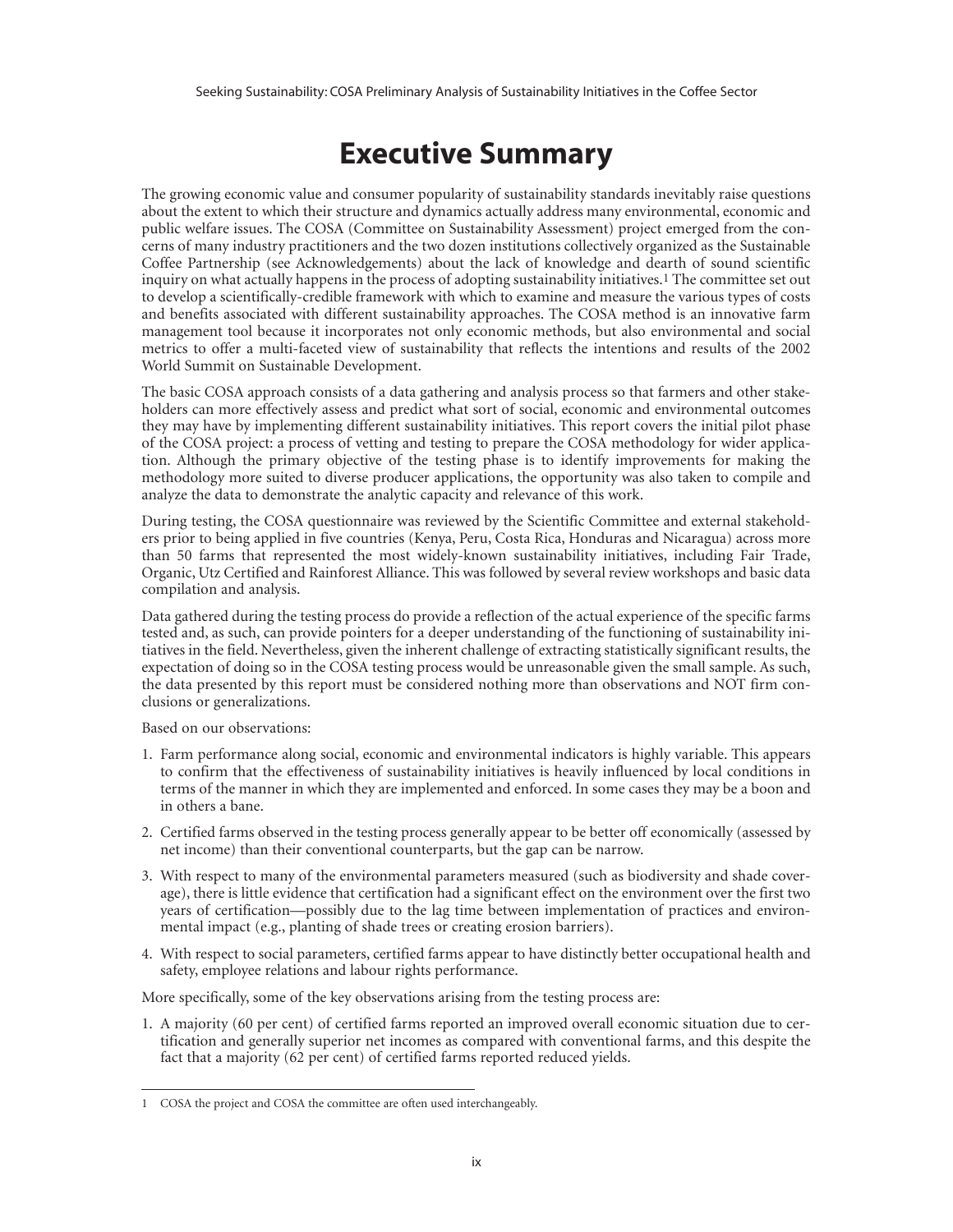- 2. Though certified farms on the whole had superior pollution management systems as compared to conventional farms, only minimal differences in biodiversity and soil health could be detected.
- 3. A slight majority (54 per cent) of certified farms reported improved market access due to certification.
- 4. Four times as many certified farms had occupational health and safety policies as non-certified farms; twice as many certified farms had a basic health and safety feature: first-aid kits.
- 5. Certified farms used written employment contracts twice as often as conventional farms.
- 6. Aggregate producer satisfaction of certified farms was marginally higher following certification; however, more than 75 per cent of certified farms noted somewhat improved or significantly improved conditions following certification, while 90 per cent of certified farms noted they were either "likely" or "very likely" to continue in the certification program.

Notwithstanding these general observations, the principal purpose of the testing process was to identify the viability of the draft COSA methodology (indicators, questionnaire, field application and processing). A number of methodological issues were identified and are being addressed, including the creation of an even simpler COSA tool that can be more readily employed by producers for their farm or co-op management. Overall, the questionnaire was well received by farmers who consistently confirmed the need for information on the effects of sustainability initiatives.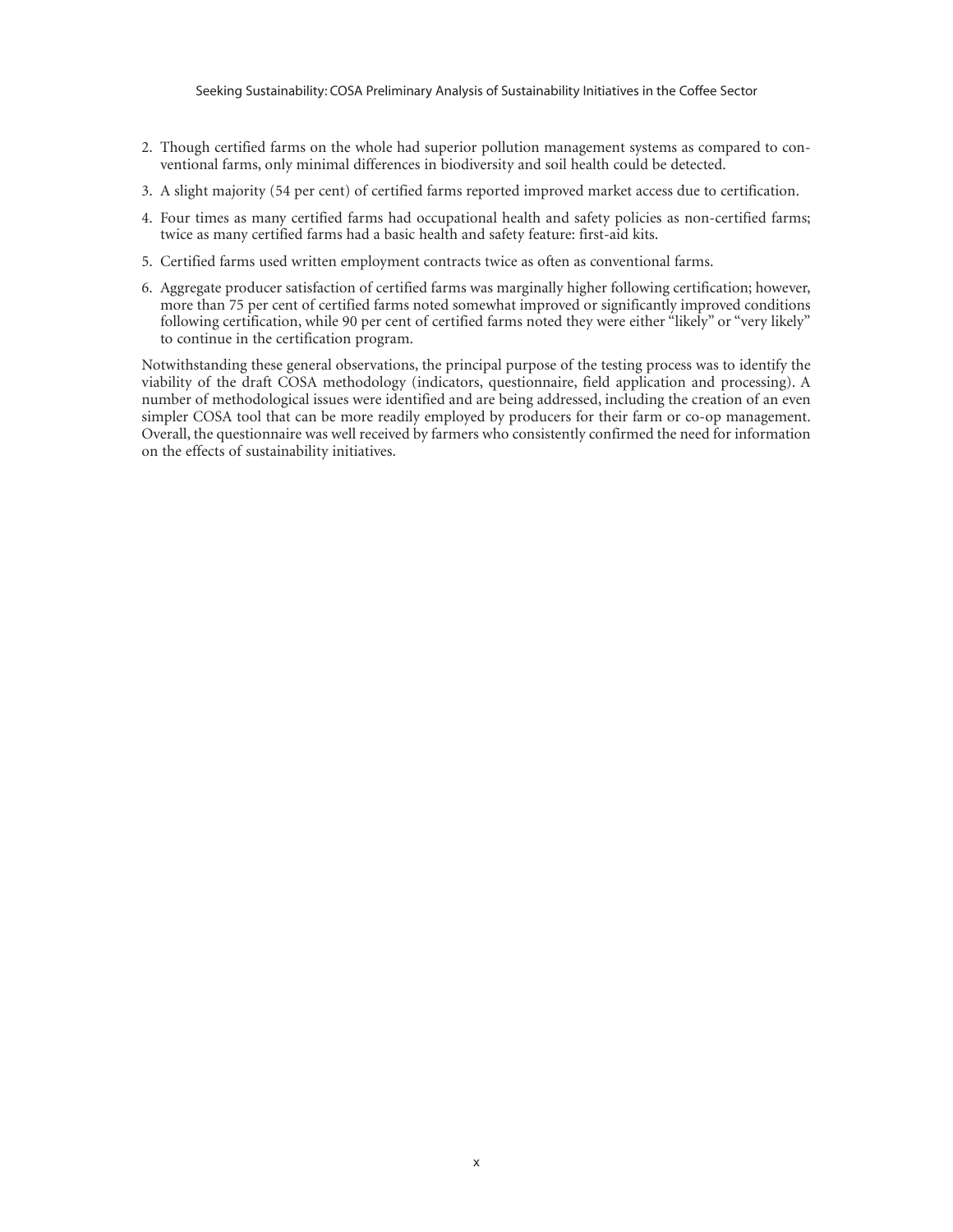## **1. Introduction**

The COSA (Committee on Sustainability Assessment) project addresses important concerns of consumers, farmers, the agri-food industry and dozens of institutions. Its primary purpose is to improve the understanding of what actually happens in the process of adopting sustainability initiatives. Given the lack of sound or reliable scientific information, the committee set out to develop a scientifically-credible framework with which to examine and measure the various types of costs and benefits surrounding the different sustainability approaches. Beyond its primary partnership with research institutions in coffee-consuming and producing countries, COSA has integrated the inputs of producer groups, intergovernmental agencies, private sector firms, academicians, industry experts and several of the sustainability initiatives themselves in developing its methodology.

On the one hand, COSA offers a uniquely detailed perspective into the costs and benefits of adopting sustainability systems on the ground—paying explicit attention not only to direct costs and benefits, but also to indirect costs and benefits such as those associated with learning, organizational changes, health and wellbeing, and market access. On the other hand, COSA goes well beyond a traditional "cost-benefit" analysis by including measures not only along economic parameters, but also along social and environmental parameters, thereby allowing for truly "integrated" analysis.

Finally, COSA is founded on recognition of the fact that diverse perspectives on what constitutes sustainable development not only exist, but are actually inherent to the definition of sustainable development. With this in mind, the COSA methodology applies a multi-criteria analysis approach that provides for maximum flexibility in the use and compilation of the field data gathered under the process. The COSA project offers a program not only for building knowledge and understanding of the effects of sustainability standards, but also for developing management capacity around the adoption of such standards and their associated practices. In this light, even over the course of the testing process, COSA has been exploring mechanisms for enabling the integration of its indicators and measures within national technical assistance and decisionmaking processes.2

#### **1.1 The growth of a new model for sustainable trade**

Increasing public concern for the quality, safety and methods of agri-food production have combined with increasingly globalized commodity chains to result in a greater demand for goods produced according to private standards (Busch *et al*., 2007; Jaffee & Henson, 2006; Reardon *et al*., 2001). Among these are standards branded on their ability to promote sustainable development such as Organic, Fair Trade, Rainforest Alliance, etc. Virtually all of the major sustainability standards embody some combination of environmental, economic and social goals, though the degree to which they endeavour to achieve each of these sustainability objectives varies considerably.

Sustainability in commodities production and trade is influenced by varied factors including both public and private choices. At the public level, regulation and policy on environment, agriculture, trade, tax, investment, energy and climate change bear core relevance. At the private level, decisions about quality and safety standards, globalized supply chains, cost-driven procurement and differentiation all have profound impacts on sustainability in agri-food production and trade. While these approaches may operate with different assumptions and objectives, any discussion of sustainability in commodities in recent years has revolved around the issues of standards (Raynolds *et al*., 2007; Giovannucci & Ponte, 2005). Beginning with Organic and Fair Trade standards and increasingly encompassing perspectives of trade associations and private firms, these standards have evolved beyond niche markets into mainstream distribution channels that are accessible to many consumers (Daviron & Ponte, 2006; Lewin, Giovannucci & Varangis, 2004).

As such, products certified to the most popular sustainable standards have begun to capture not only significant market share, but also significantly greater value than comparable agri-food commodities (Liu (ed.), 2008; Potts, Wunderlich & Fernandez, 2007). Coffee is not only one of the world's most important traded

<sup>2</sup> For example, with Embrapa in Brazil, the FNC in Colombia, the Junta Nacional de Café in Peru and the Coffee Board in Tanzania.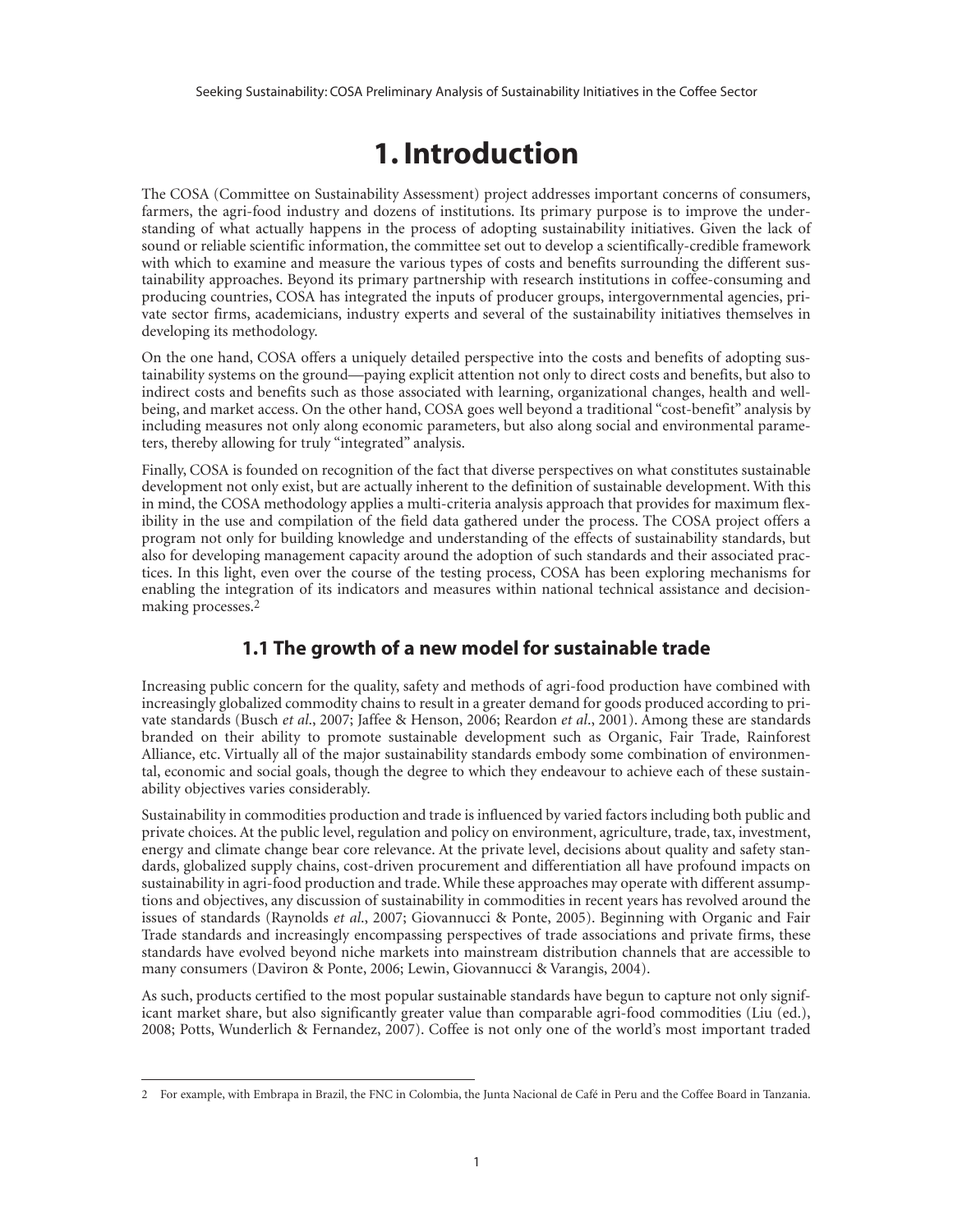commodities, it is also the leader in both market share and sustainability experience (the first certified coffee was traded in 1967). Though in most countries the joint market share of certified coffees is still modest, it has grown at a much faster pace than any other segment of the coffee industry (Giovannucci, Byers & Liu, 2008). In the Netherlands, certified coffees now account for nearly 30 per cent of the market (Coffee Coalition, 2006). In 2006, certified coffees reached eight per cent of the U.S. coffee market which is the world's biggest (Giovannucci & Villalobos, 2007), and are expected to have topped 10 per cent in 2007.

Beyond their economic value and consumer popularity, the structure and dynamics of sustainability standards attempt to address many environmental and public welfare issues using private sector methods and channels (Bacon *et al*., 2007; Utting, 2005; Giovannucci & Ponte, 2005). As such, even some distinctly private standards can take on a certain public character in their application and reach. In fact, two have been developed by coffee market leaders Starbucks (C.A.F.E. Practices®) and Nestle (Nespresso AAA Sustainable Quality Program®). This has given rise to new prospects for the promotion of sustainable production and even some new and more transparent trading practices in supply chains (Potts, Wunderlich & Fernandez, 2007). Yet it is not at all certain whether or to what extent standards are achieving the basic objectives of sustainable development as defined by the WSSD process or, for that matter, the objectives identified by the individual standards bodies themselves.

On the small-scale basis of their genesis, sustainability standards may well have been mostly positive in terms of their impacts. As one standard after another develops,3 however, it becomes difficult to discern their relative merits and actual value. As they grow rapidly into new billion-dollar segments and scale up to meet the demands of mainstream market channels, understanding their actual effects becomes more important. This is particularly true for producers who are faced with this growing array of choices without the necessary understanding or data to make informed choices. The rapid evolution of such production standards in recent years makes it hardly surprising that even policy-makers and businesspeople alike are increasingly perplexed as to the actual contributions of the various sustainability initiatives to long-term sustainable development.

To date, there has been considerable rhetoric, both pro and con, and yet there is actually very little detailed information about the impacts of sustainability standards. For example, we do not even know answers to the most basic questions such as what are the producers' costs and benefits of compliance with any given sustainability initiative. Similarly, there are very few data on what the time scale of returns to investment is for producers involved in such initiatives. Where information is available, it is usually partial, often partisan and rarely based on a comparable science-based methodologies. Moreover, there are few efforts to apply any rigorous measures and to assess larger trends in the marketplace. An apt analogy may be that we have designed a class of medicines but are not really certain of their full impact or to what extent they may have unintended side-effects.

As a result, farmers—as well as consumers, policy-makers and companies—lack objective information on what it really means to become compliant with social, economic and environmental sustainability initiatives. In the coffee sector alone, about 20 million of the world's rural poor depend upon its production for their livelihoods. Many millions more work in other commodities such as cotton, sugar, cacao, grains, etc. where similar standards are being either requested or required by buyers in the market—making the need for improved information on field level impacts increasingly urgent.

Recognizing this need, the Sustainable Coffee Partnership,4 under its "Committee on Sustainability Assessment" (COSA), launched the Cost Benefit Analysis of Sustainable Practices in Coffee. The COSA project seeks to generate science-based information on the social, economic and environmental effects of sustainability initiatives operative in commodity production—beginning with tool development and implementation in the coffee sector. Although COSA is designed to be able to provide measures of the sustainability outcomes of any systemic farm intervention, including more locally developed standards systems, the initial focus of the coffee program is on the major "recognized" sustainability standards: Organic, Fair Trade, Rainforest Alliance, Utz Certified, Starbucks C.A.F.E. Practices and the Common Code for the Coffee Community.

<sup>3</sup> Currently, at least nine standards with sustainability objectives apply in the coffee sector (Organic, Fair Trade, Rainforest Alliance, Utz Certified, Biodynamic, Smithsonian Migratory Bird Center, Nespresso AAA, Starbucks C.A.F.E. Practices and 4C).

<sup>4</sup> The Sustainable Coffee Partnership is an international multi-stakeholder platform for co-operation in the promotion of global sustainability in the coffee sector (See page vi for members). The SCP is facilitated by IISD and UNCTAD under the Sustainable Commodity Initiative.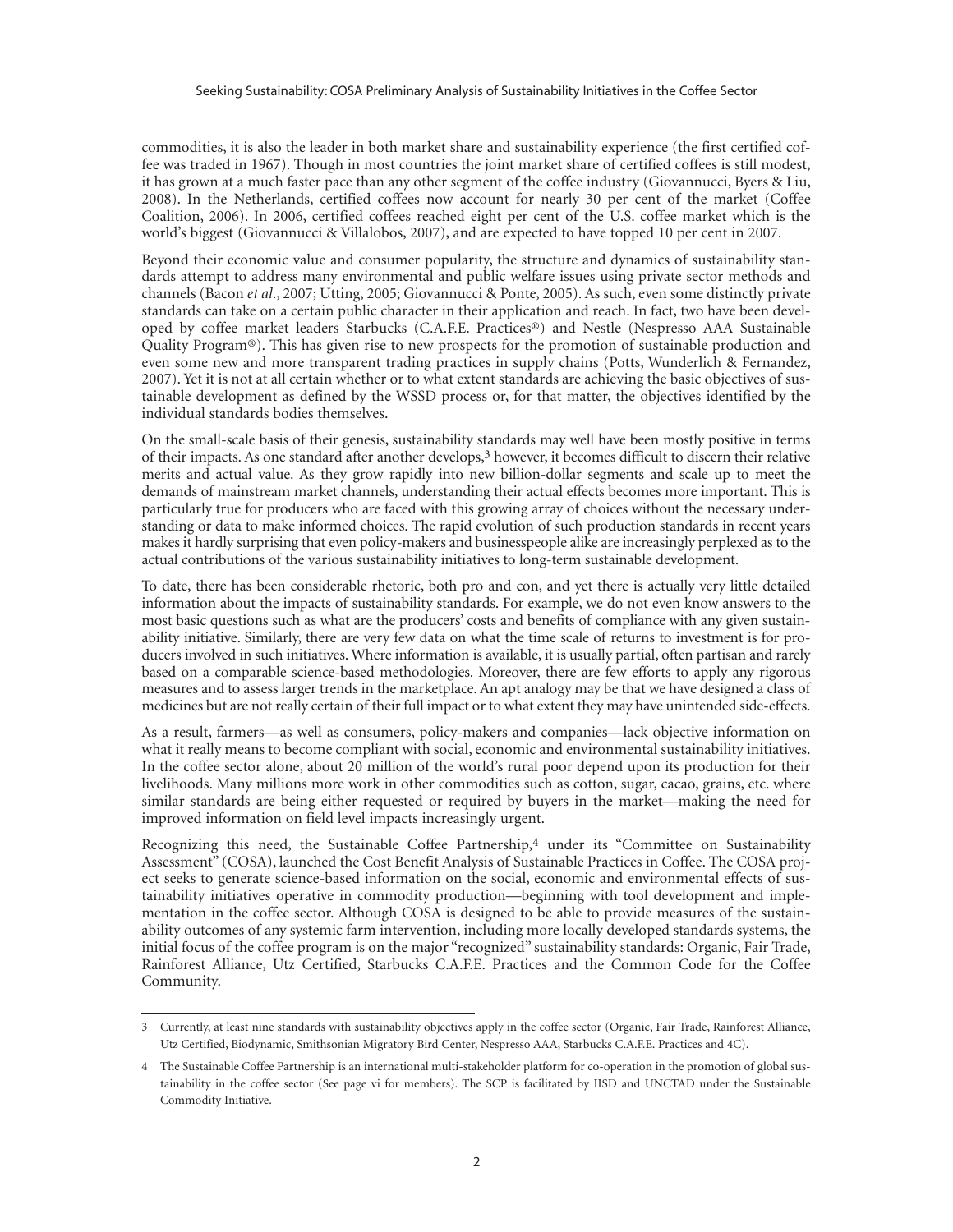Appreciating that sustainability is broad and multi-faceted, COSA does not expect to have the only answer or the perfect answer. It does however believe that it is important to make a start in such measurements for producers and policy-makers to understand the realities of sustainability initiatives.

COSA is intended to be primarily a didactic or farm management tool for use by farmers and their organizations. The data sets and the analytical options will inevitably also make COSA useful for policy-makers, NGOs, firms and the sustainability initiatives themselves in order to better understand what works and what doesn't work under different circumstances.

#### **1.2 A brief history of sustainability initiatives in the coffee sector**

Coffee is one of the world's most widely traded agricultural commodities and is produced by 60 developing nations. Most of the 20 million or so producers are very small farmers and subject to the cyclical difficulties of commodity production. Even larger farms are typically dependent upon highly vulnerable seasonal effects and migrant labour.

With its relative high value to volume ratio and durability as a crop that can be readily transported or even stored, coffee has become a cash crop of choice wherever it can be grown. Coffee is also somewhat unique in that it can be grown as part of a multi-functional ecosystem and within existing forest areas. For smallholders and the remote rural poor, different factors combine to make coffee extraordinarily valuable—perhaps the most valuable cash crop in the developing world. Thus, because of its considerable importance in both producer and consumer nations, coffee has become an ideal crop around which various market-oriented sustainability approaches have been first tested and developed.

One of the earliest attempts to introduce sustainability to commodity trade was the Fair Trade movement. The organized concept of Fair Trade began in the mid-1950s in Europe and entered its current phase in 1988 when it began a new level of expansion and invited mainstream importers, roasters and retailers to participate through the creation of a product-based labelling system (Potts, 2002; Giovannucci & Koekoek, 2003). Fair Trade is an approach to trade that aims to improve market access and continuity for small producers, strengthen their organizations and pay them a fair price by requiring producers and traders to comply with specific production and trading criteria. Since 1997, national Fair Trade organizations—now numbering 20—have been cooperating under the banner of Fairtrade Labelling Organizations International (FLO).

At the end of 2006, 569 certified producer organizations with over 1.4 million members and workers worldwide participated directly in Fair Trade commerce. That commerce is currently valued at more than US\$2.3 billion (FLO, 2007).Today, FLO Fair Trade standards exist for food products such as tea, coffee, cocoa, honey, juices, wine grapes, fresh fruit and vegetables, dried fruits, nuts and spices, and non-food products such as flowers and plants, sports balls and cotton.

"(*Some reports on Fair Trade) are so superficially researched that they either only paint a very small part of the picture, or are plainly erroneous*." – Luuk Zonneveld, Managing Director FLO (FLO 2007).

The growth of organic production systems dates back to the first half of the 20th century with systemic guidelines and formulations for "sustainable" production already published in Europe, the U.S. and South Asia by that time (Giovannucci, 2006). The first *trade* of a third-party-certified organic product happened to be coffee from Mexico in 1967 (Giovannucci & Koekoek, 2003). Worldwide, nearly 130 countries produce certified organic products in commercial quantities, including more than 90 developing countries. The global value is expected to top US\$40 million in 2007. Like other organic offerings, organic coffee remained a limited niche product until the late 1990s when the combination of growing health and environmental concerns led to rapid growth (around 20 per cent per annum) within the sector. It is the most widely exported of the certified coffees, shipping from 30 countries. In 2006, this amounted to about 148 million pounds (Giovannucci, Byers & Liu, 2008).

Organic products are produced with methods intended to preserve and improve the soil, without the use of synthetic chemicals. As such organic agriculture has traditionally been a systemic approach that aims to balance and optimize agriculture within a larger eco-system that includes productive or economic functions (IFOAM). In most major markets such as the EU, Japan and the U.S., labelled organic products must meet defined legal standards and the producer and processors must be certified by third-party certification bodies.

The Rainforest Alliance and Smithsonian Migratory Bird Center emerged as certifiers of specific social and environmental criteria in the 1990s. The Smithsonian certifies the maintenance of ecologically-sound habi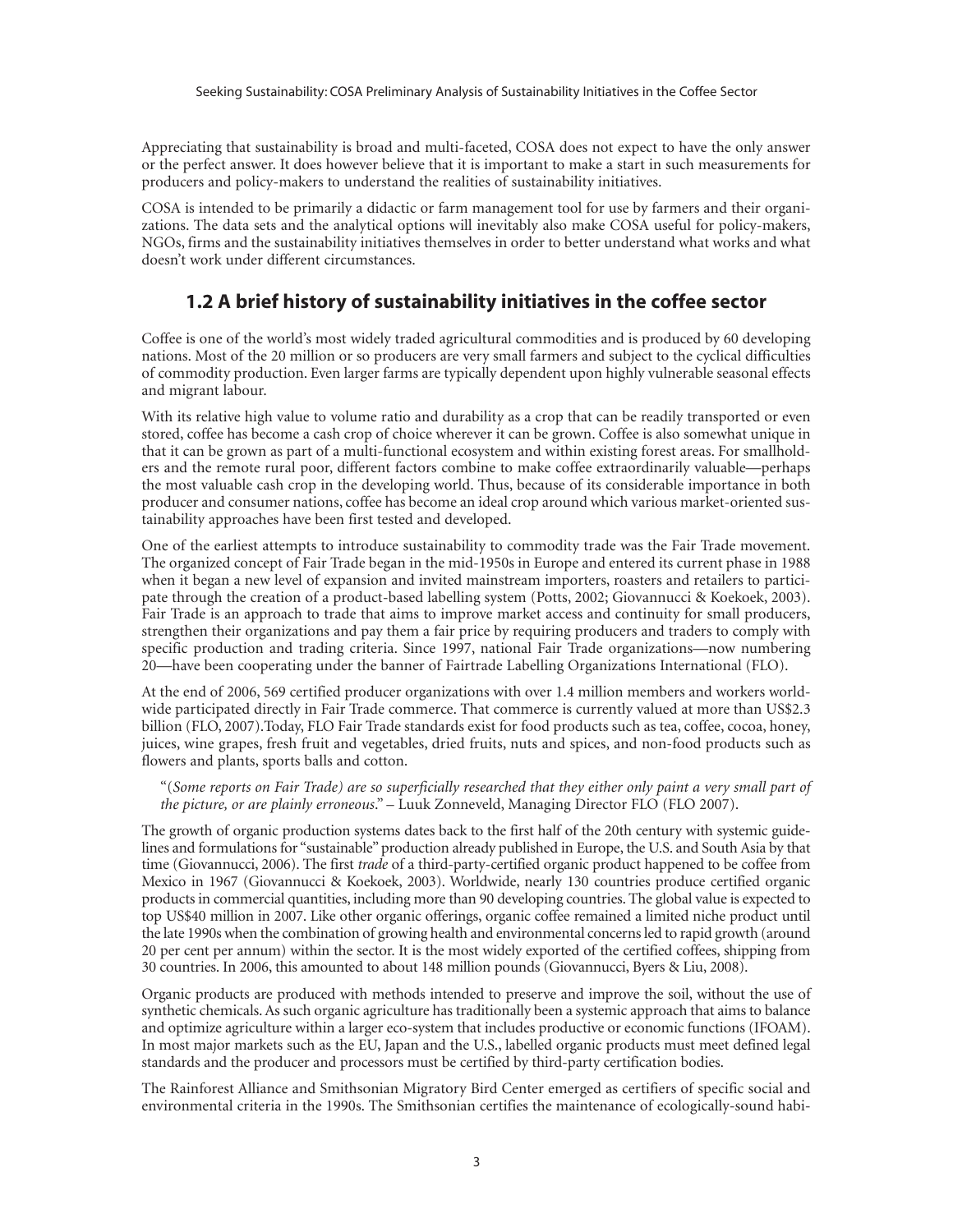tat and requires compliance with organic principles. While relevant, from a market standpoint it retains a very modest niche. The Rainforest Alliance integrates both biodiversity conservation and social development in its standards and it certifies fruits, cocoa, coffee, forest products (nuts, hearts of palm, vanilla), flowers and ferns, rubber and tea. At the end of 2007, it had certified about 17,000 farms, and coffee certified by the Rainforest Alliance was exported from 13 countries

Among the most popular recent sustainability codes or certifications are Utz Certified, the Common Code for the Coffee Community (4C), Nespresso AAA and Starbucks C.A.F.E. Practices.

Utz Certified sets basic social and environmental criteria encouraging good agricultural and management practices that are embodied in the Global Gap code for coffee with additional social components. In 2007, Utz certified thousands of farmers in 18 exporting countries. They have begun certifying cocoa and are exploring other crops such as tea, palm oil, soy, cotton, sugar and biofuels.

The 4C builds on basic good agricultural and management practices. Its code of conduct intends to eliminate the most unacceptable practices and encourage ongoing improvement. The 4C distinguishes itself from organic, Fair Trade and related labelling systems by relying on "verification" rather than "certification" of standards compliance. Verification entails an internal monitoring system incorporated within the initiative's corporate business model rather than relying on external verifiers and/or third-party guarantees. Verification of compliance under the 4Cs is now performed in nearly a dozen producing countries with the first independently verified crops emerging in late 2007. The 4C hopes to achieve a baseline benchmark for coffee production across mainstream industry.

Starbucks's own private standard, termed Coffee and Farmer Equity (C.A.F.E.) Practices, sets basic social and environmental criteria for several thousand certified farmers and co-operatives in more than two dozen countries. Their standard includes quality parameters and has been one of the fastest growing. In 2006, Starbucks imported approximately 155 million pounds of certified coffee. Nespresso has a similar approach for its private AAA standard and also focuses on quality. Like 4Cs, it is not a certification system but seeks to verify farm practices. It is operating in six countries and imported over 13 million pounds in 2006.

#### **1.3 The economic and policy rationale for voluntary standards**

Standards-based sustainability initiatives are fundamentally instruments for monitoring and communicating the sustainability of products based on the production and processing methods applied along the supply chain. Where products are identified as complying with specific sustainability criteria, they provide a direct instrument for enabling the market to value them. To the extent that the market actually does place additional value on "sustainable products" as compared with "conventional products," standards can be said to play an explicit role in internalizing the social and environmental costs of production—itself a core principle of sustainable development.5

But the role of standards in promoting sustainable development extends beyond the mere promotion of "good practice"—indeed, the very fact that standards produce additional information about market activity that is relevant to economic decision-makers (e.g., information about production practices)—means that standards have the potential to improve overall social welfare by enabling more informed decision-making (e.g., more efficient markets).

By providing such information, standards have the potential to reduce or eliminate the presence of some market externalities by more accurately matching individual preferences in the marketplace.6 To the extent

<sup>5</sup> See, for example, "Principle of Efficiency and Cost Internalization" of the Winnipeg Principles (IISD, 1994). Note that the ability of standards to generate premiums is closely related to the degree to which they operate as niche or mainstream markets. See Jason Potts (2007a).

<sup>6</sup> An externality generally refers to specific cases where one economic actor's activities have uncompensated effects on another actor's welfare. The presence of externalities can lead economic actors to act without full information on the costs or benefits associated with any given economic decision and, as such, can lead free markets to a sub-optimal allocation of resources. Externalities allow social and environmental costs to be imposed upon society without corresponding compensation. J. E. Meade *The Theory of Externalities The control of Environmental Pollution and Similar Social Costs* (Sijthoff-Leiden 1973).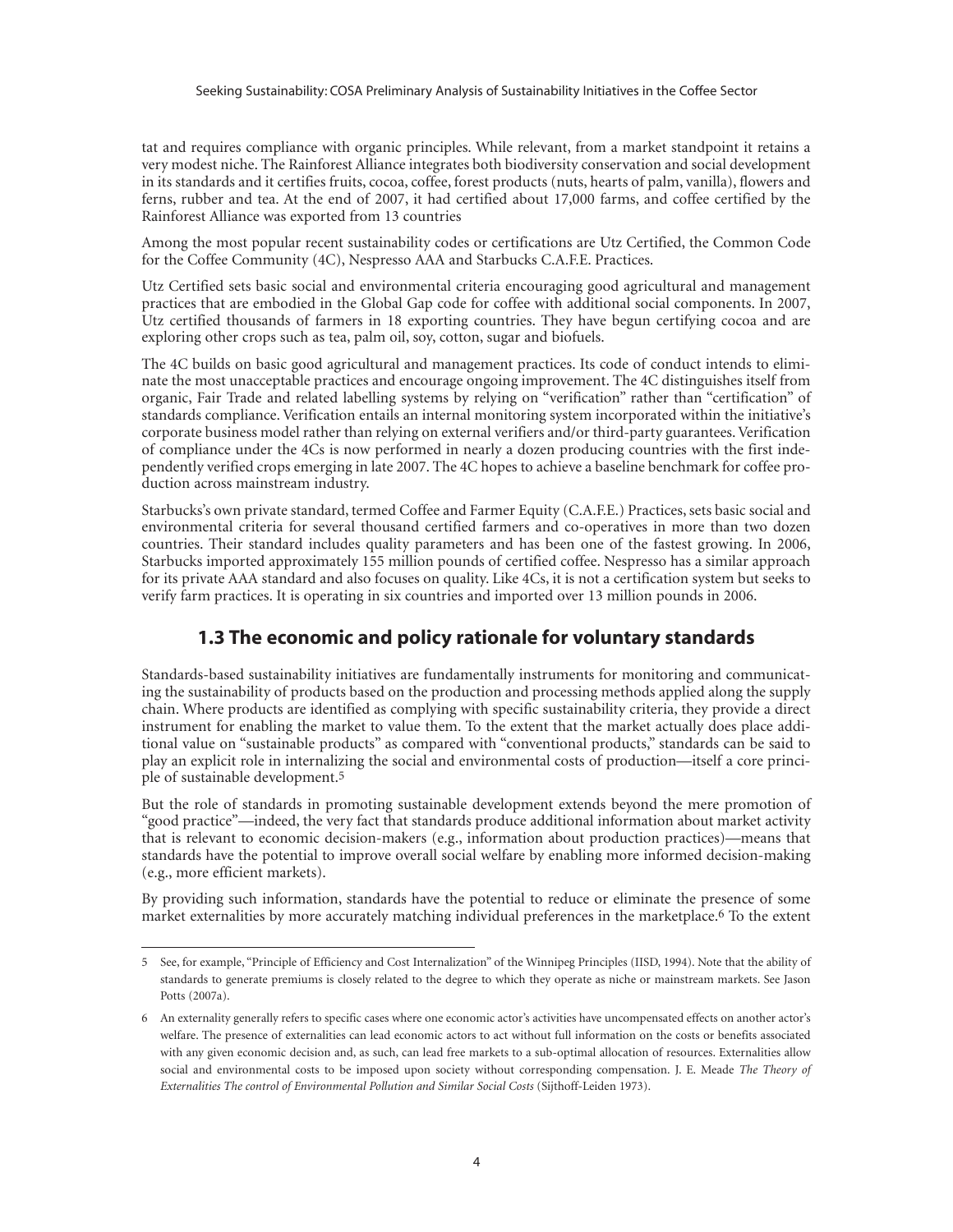that negative externalities are a core cause of both market inefficiency and negative social and environmental outcomes, standards have the capacity to systemically improve overall social welfare and sustainable development through their communication and governance roles (Potts, 2002; Giovannucci & Ponte, 2005). Thus, while premiums for standards compliance are commonly cited as the most important economic achievements of such initiatives, the potential for premiums arguably pales in comparison to the more generic role of standards in improving transparency and information in the market (Potts, 2007a).

In addition to helping promote economic efficiency, voluntary standards can leverage market forces to reach policy objectives. Such market-based policy promotes static and dynamic efficiency in the market place and is thus more effective than traditional "command and control" policy.7

The ability of sustainability standards to play an effective role in cost internalization, market efficiency, or efficient policy implementation fundamentally depends upon the degree to which such systems operate as effective communications tools. The implementation, monitoring and communication infrastructure which has developed around sustainability standards and initiatives represents a significant advancement over conventional manufacturer- and retailer-driven "on package" and advertising-based communication channels. The use of multi-stakeholder-developed criteria, available for public scrutiny and verified through independent third-party auditing, although not always a feature of such standards, has been positively elaborated, promoted and applied by many of the sustainability standards systems.

Yet, the growing multiplicity of such initiatives, combined with a lack of independent oversight of their *actual impacts*, continues to represent a major information challenge for the sector as a whole. COSA, by establishing an independent and science-based reference point for the monitoring and analysis of the effects of diverse standards initiatives, provides a critical tool for them to achieve their full development potential.

<sup>7</sup> Static efficiency refers to the efficient allocation of preferred practices among companies based on existing technologies. Dynamic efficiency refers to the efficient *development* of new technologies. Market-based measures promote both forms of efficiency by allowing companies to increase profits as they improve their compliance levels.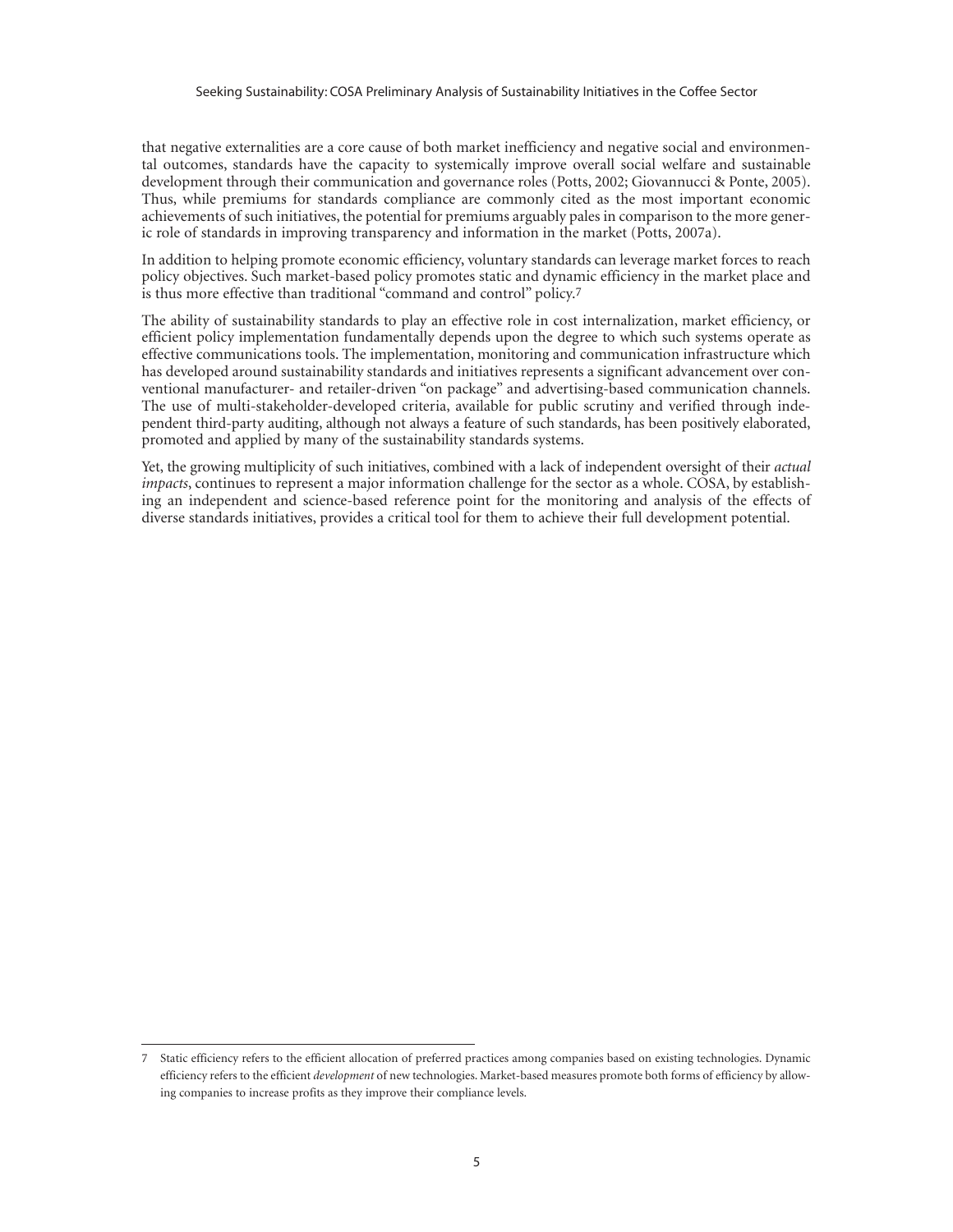## **2. Methodology**

To assess both the direct and the indirect costs and benefits of sustainability standards in all three areas requires an integrated "econo-enviro-social" tool. COSA, reflecting the multiplicity of views on sustainable development, has emerged from a multi-stakeholder dialogue facilitated by the Sustainable Coffee Partnership. COSA's appeal to an expert multi-stakeholder advisory panel and high-level scientific review committee, combined with the application of multi-criteria analysis, helps to preserve the objectivity and flexibility of the resulting methodology and tools.

#### **2.1 The COSA approach**

The basic COSA approach consists of the development and application of an internationally-recognized methodology and data gathering process so that farmers and other stakeholders can more effectively measure, and predict, the outcomes, including costs and benefits, of the adoption of one or more sustainability initiatives. In order to ensure both the relevance of the COSA methodology to the diverse conditions of producers around the world, as well as the overall objectivity and credibility of the work, the COSA process has initially focused on an intensive vetting and testing phase.

COSA does not aim to provide a subjective evaluation method *per se* but rather an objective and reasonably complete data gathering and analysis tool whereby others can assess the relative costs and benefits of sustainability based on their own specific value and sustainability frameworks. See Box 1.

#### **Box 1. Building lasting infrastructure for data collection: COSA's dialogue with national partners and sustainability initiatives**

While it is widely recognized that better data are needed on the sustainability impacts of agricultural activities, there has been no common basis or consistent methodology for gathering and managing such information.

COSA has placed significant emphasis on building partnerships with national networks and sustainability initiatives in order to establish the foundation for longer-term data gathering through *existing* systems. Established COSA partnerships already include:

- unanimous endorsement by the International Coffee Organization;
- agreement to apply COSA nationally in Colombia with the Federación Nacional de Cafeteros;
- agreement to apply COSA nationally in Peru with the Junta Nacional de Café;
- agreement to apply COSA nationally with TACRI in Tanzania;
- initiated dialogue with VICOFA (Vietnam), ICAFE (Costa Rica) and Embrapa (Brazil); and
- co-operation with several of the major sustainability initiatives in developing their own internal evaluation strategy.

*Targeting:* COSA serves not only producers and policy-makers, but also other key stakeholders.

- *For producers:* COSA offers relevant information on what they can expect the required financial and time investments to be. This process also identifies various benefits and therefore will enable more sound business choices and help producers to select and manage whichever sustainable practices they choose in a cost-effective manner.
- *For traders, manufacturers and retailers:* COSA provides realistic information for those that have an interest in maintaining the basis of long-term stability, quality and good farm management for their supply chain.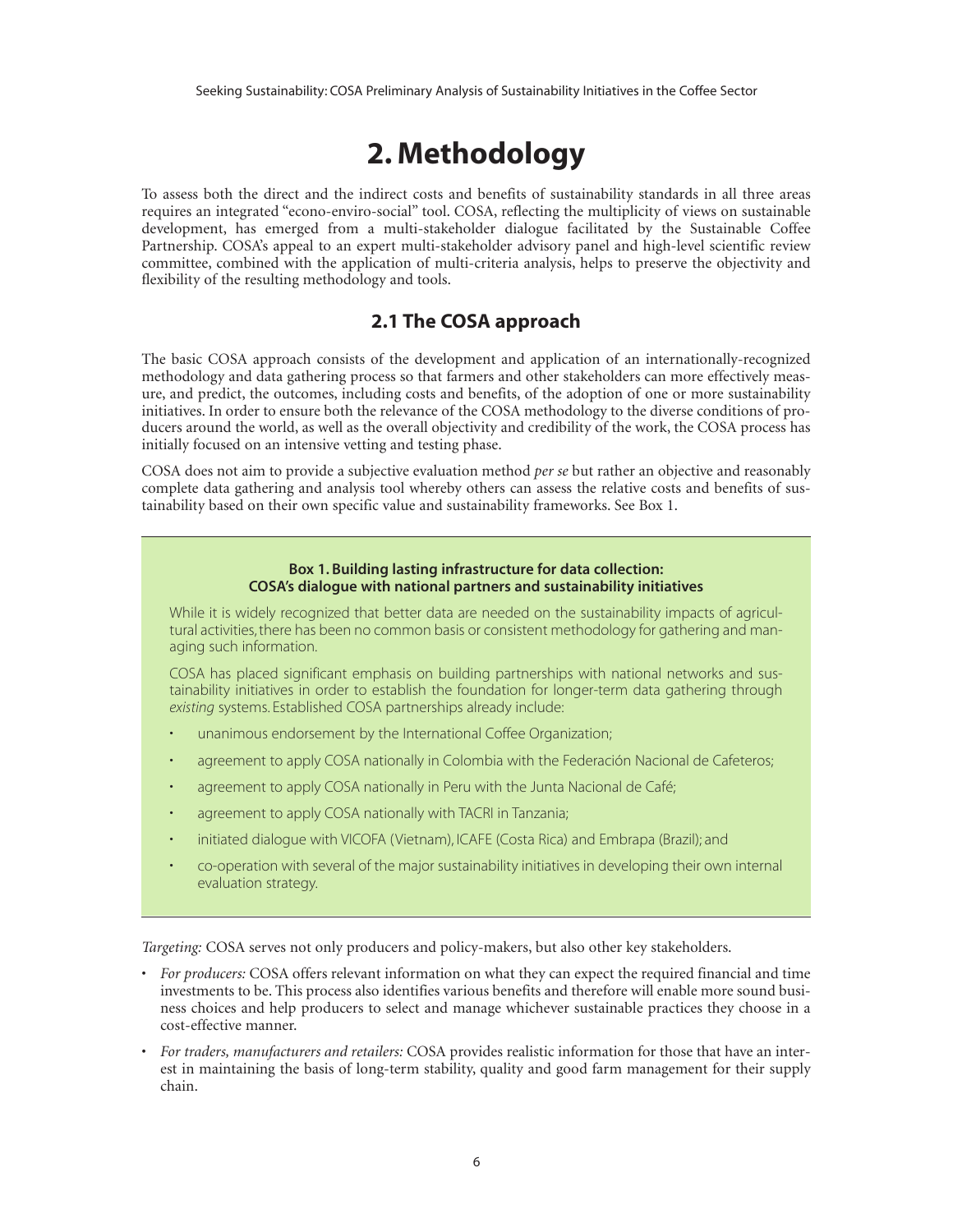- *For policy-makers:* COSA offers clear and objective information on how different sustainable practices affect producers and their communities. They can then make better-informed decisions on what mix of policy instruments is more likely to have the desired outcome in specific rural regions and on specific types of producers.
- *For the standards bodies and NGOs:* COSA presents a credible way to better understand their effects under different conditions and therefore help ensure the desired impacts of their sustainability systems.

#### **2.2 The COSA methodology**

The "full" COSA methodology is built upon a process of annual field visits to farms located throughout the major growing regions to gather information based on a common set of measures/indicators. The basic parameters of the full methodology include:

- farm visits over a minimum of a three-year period to discern measurable changes over time resulting from the implementation of different initiatives;<sup>8</sup>
- indicator selection criteria using SMART (**S**pecific objectives, **M**easurable results, **A**chievable by participants, **R**ealistic given the resources, **T**ime-bound within the established framework) concepts;
- farm selection criteria ensuring balanced representation across:
	- the six major sustainability initiatives operative in the coffee sector (Organic, Fair Trade, 4Cs, Utz Certified, Rainforest Alliance and Starbucks C.A.F.E. Practices);
	- major coffee growing regions (Africa, Asia and Latin America);9
	- small and large farms (based on national norms);
	- distinct agro-ecological zones (rainfall, altitude, etc.);
	- coffee types (Robusta, Arabica, etc.); and
	- different production systems (traditional shade, intensive sun, etc.).

After being checked for general consistency and accuracy, the data collected will be subject to the following forms of analysis:

- description of statistical trends;
- application of Analysis of Variance (ANOVA) to assess statistical relevance (See Figure 4.6); and
- multi-criteria analysis in order to provide basic "outcomes" along core sustainability criteria (see Box 2).

In addition, COSA envisions the future global availability of comparably-defined data so that producers and policy-makers can better determine how they compare with producers operating in different regions or applying similar or different standards.

Although the COSA process is designed for integration within national extension and planning infrastructures, data collected under the guidance of COSA can also be made available on the Web for access and treatment by interested stakeholders, policy-makers and researchers.

COSA has been designed to provide primary, functional data on the outcomes of sustainability initiatives, and although many stakeholders may be interested to rank different sustainability initiatives, the core COSA methodology is not designed to provide such rankings. The COSA approach is fundamentally built to allow multi-criteria analysis in recognition that while basic principles must underlie all sustainability analysis, needs and perspectives vary (for example, some may be interested primarily in worker health and safety while others may wish to apply specific analytic methods such as Ecological Footprinting or Lifecycle Analysis).

<sup>8</sup> The intention is that eventually COSA can serve as a tool for integration within national extension and support systems.

<sup>9</sup> Priority countries for the initial implementation of the COSA process include: Brazil, Colombia, Mexico, Ethiopia, Indonesia, India, Tanzania, Guatemala, Nicaragua, Uganda, Peru and Costa Rica.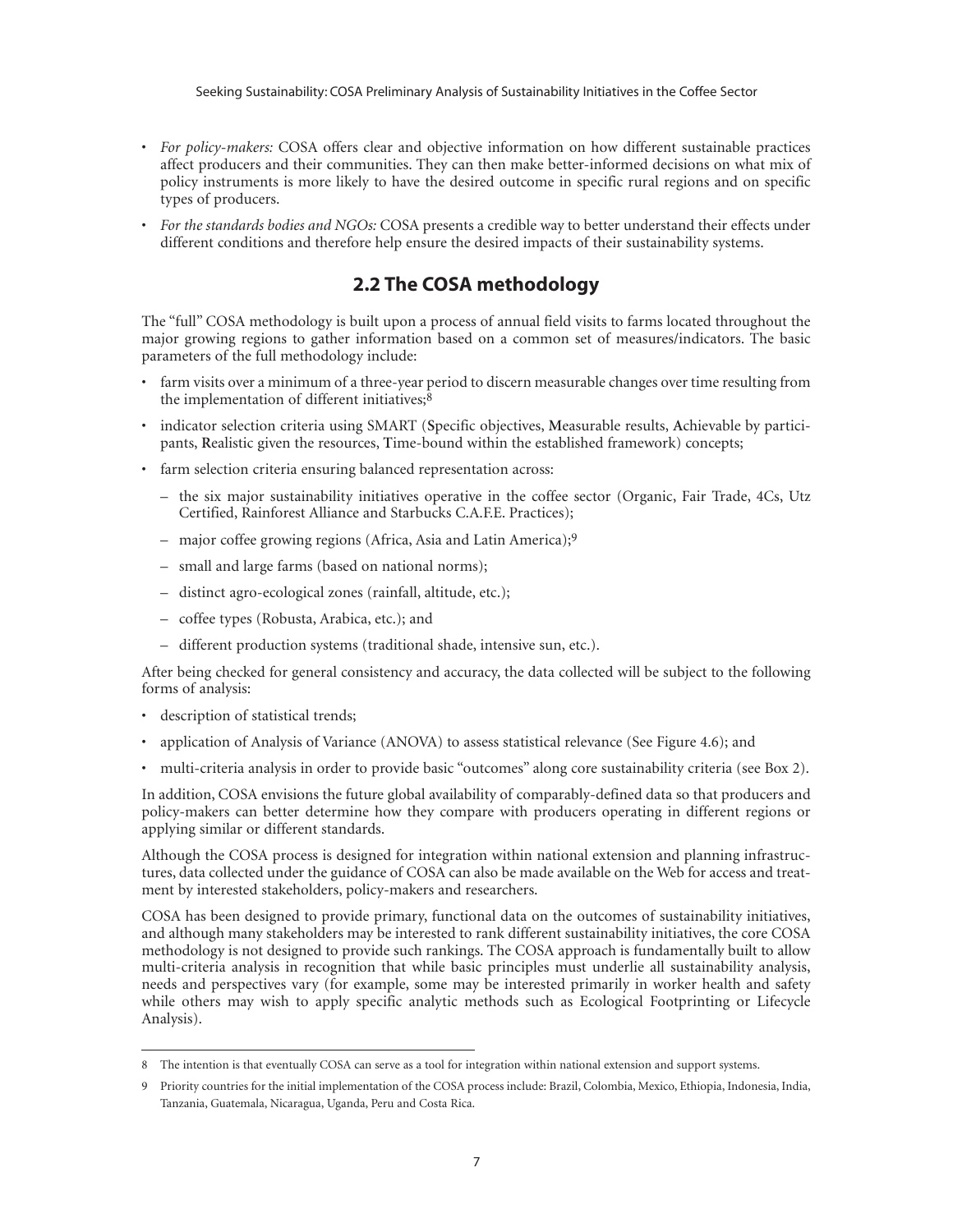#### **Box 2 A tool for building informed decision-making**

Multi-criteria analysis provides a structured approach to the management and analysis of distinct variables that contribute to a common decision-making process.<sup>a</sup> The key attribute of multi-criteria analysis is the simultaneous measurement of distinct variables without the attempt to translate individual variables into a single common unit.

This key feature of multi-criteria analysis distinguishes it from other analytic tools (such as cost benefit analysis and ecological footprinting). This helps ensure the integrity of measured variables by avoiding heavily subjective weightings, while allowing users of the analysis the freedom to apply their own weighting and evaluation system to the data. Multi-criteria analysis does require some interpretation and weighting in the identification and constitution of the key variables for measurement. In order to ensure that the multi-criteria analysis draws from common understandings, the COSA process has invested heavily in ensuring ongoing stakeholder and scientific input into the variable identification and testing.

a Building on the work of Morris Hill (Goals Achievement Matrix-GAM) and Nathaniel Lichfield (Planned Balance Sheet-PBS). See Sager (2003).

#### **2.3 Testing the indicators and data collection process**

This report documents the results of the first phase of the COSA project—namely the initial development and testing of the COSA questionnaire and indicators. In testing the COSA questionnaire, the following activities were undertaken:

- review of the draft indicator set by the Scientific Review Committee and external stakeholders;
- application of the COSA draft questionnaire in five countries (Kenya, Peru, Costa Rica, Honduras and Nicaragua) on farms using the most widely-known sustainability initiatives including Fair Trade, Organic, Utz Certified and Rainforest Alliance;
- producer feedback workshop (Peru);
- several review workshops facilitated by the international COSA Executive Committee; and
- data compilation and analysis.



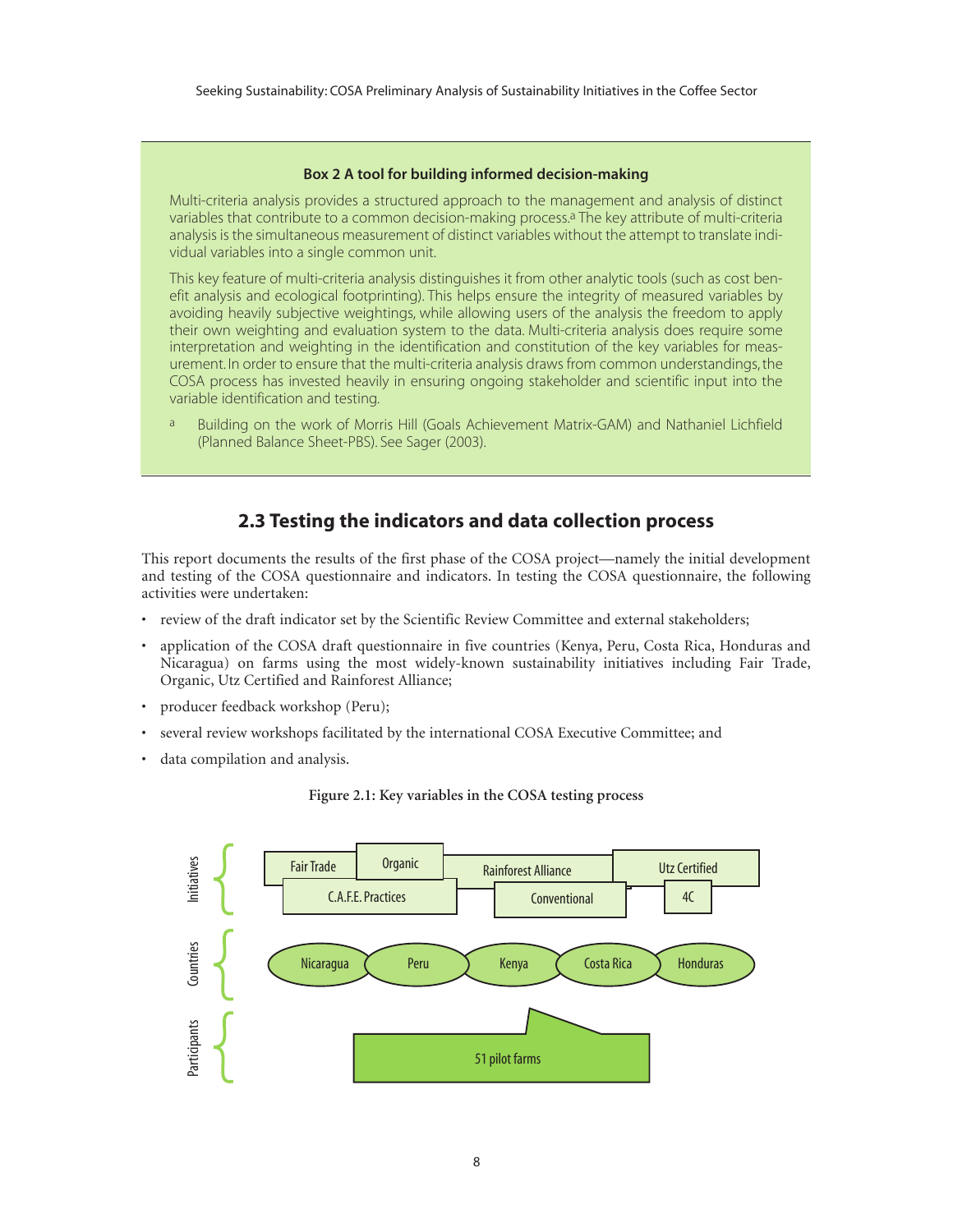Although the primary objective of the testing phase was to identify improvements for making the methodology more suited to diverse producer contexts, data were also collected in this phase in order to provide an initial snapshot of the conditions found on farms throughout the certification process. The remainder of this report presents the results of the data collected during the testing phase.

Limited availability of certain certifications in some countries did not permit an even distribution of farms for each individual certification. Farm sizes ranged from 2 to 124 hectares for each initiative. This range met COSA's intent to have a representative sampling of farm sizes; however, the range used to sample during the testing phase should not be taken to be representative of the average farm sizes associated with the specific certification initiatives.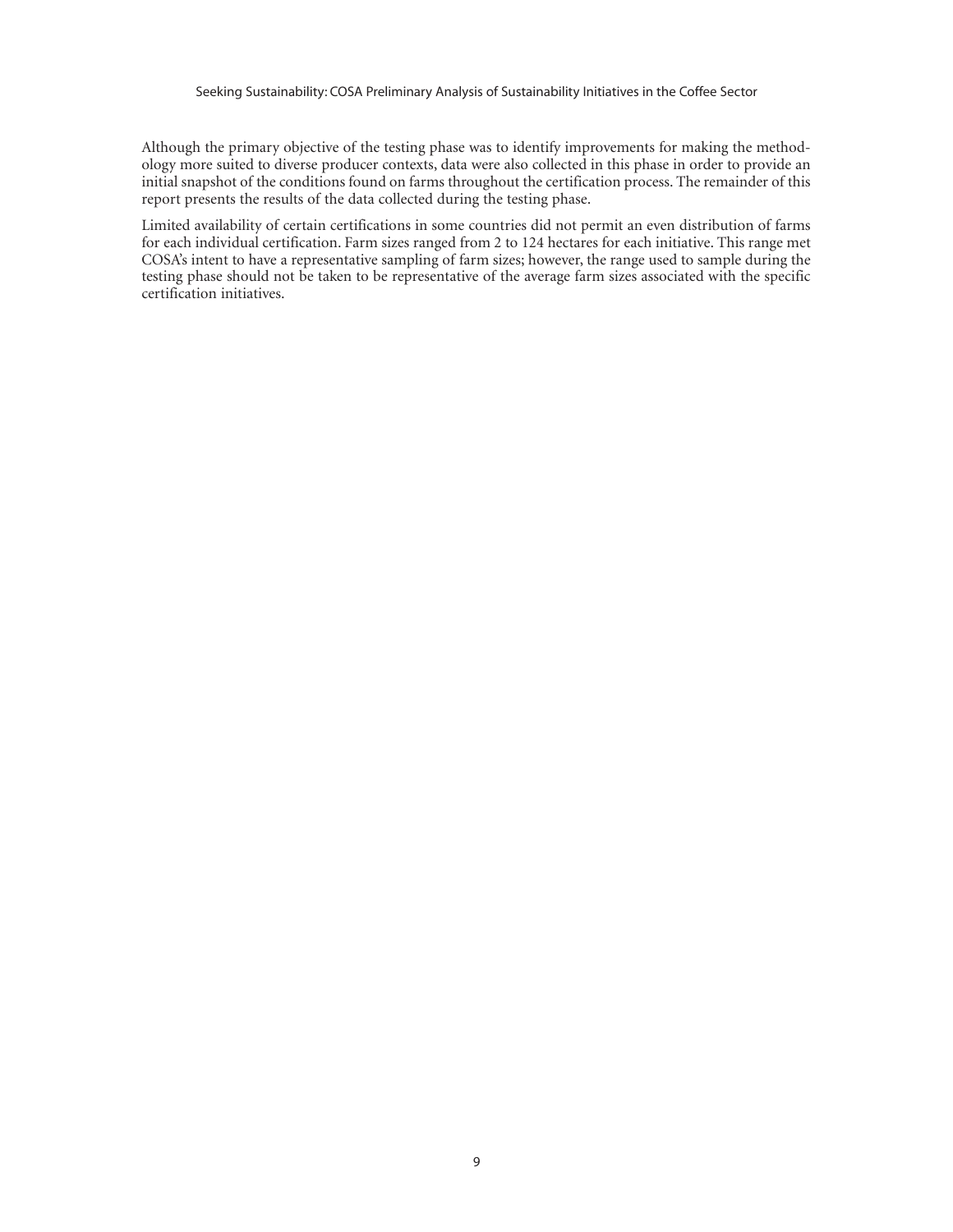## **3. Field Testing Results**

As noted above, the principal objective of the COSA Field Testing phase was to test the viability and relevance of the COSA Questionnaire and data measurement process. In order to understand these issues, the COSA Questionnaire was applied with four of the most commonly applied sustainability initiatives across five countries. As a corollary to this testing process, actual farm data were gathered and are reported in section 3.2 below. To aid better understanding of the data, the following briefly summarizes the principal methodological observations noted during the testing phase.

#### **3.1 Methodological observations**

Farm level reporting, in most cases, simply does not exist in coffee producing countries. Moreover, where data do exist they usually do not cover the spectrum of indicators which constitute "sustainability" as defined by commonly recognized sustainability initiatives. The persistence of this information gap has left producers and policy-makers in the unenviable position of being faced with a growing range of "sustainability options" with very little in the way of hard data to help guide them in the increasingly complex decision-making process. In short, the task of "choosing to be sustainable" has, itself, become increasingly unsustainable.

| <b>Issue</b>               | <b>Specific Challenge</b>                                                                                                                                                                                                                            | <b>COSA Response</b>                                                                                                                                                                                                                                                                                          |
|----------------------------|------------------------------------------------------------------------------------------------------------------------------------------------------------------------------------------------------------------------------------------------------|---------------------------------------------------------------------------------------------------------------------------------------------------------------------------------------------------------------------------------------------------------------------------------------------------------------|
| 1. Farm Selection          | Significant challenges were found in<br>i.<br>locating farms that had: 1. recently<br>adopted a sustainability initiative; and<br>2. were only involved in a single<br>initiative so as to minimize any<br>attribution gap.                          | Credible attribution requires disaggregating<br>outcomes on an initiative by initiative basis,<br>and having a statistically significant sample<br>size. The COSA team has begun exploring<br>methods for extracting initiative specific<br>results from multiple certified farms.                            |
|                            | ii. Based on the reduced availability of<br>single initiative farms, it was difficult to<br>identify farms with the geographic<br>diversity and representativeness that<br>was sought.                                                               | Same as above.                                                                                                                                                                                                                                                                                                |
|                            | iii. Some farms were unwilling to<br>participate due to a concern about<br>releasing commercial information                                                                                                                                          | COSA continues to strengthen its<br>fundamental premise of full participation and<br>collaboration with locally-established<br>institutions that farmers already work with<br>and trust.                                                                                                                      |
| 2. Data Gathering          | Considerable variation in the nature<br>i.<br>and meaning of local measurement<br>units not only between countries but<br>even within countries needs to be<br>addressed by the COSA team before<br>beginning field tests in a given country.        | Based on an initial overview of the country's<br>geographic, political and "measurement"<br>context, COSA has integrated an initial multi-<br>farm "test" as the first step in applying COSA in<br>any given country. This test will adapt specific<br>elements of the questionnaire to the local<br>context. |
|                            | ii. Economic data were particularly difficult<br>and time consuming to gather. The<br>results of the economic data were<br>compromised by a lack of robust record<br>keeping by farm owners.                                                         | COSA will develop a simple farmer "economic<br>log" for farmers to use on an ongoing basis.<br>This will improve COSA data and be a simple<br>way for producers to improve their farm<br>management.                                                                                                          |
| 3. Ouestionnaire Format i. | The questionnaire is too long—largely,<br>due to time spent on gathering<br>economic data, but also due to initial<br>confusion on who needs to be asked<br>which questions. Repeated areas of<br>questioning leads to greater time<br>requirements. | In addition to streamlining the gathering of<br>economic data, COSA is breaking the<br>questionnaire down into separate<br>questionnaires for each "target audience."<br>Related data gathering processes have been<br>consolidated in the questionnaire.                                                     |

| Table 1: Summary of methodological observations gathered during the testing process |  |  |
|-------------------------------------------------------------------------------------|--|--|
|                                                                                     |  |  |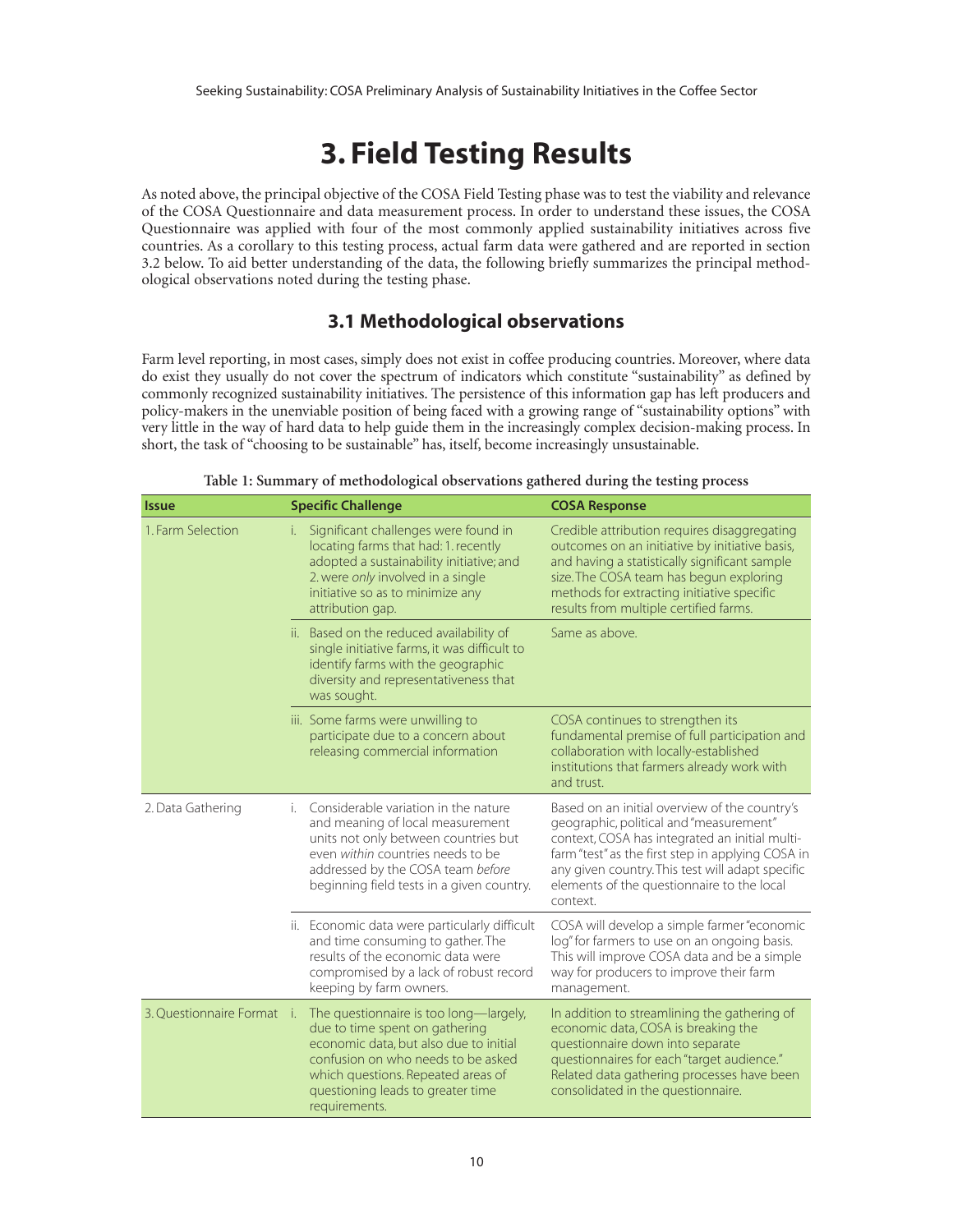The COSA field questionnaire is designed to provide a basis for gathering data based on internationally recognized definitions of sustainable development within the sector in a format that allows for comparison of results across regions, enabling producers in one region to benefit from the experience and observations of producers across their region and in other regions. In order for COSA to serve this basic purpose, the COSA questionnaire needs to be sufficiently easy and efficient that field researchers, producers or extensionists can apply it across a substantial number of farms with limited resources and training. It was largely within this optic that members of the COSA Executive Committee accompanied field auditors in the "testing" of the questionnaire.

Importantly, there was a general consensus among all of the farms visited that the information being gathered and the general objective of COSA were not only relevant, but critical to improving the decision-making of producers. Notwithstanding this broad support for the approach, a number of challenges were identified. Table 1 summarizes the main challenges as well as the initial responses from the COSA team.

#### **3.2 Data results and analysis**

The COSA draft questionnaire was tested on approximately 10 farms per country with approximately 20 per cent of the sample consisting of conventional farms as a control. Due to the small sample size, the observations recorded through the testing process can only be considered as "tentative indications" and *do not bear any statistical relevance whatsoever*.

It cannot be emphasized enough that the pilot phase was designed only to test the methodology under diverse conditions and situations and not to provide any data on the individual initiatives. As such, *none of the outcomes should be interpreted as accurate or representative of the average reality of any region or certification*. The data gathered over the course of the testing process can only be considered accurate at the level of the individual farm itself and nothing more. In order to avoid the drawing of inappropriate conclusions regarding specific certification systems, below we report the results across the four systems analyzed in terms of systems A through D without specifically naming the system being measured. Notwithstanding the obvious limitations of this approach, the results demonstrate the kinds of data and analysis that can result from the COSA process under a full implementation process.

#### **3.2.1 Economic outcomes**

Economic sustainability, as the prerequisite for continued productive activity, forms the practical foundation of any approach to sustainable development. However, in the coffee sector, as in other agricultural production systems, economic sustainability is not merely about maintaining productive activity—but rather about directly maintaining the livelihoods, environment and social needs of rural communities who often have little opportunity for other sources of revenue generation. The direct link between coffee production and survival at the household and community levels gives the economic component of sustainability a special primacy in the assessment of the costs and benefits of sustainability initiatives operative in the coffee sector.

COSA measures economic sustainability along the following broad parameters:

- income;
- production, processing and marketing costs;
- access to credit;
- farm management;
- quality levels;
- market access; and
- profitability.

#### *Farm income*

The testing process measured farm income parameters and the basic results of this analysis are described in Figure 3.1 where the average gross revenue on certified farms varied from US\$1,800 to US\$2,343 per hectare. The range of individual farm gross income ranged from US\$62 to more than US\$4,000 per hectare.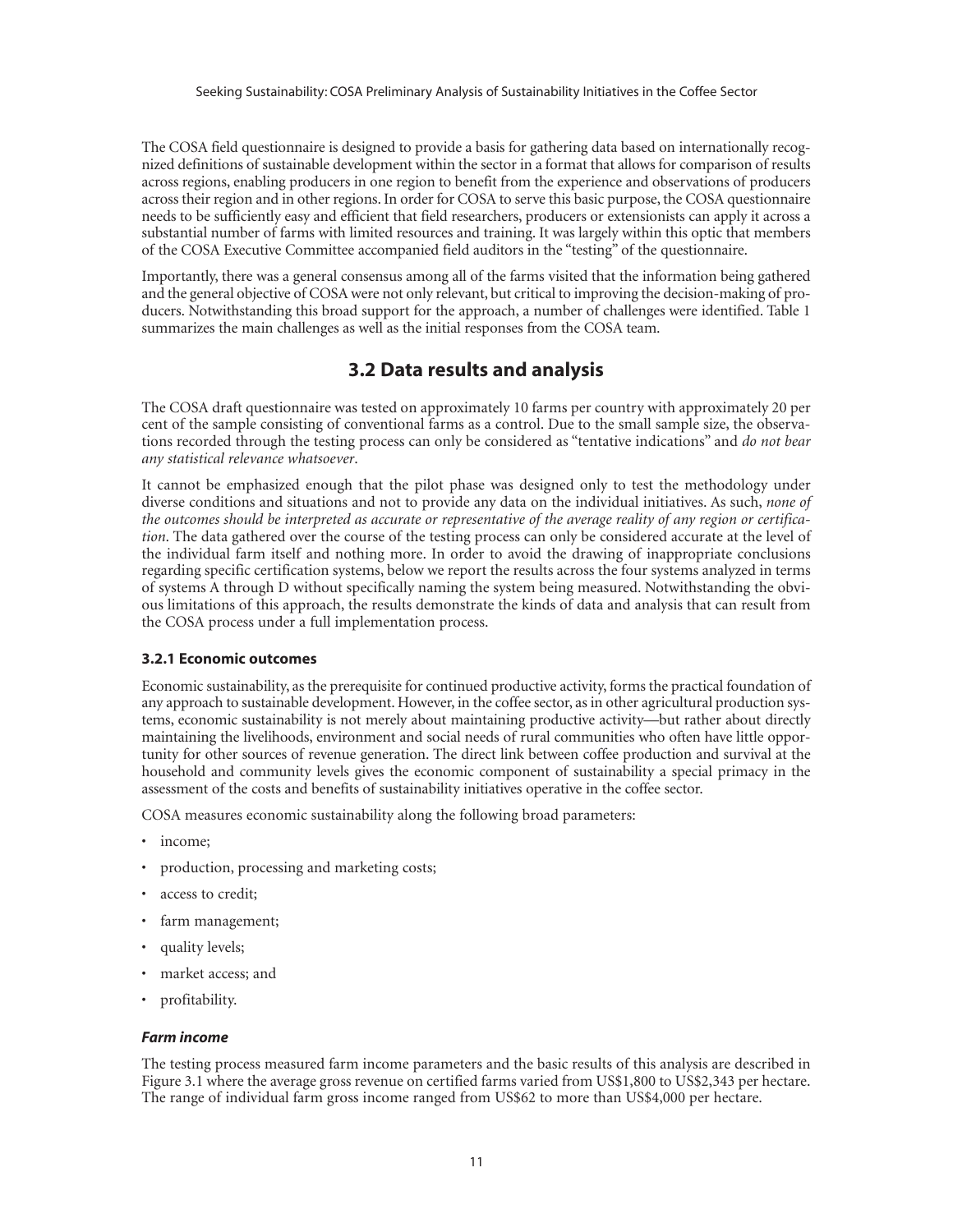Although the cost of production correlates to revenue (e.g., those farms with higher levels of revenue also have higher production costs), the overall variance in the cost of production tended to be *less* than the variance in gross revenue. As such, the certifications with lower costs are not necessarily those with higher incomes. Even though C farms had higher production costs than E farms, C farms still had average net revenue of approximately US\$757 per hectare, while those of E farms had an average net revenue of approximately only US\$528 per hectare. These results must be considered cautiously however in light of not only the small sample size, but also the high level of variation in other factors such as average farm size.10



**Figure 3.1: Average gross revenue and cost of production**

**Figure 3.2: Average net income in coffee farms according different certifications**



While our pilot studies are not necessarily indicative of systemic trends regarding the economic profitability of one certification system over another, a general trend of superior net income for certified farms over conventional farms is apparent. Although the cost of production associated with most of the certified farms visited were somewhat higher than conventional production costs, they nevertheless displayed generally higher net incomes.

<sup>10</sup> As a general rule, larger farms can be expected to have lower per unit costs. In a separate analysis conducted by the Sustainable Coffee Partnership, the per unit cost for reaching compliance was observed to vary inversely with farm size. In that study, a 0.35 hectare farm in Uganda was found to have compliance costs approximately 35 times that of a 10 hectare farm in Brazil (Potts & Opitz, 2008).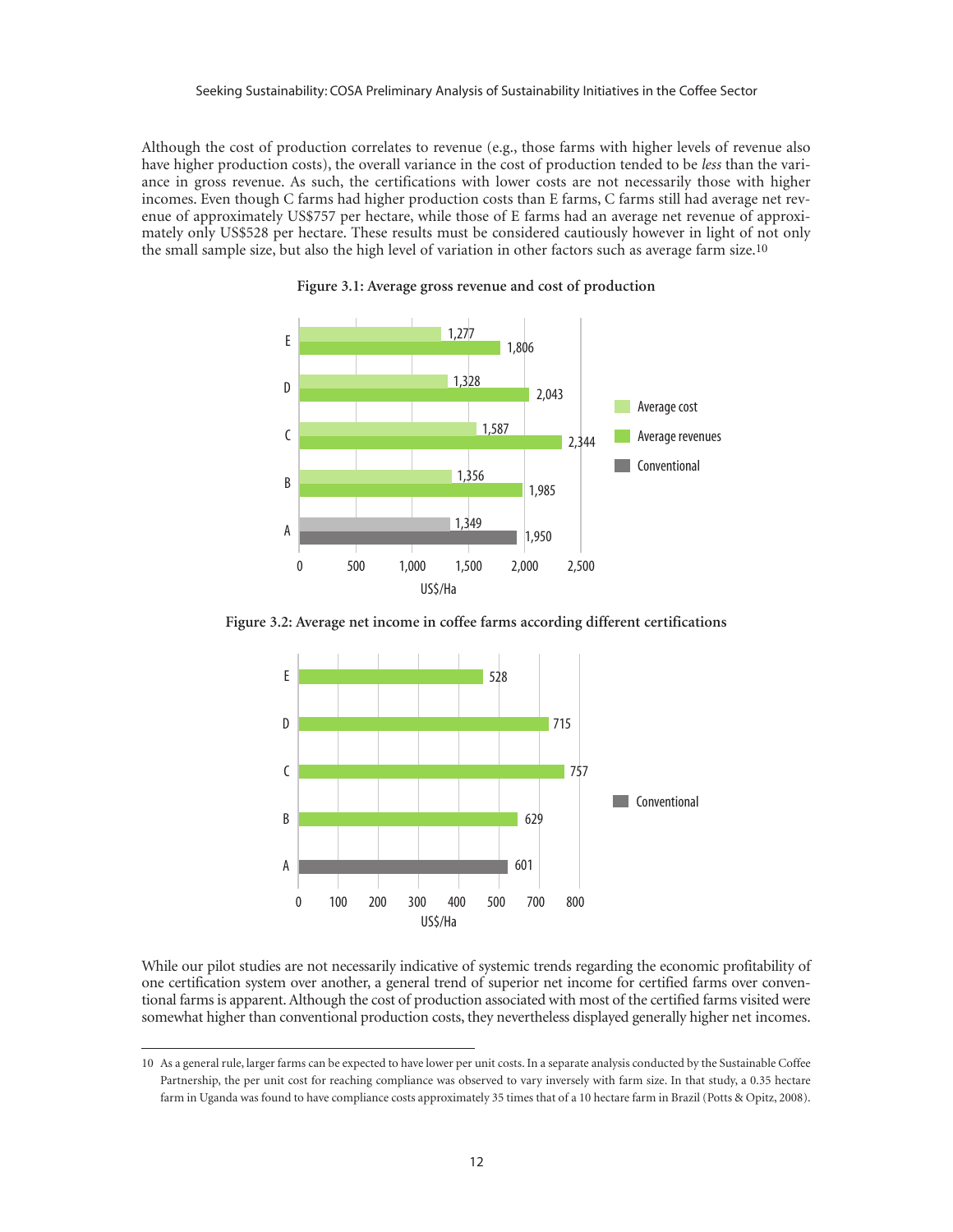C farms, for example, averaged 14 per cent higher costs than conventional farms but also averaged 40 per cent higher gross revenues giving a result of overall improved net income (26 per cent). Figure 3.2 provides the average net income on a certification by certification basis.

Variations in all of the core economic measures (e.g., cost of production, gross revenue and net income) are observed not only across the different certification initiatives but also *within* each certification initiative. Figures 3.3 and 3.4 show the variation in core economic criteria for certification schemes D and E respectively on a county-by-country basis. The fact that such a high level of variance is observed within a given system suggests the strong influence of geographic and country-specific production conditions in determining overall farm sustainability. The specific case of the Nicaraguan E farms, whereby average net income for the certified farms is actually lower than for conventional farms indicates that the cost of transition to sustainable practices can indeed exceed returns—at least in the early stages—on a consistent basis. Overall, the variation observed across countries suggests the value in having a deeper understanding of the local effects and performance of different systems in order to facilitate effective decision-making.





**Figure 3.4: Economic aspects of E-certified farms in different countries**

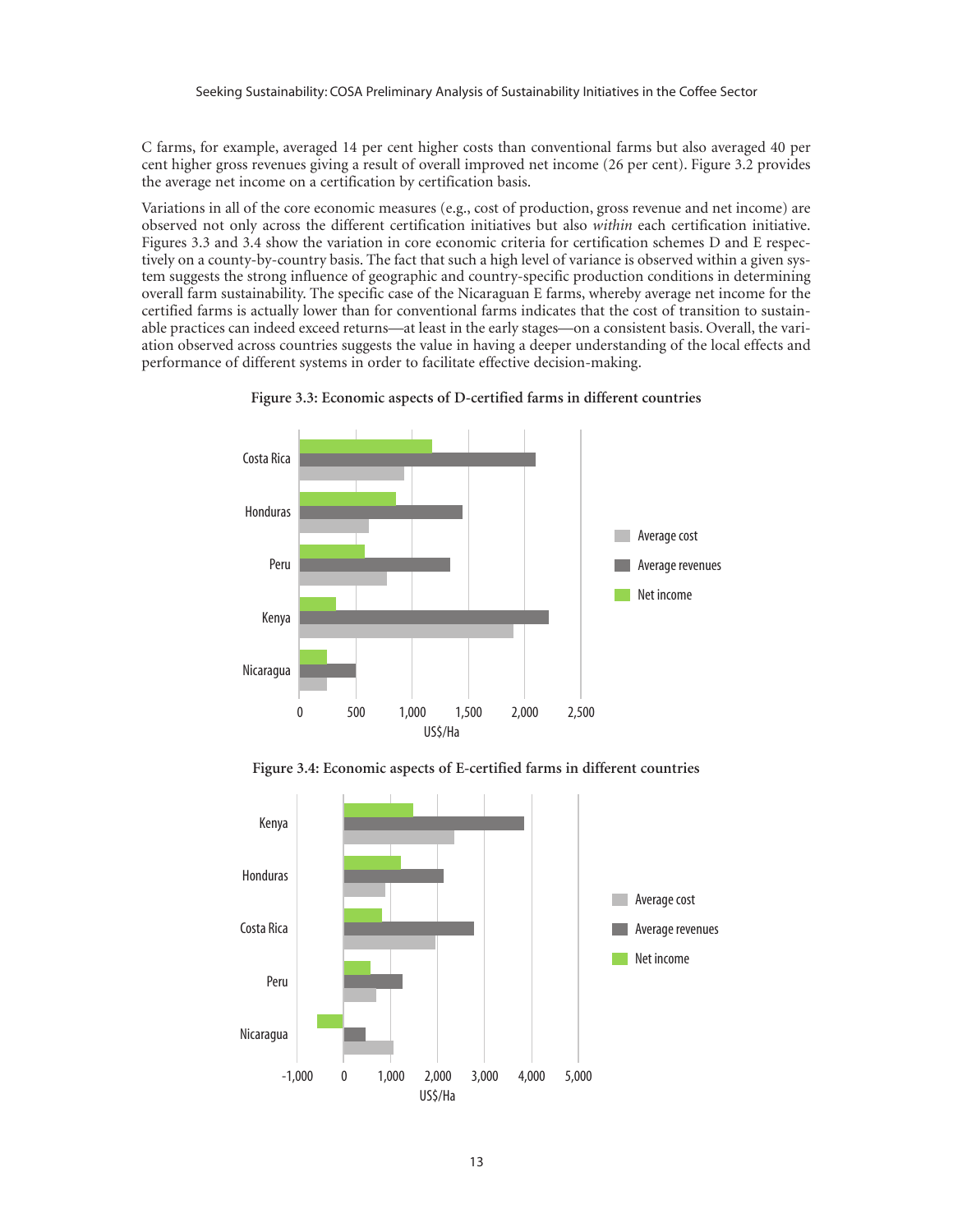#### *Indirect economic outcomes*

While measures on net income provide key indicators of the well-being and sustainability of a farm, effective decision-making demands a more complete understanding of the precise sources of changes in net income. Through a series of detailed indicators on the nature of costs, COSA has the potential to identify specific cost and revenue trends underlying the higher-level economic trends.

Figure 3.5 provides an indication of the different ways in which the adoption of "sustainability systems" can influence different economic parameters of the farm. Over the full sample of certified farms, 55 per cent of those surveyed found their labour costs were increased through participation in a sustainability initiative. A larger proportion (62 per cent), however, found that their overall production costs were reduced. Nearly twothirds of the respondents (64 per cent) noted that diversification of their farming practices (recommended by some sustainability practices) had a positive economic outcome. Nevertheless, more than 60 per cent of the respondents reported decreased coffee yields as a result of participation in a recognized sustainability system.



#### **Figure 3.5: Other economic outcomes of undertaking sustainability initiatives**

#### *Risk*

Risk is one of the most pervasive threats to farmer economic sustainability in the coffee sector. The combination of considerable price and yield volatility with low household savings puts the livelihoods of many producers in a state of vulnerability. Reducing exposure to market volatility and yield volatility should be considered a critical feature in overall sustainability. Since risk impacts only show up over time, it is impossible to draw any risk related observations from the brief COSA testing process. However, a parallel study examining the impact of sustainability standards on "income volatility" conducted by IISD (Potts, 2007a) presents both theoretical and anecdotal evidence. From a theoretical perspective, certified coffees operating in a niche market have higher elasticities than conventional coffee, which can lead to reduced price volatility. Figure 3.6 shows actual prices across farms participating in select sustainability initiatives as compared with prices on the C market, revealing the existence of a potential dampening effect of sustainability initiatives on price volatility.

#### *Market access*

Although market access is a difficult variable to measure objectively, it remains one of the key "assets" that industry players and sustainability initiatives associate with the adoption of recognized sustainability initiatives. One indicator of market access measured by COSA is the change in the amount and quality of market information available as a result of certification (Figure 3.7). Although, farms involved in sustainability initiatives reported slightly improved access to market information (53 per cent) as compared with their access prior to participating in the initiative, larger farmers reported benefiting more significantly in this regard (58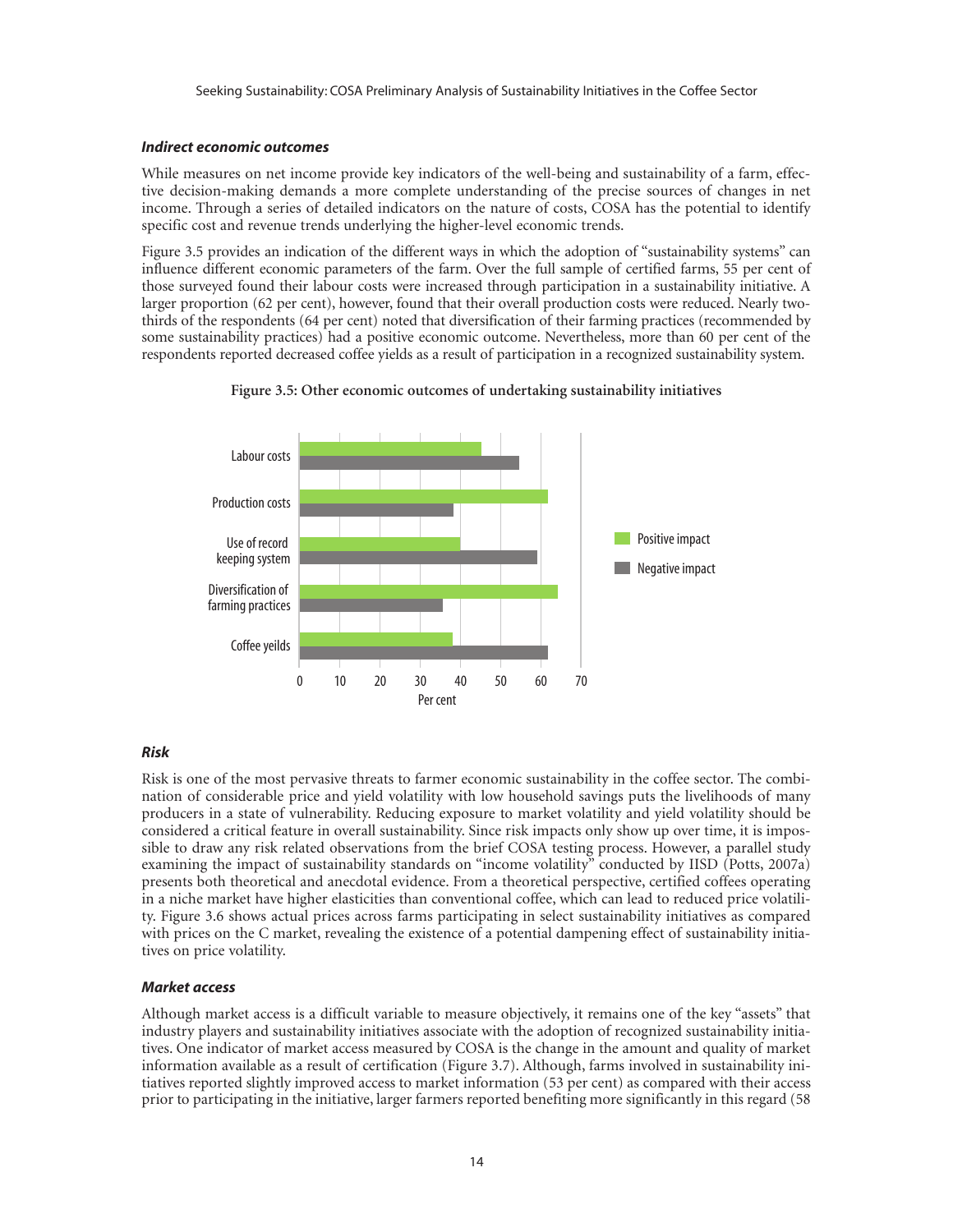

**Figure 3.6: Price volatility of certified farms compared with "C" market volatility**11

per cent reported improved access to market information). One possible explanation for this could be that small farmers are typically one step removed from the sustainability initiatives and any market information they might provide—such information and contacts flowing directly to small farmers' co-ops or producer organizations. Larger farmers have a greater likelihood of receiving such information directly. Further data and analysis is required to substantiate this hypothesis and to see whether co-operatives or farmer associations enjoy benefits similarly to larger farmers.12



**Figure 3.7: Farmer perspectives on improved access to market information**

#### *Farmer perception of the economic effect*

Given the small sample size and absence of a time series of observations over the course of this testing (e.g,. only one year's data), farmer perception of economic effects may provide one of the most informative measures. By a margin of more than a two to one (69 per cent versus 31 per cent) certified producers within our

<sup>11</sup> Prices listed are for exporters. Prices at the producer level are typically lower than export prices and may vary at different rates than exporters.

<sup>12</sup> If true, this would suggest that market access for smallholders should be measured at the level of the producer organization.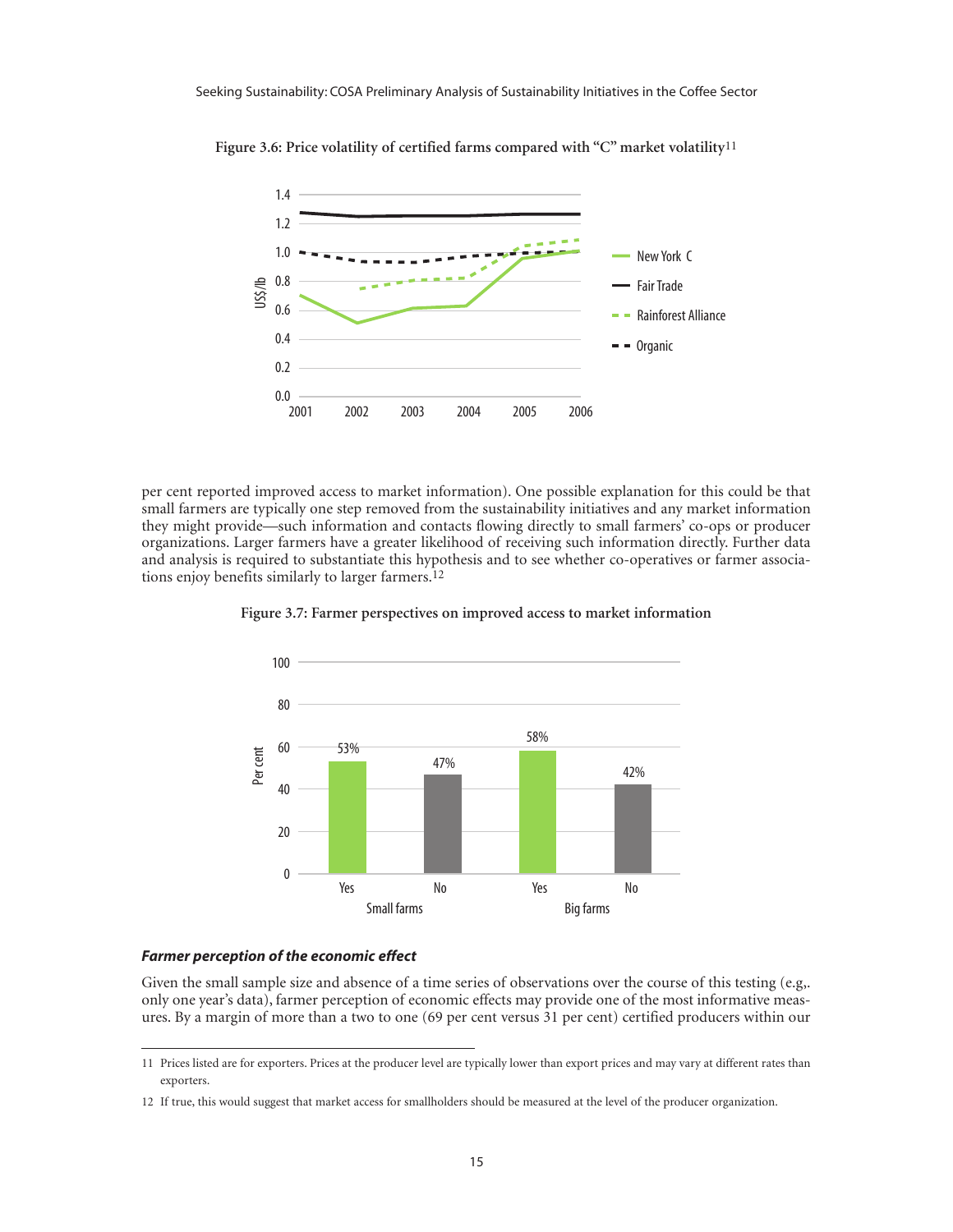testing sample expressed that the sustainability initiatives they had undertaken had a positive economic effect (Figure 3.9). With such rapid growth in the number and variety of sustainability initiatives over the past decade, it is possible to consider such growth as the expression of a passing trend. Farmer perceptions of the economic effects of such initiatives among our sample size, however, would appear to suggest that those farmers who have affiliated with one or another initiative have sufficient incentives to maintain participation—although it is clear that changing market conditions such as reduced premiums could influence this.



#### **Figure 3.8: Economic outcome perceptions**

#### **3.2.2 Environmental outcomes**

The COSA methodology includes a wide range of questions designed to measure farms' environmental status and performance. The main categories covered by COSA's environmental analysis include measures on:

- energy management (amount and kinds of energy used);
- water management (evidence of water conservation practices);
- soil resource management (erosion and coverage or prevention);
- biodiversity and resource management (percentage, quality and diversity);
- pollution reduction (record keeping, products and chemicals applied, IPM);
- recycling and re-using (systems in place); and
- carbon sequestration (vegetation density and quality).

Environmental outcomes are among the most difficult measures to assess within the context of a single farm visit, particularly in the case where farms have only recently undertaken the certification process since—apart from drastic changes such as clear cutting forest or large scale plantings—changes often require several seasons or years to evince readily measurable differences. In this sense, measurements of the outcomes of sustainability initiatives on environmental parameters gathered over the testing process can be expected to "underestimate" *actual* outcomes over the longer term. The results presented below should be considered with this in mind.

#### *Soil health*

Soil exposure and erosion are important indicators for soil integrity. The COSA methodology includes measures on the percentage of exposed soils and percentage of land with evidence of erosion. The surveys observed these parameters and scored them on a scale of 1 to 10 corresponding to the percentage of soil showing either coverage or no signs of erosion  $(8 = 80$  per cent). Farms with B or E certifications had the highest score for soil coverage and soil erosion prevention across our sample farms, while C certified farms had a consistently lower score. Figures 3.10 and 3.11 show that variation between the different systems on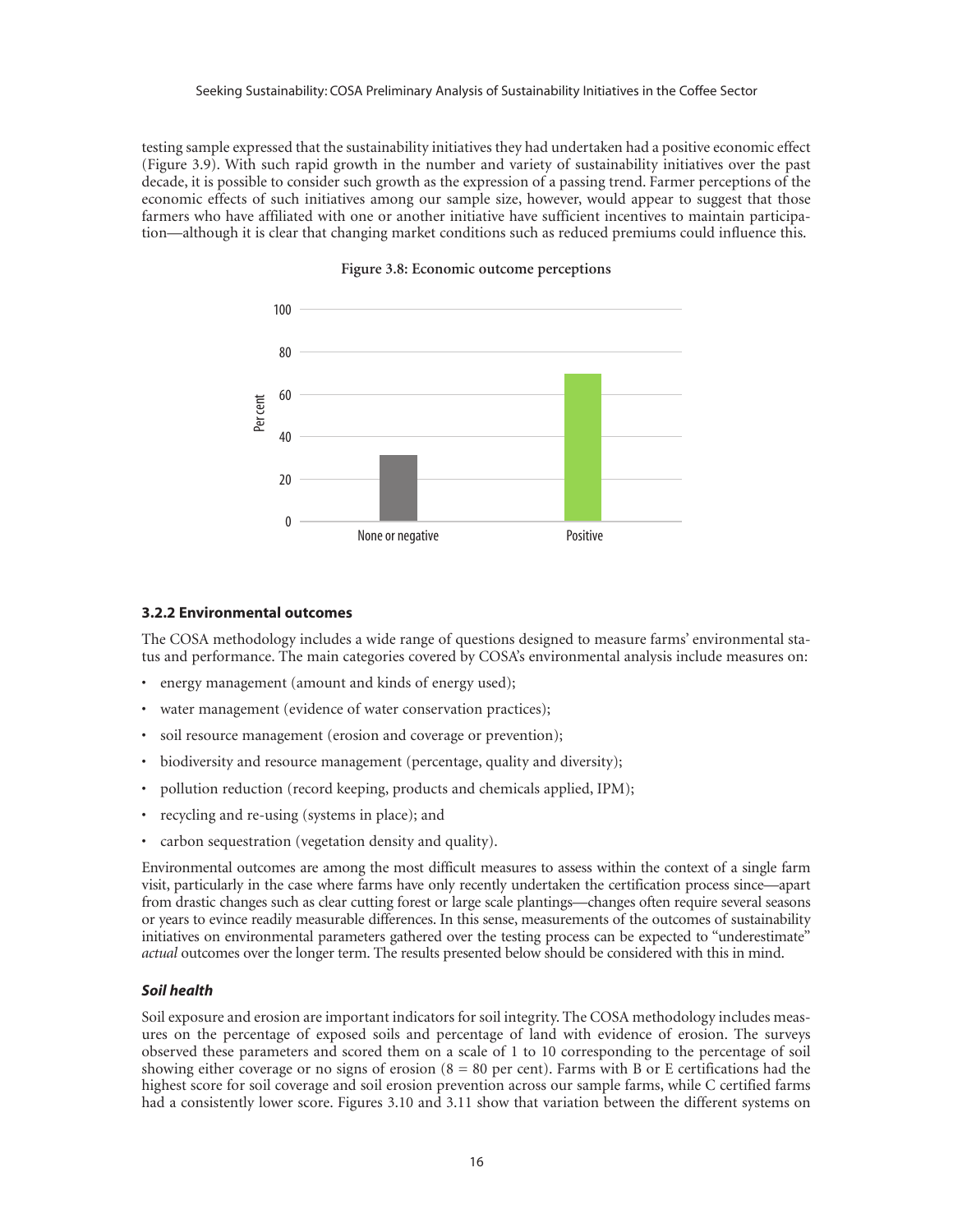soil coverage and especially erosion is relatively small as compared with the variation on other indicators. This may suggest that such effects are mostly visible in the longer term or that initiatives as a whole may only have a marginal effect on these parameters.



**Figure 3.9: Aggregate soil coverage levels by sustainability initiative as compared with conventional**

**Figure 3.10: Aggregate soil erosion levels by sustainability initiative as compared with conventional**



#### *Pollution*

COSA includes a number of measures to assess the level of pollution associated with a given farm's practices. Due to the resource intensiveness of direct soil and water sampling, COSA focuses on tracking the existence of management systems, waste reduction measures and evidence of safe chemical use procedures. Figure 3.11 compares a set of diverse pollution indicators across certified and conventional farms with an achievement scale of 1 to 10, 10 being excellent. The overall findings show that those farms participating in a sustainability initiative had measurably better pollution prevention systems in place than their conventional counterparts. The consistency of this finding is largely in line with the emphasis that the sustainability initiatives place on improved farm management systems. In aggregation, the levels attained, even by certified farmers, appear not very high.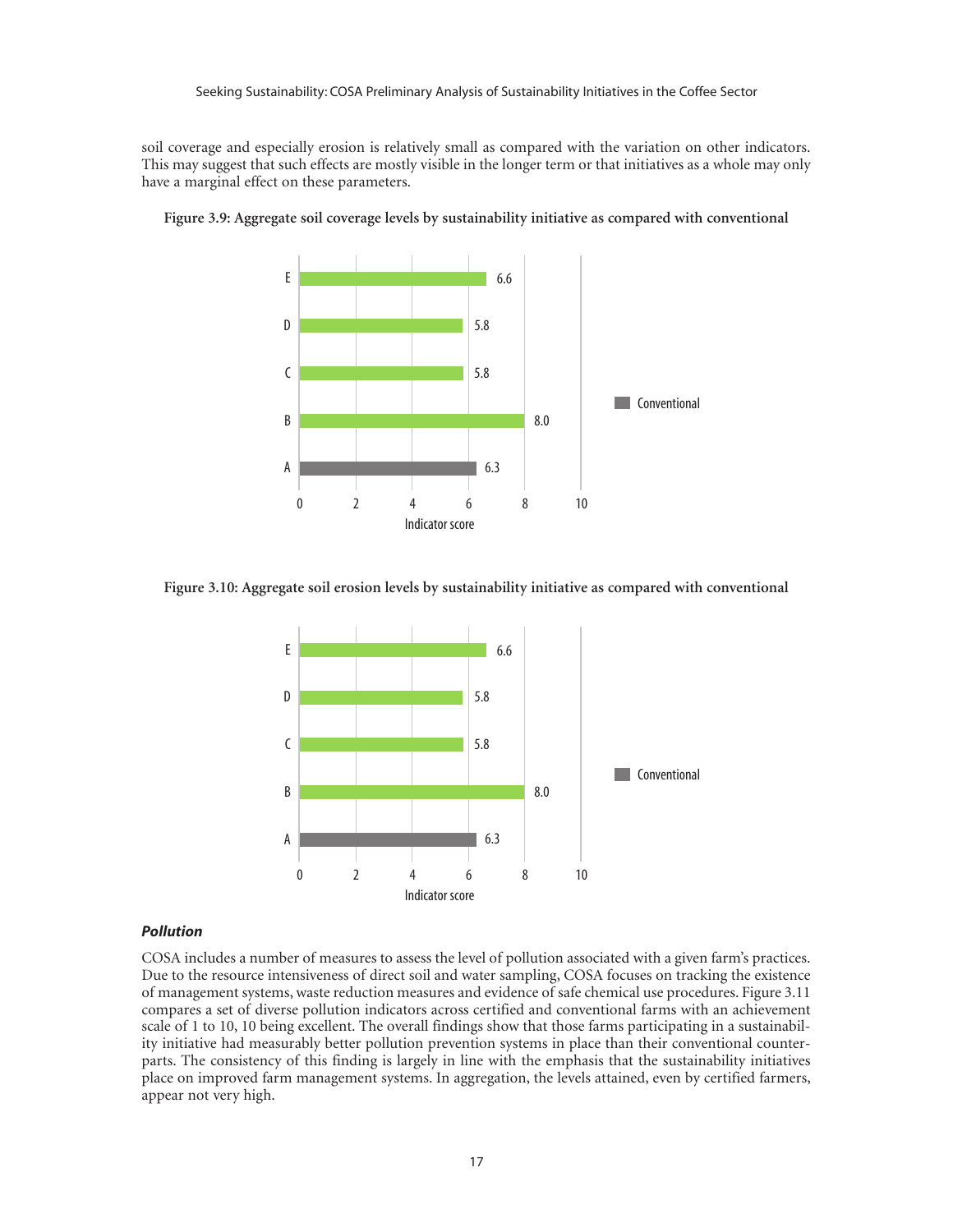

**Figure 3.11: Pollution and contamination comparison with conventional farms**

#### *Biodiversity*

COSA's measures of environmental management and biodiversity look at the quantity and quality of natural vegetation with trees as a key indicator. More specifically, COSA measures tree density and the percentage of different categories of tree coverage on the farm.13 As such, biodiversity scores within COSA are a function of both the number of trees per hectare and the variety of tree species present on the farm. Figure 3.12 shows the environmental management and biodiversity scores for certified farms on a country by country basis. The scale used is, again, levels of achievement ranked from 1 to 10. For biodiversity, a rating of 10 indicates both a high quantity and a broad diversity of indicator species (trees in this case). For conservation, higher scores reflect higher levels of evidence of environmental management. The wide variation between countries points towards the major role local production practices and systems play in determining shade coverage and biodiversity.

**Figure 3.12: Environmental management and biodiversity scores for certified farms**



This observation is further confirmed in Figure 3.13, where environmental management and biodiversity results are compared across the complete group of certified farms and conventional farms. Figure 3.13 shows little variation between conventional and certified farms overall, pointing to the likelihood that, for early

<sup>13</sup> Characterized as either: no coverage; coverage by a single species; moderate functional diversity; or natural forest.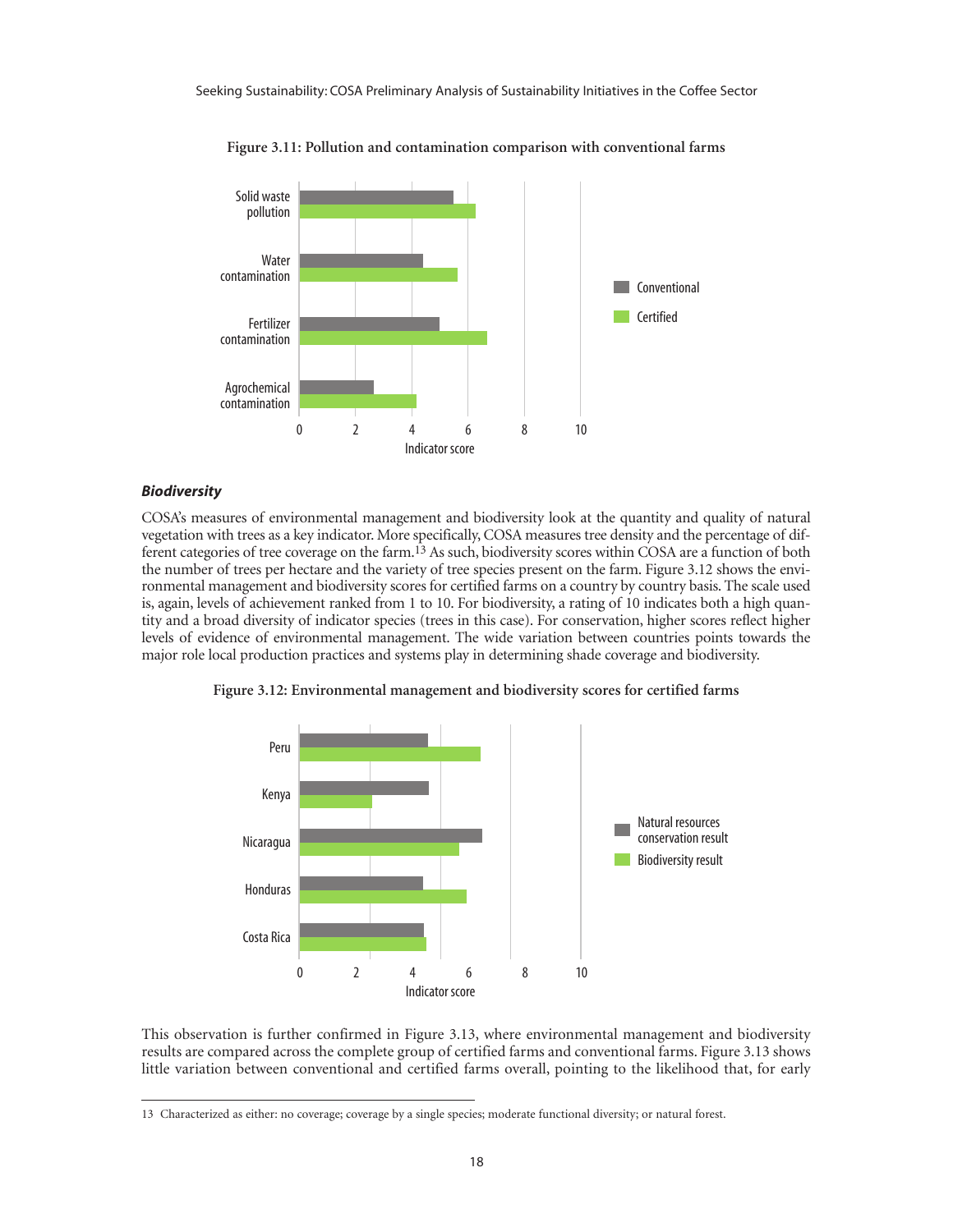periods of certification, there is usually little or effect on these measures. Given the important role of local conditions and the length of time required for tree growth, this makes intuitive sense and suggests that longer measurement periods (three to five years) are required to more effectively show how certification affects these indicators.14





#### *Carbon sequestration*

The ability of coffee farms to produce high quality products under natural forest conditions can make coffee production particularly attractive from a carbon sequestration/climate change perspective. To the extent that certification initiatives promote shade coverage and tree diversity, they can also play an important role in maintaining global carbon sequestration capacity, and thus in mitigating the greenhouse effect. Our testing process relied on tree density and size as the principal measures for assessing farm carbon sequestration capacity. Collection of actual figures on carbon sequestration and refinements to the measurement methodology are currently underway. As such, no specific results are presented on this parameter.

#### **3.2.3 Social outcomes**

Social outcomes are intrinsically difficult to quantify, because of diverse causal variables and the difficulty of precise calculation. COSA considers the following key indicators of social sustainability:

- health and safety;
- working hours and wages;
- basic rights;
- community relations; and
- farmer perception and satisfaction.

#### *3.2.3.1 Occupational health and safety*

The COSA Occupational Health and Safety measure is based on an aggregate of the following indicators:

- existence and application of a health and safety policy;
- access to medical services and first aid;
- secure handling of agrochemicals;
- access to potable water; and
- living conditions for workers.

<sup>14</sup> Another possible explanation relates to the size and specificity of our sample farms. In order to ensure comparability, we selected our conventional farms with similar production systems to those of certified farms. This basic selection point, however, establishes a natural bias for reduced variation along our biodiversity and conservation indicators across conventional and certified farms. In order to correct for this, an analysis of trends and averages of conventional production (and corresponding cover) would need to be made.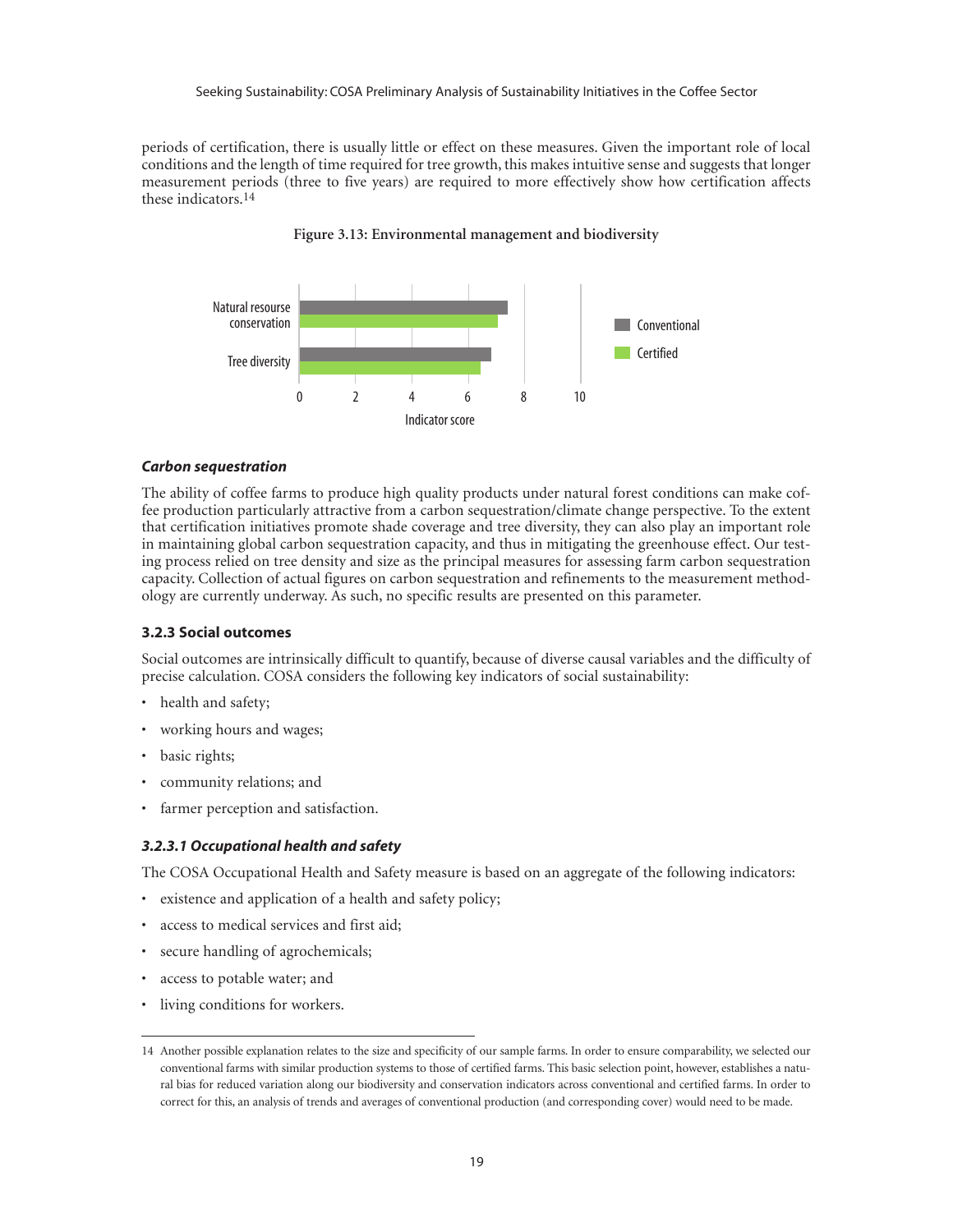Although only a small minority of farms visited were found to have clear health policies, a higher percentage of certified farms had written worker health policies (42 per cent of certified farms versus 10 per cent of conventional farms). Certified farms also appeared to have an advantage over conventional farms with respect to the availability of immediate attention for an accident (22 per cent of certified farms had first-aid kits as opposed to 10 per cent of conventional farms). On virtually all indicators, certified farms scored somewhat higher than conventional farms. The only notable exception to this was a slightly higher score for conventional than certified farms on the indicator of "safe application of agrochemicals relating to minors and pregnant women."



**Figure 3.14: Occupational health and safety results for certified and conventional farms**





#### *3.2.3.2 Labour rights*

COSA includes indicators associated with respect for basic rights. The main parameters that COSA monitors under this rubric are:

- freedom of association;
- child labour;
- discrimination; and
- existence of employment contracts.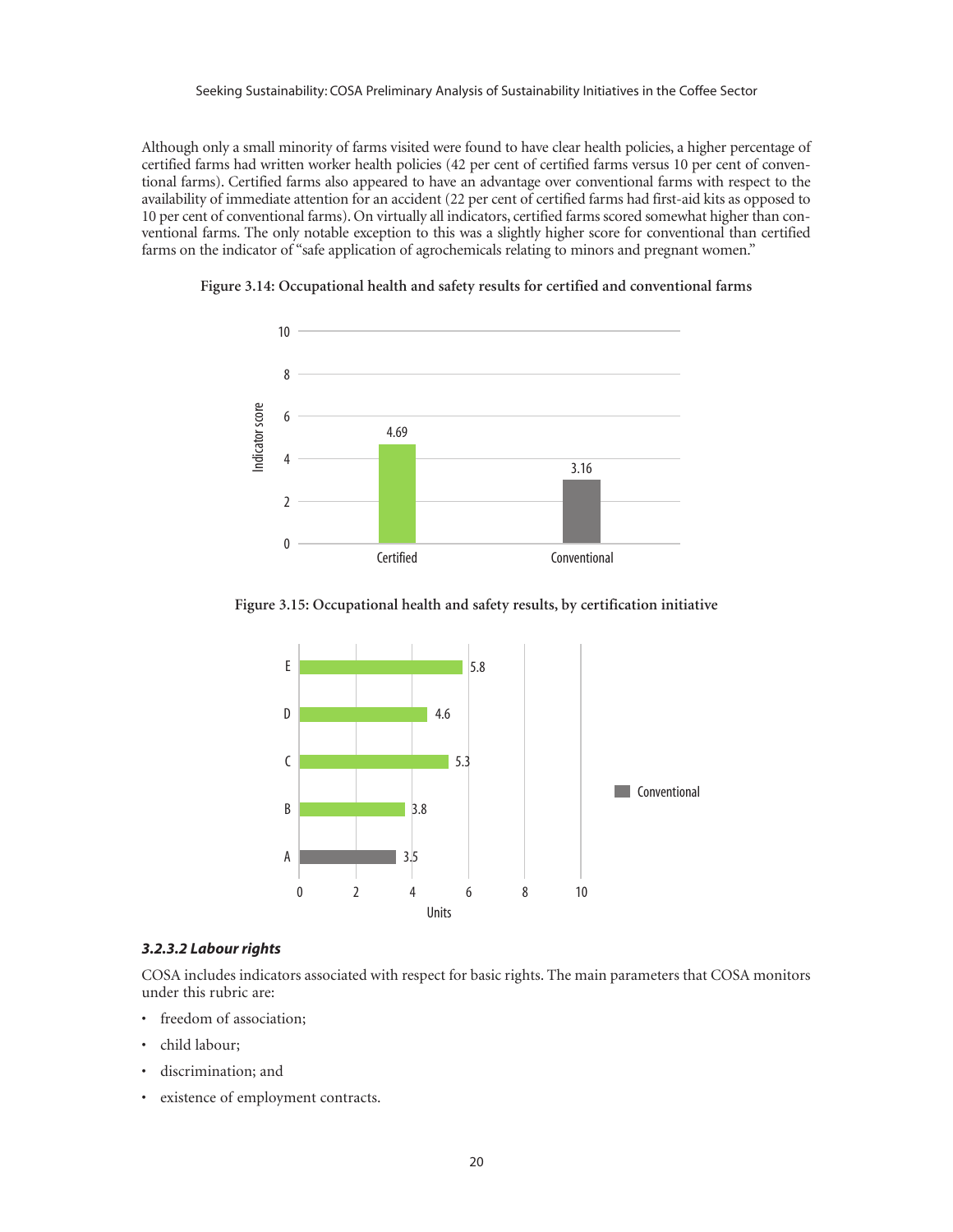The overall score for certified farms was 25 per cent higher than for conventional farms though on individual issues, differences were much more pronounced. The most significant gains by certified farms were found in the use of written contracts and existence of unions or worker organizations—both of which were twice as prevalent on certified farms than conventional farms.



**Figure 3.16: Labour rights results for certified and conventional farms**

#### *3.2.3.3 Effect on the community*

Establishing a causal relationship between supply chain initiatives and changes at the community level is a difficult task. At the same time, however, it is widely recognized that for many small to medium farmers, sustainability is only possible where adequate support, governance and infrastructural resources are available at the local group or community level. Moreover, existing certification initiatives have formally and widely recognized the importance of producer organizations in promoting the overall sustainability of small farmers. It can be reasonably inferred that processes conducted at the broader group level, such as democratic decision-making, are likely to also influence the community in which that group operates. As such, COSA places a high priority on tracking observable correlations between certification and changes at the organization or community level. However, due to the difficulty in producing measurements for entire communities, COSA uses organization level indicators as proxies for communities. The COSA indicators include organizational level measures based on the existence of:

- transparent and democratic processes;
- market information and extension services;
- emergency response plans;
- commercial, health, educational and social activities; and
- crop or price risk management.

Based on these parameters, our test farms revealed only marginally improved (<10 per cent) community and organizational infrastructure, processes, and governance over those farms that were not certified. In some cases conventional farms scored as well or better. (Figure 3.17)

Among the possible explanations for such results are:

- certification systems simply may not significantly promote community level organization;
- changes resulting from certification may take several years and perhaps even a certain critical mass before they manifest in clearly measurable ways;
- certified farms promote improved organization but may only make up a small portion of the larger farming community in any given area, thereby reducing their impact on the community as a whole; and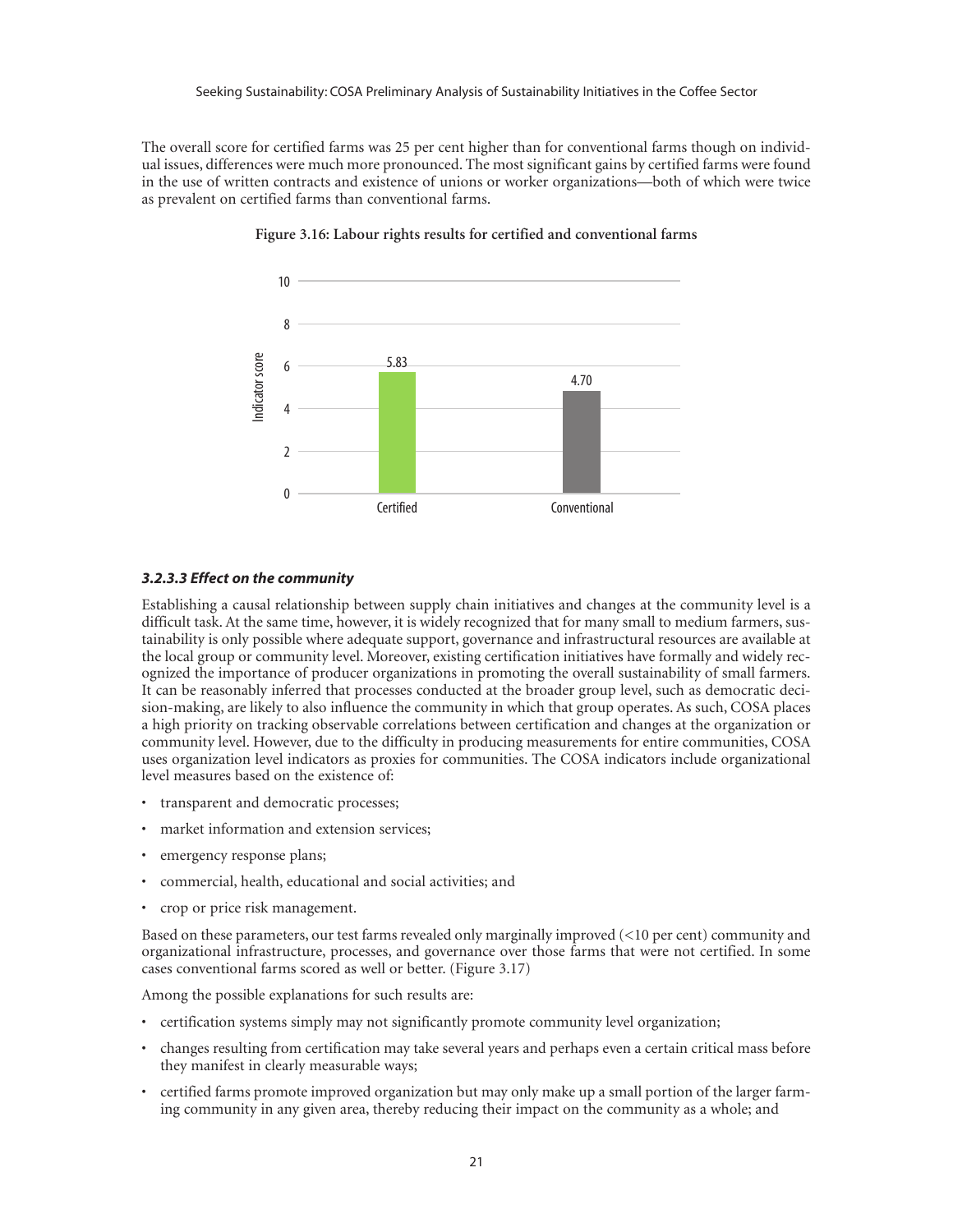• certified farms promote improved organization but supply chain requirements are only a small factor across the broad range of circumstances that determine the level and quality of community organization.

Ultimately the results are probably explained by a combination of all of these factors.

**Figure 3.17: Contribution to community sustainability results for certified and conventional farms**



While the average level of community sustainability for certified farms in aggregate was low, when considered individually, farms certified to D and B systems were found to be linked to considerably higher levels of community organization. Figure 3.18 shows community sustainability levels of 25–35 per cent higher than conventional farms tested.



**Figure 3.18: Contribution to community sustainability by certification initiative**

#### *3.2.3.4 Working hours and wages*

Employee salaries and working conditions set the framework for sustainable employment relationships. Recognizing this, most sustainability initiatives insist upon compliance with local labour laws such as minimum wage regulations. COSA measures employment activities along the following parameters:

• compliance with local minimum wage law;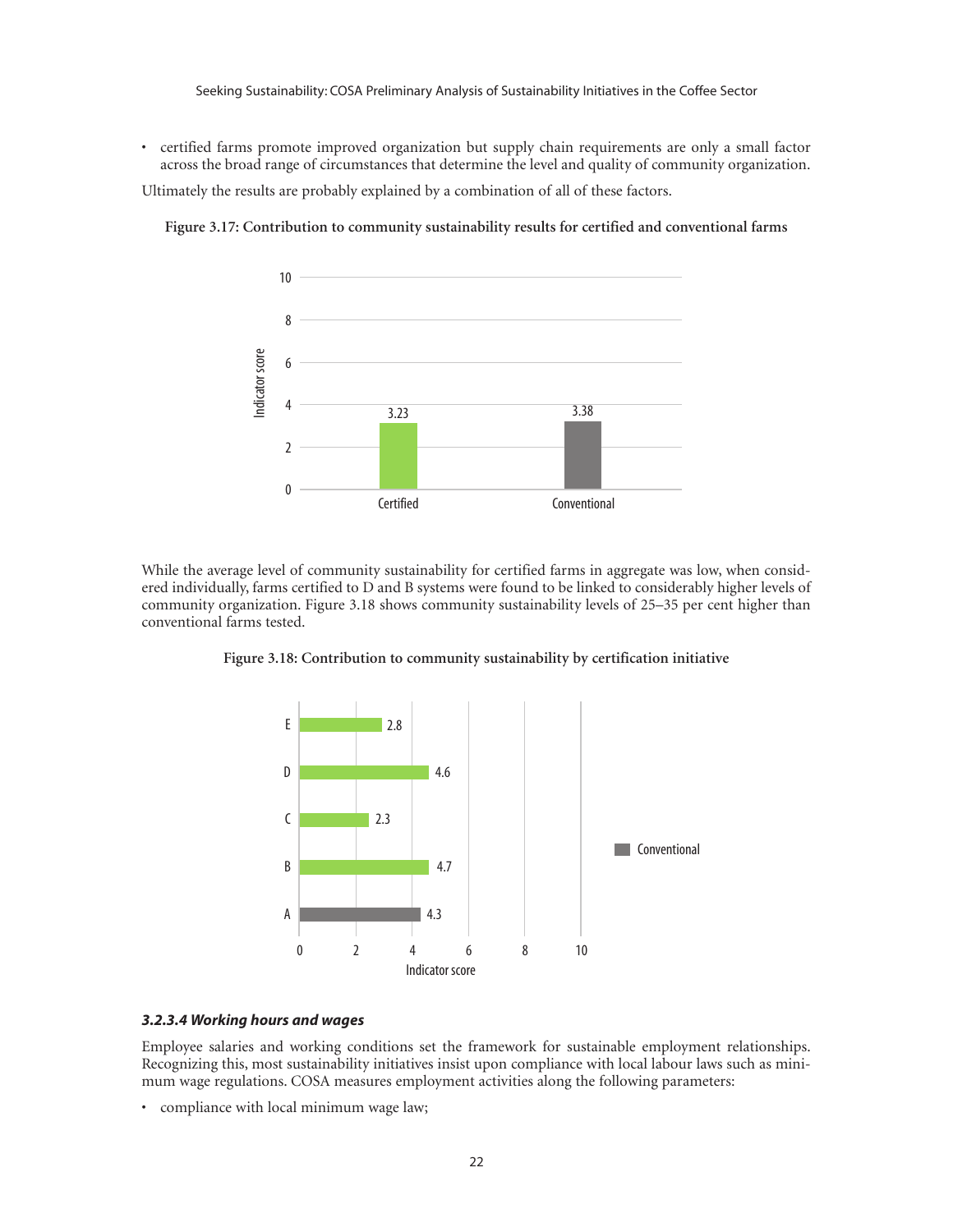- compliance with labour laws for local and permanent workers;
- presence of discrimination; and
- clarity of and compliance with the employment agreement.

On those farms where testing was carried out, those that were certified had substantially higher levels of compliance with local minimum wage laws as well as a moderately greater use of written employment contracts compared with conventional farms. To the extent that these results point towards a causal relationship between certification and working hours and wages, such a relationship is likely explained by the combined effects of ongoing farm level monitoring (audits associated with certification) as well as the implementation of improved management systems more generally.





Figure 3.20 shows a general correlation between certification performance on health and safety, as well as working hours and wages scores. Given the similarity in the systems used for managing these parameters, this result makes intuitive sense.

**Figure 3.20: Results for working hours and wages and for health and safety, by certification initiative**

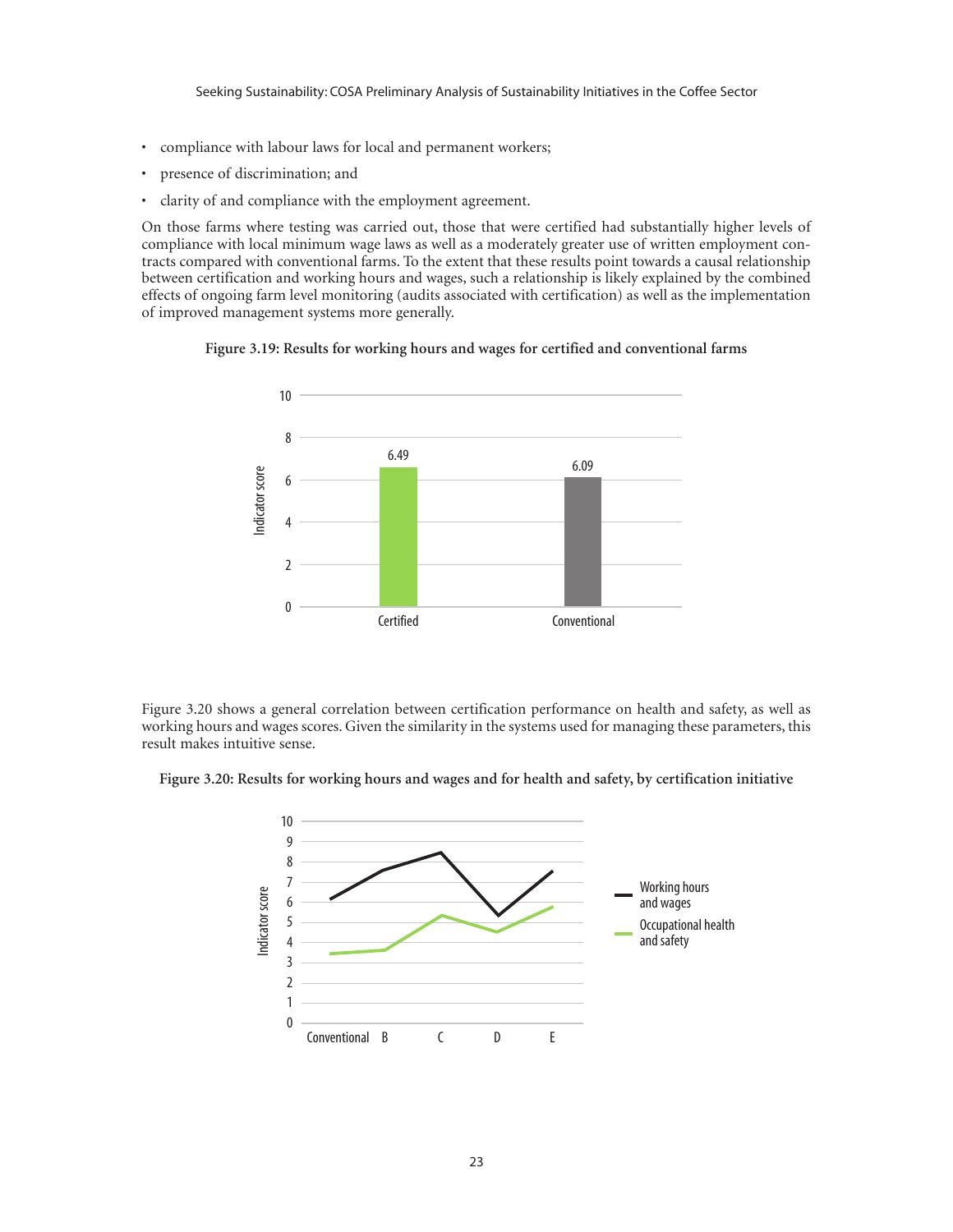#### *3.2.3.5 Producer satisfaction*

Given the compexity of measuring sustainable development, producer perceptions of the outcomes of adopting a sustainability initiative provide a critically useful, albeit subjective, complement to the objective data. Producer perceptions could be considered to be among the most important measures of sustainability given the fact that even objective measures can be incomplete and/or biased and that the the Brundtland definition of sustianable development asserts the primacy of "the needs of the poor." The COSA measurement process compiles producer perception and satisfaction responses on a variety of sustainability parameters, both specific and general.

Certified farms were requested to rank their level of satisfaction with respect to expectations along the following parameters:

- impact on social relations;
- impact on environmental quality;
- impact on personal health;
- impact on employee relations;
- impact on management capacity;
- impact on revenues; and
- impact on overall well-being.

Certified producers ranked these items using the following scale: 0=well-being significantly worse; 3=wellbeing somewhat worse; 5=neutral or no significant change in well-being; 7=well-being somewhat better; 10=well-being significantly better.

For comparison purposes, in this case, a score of 5 was assigned to non-certified farms indicating the neutral "no change" state. Using this basic framework, the aggregate score for certified farms showed a marginally positive level of satisfaction compared to conventional farms.



#### **Figure 3.21: Producer satisfaction resulting from the adoption of certification**

This result could suggest that the benefits associated with sustainable initiatives are not as universally compelling as some believe them to be. At the very least a breakdown of the individual responses on the question of satisfaction shows that there is a moderate but significant (25 per cent of certified farms visited) section of producers who are clearly not satisfied with the results of certification (see Figure 3.22). The overall score of producer satisfaction is heavily influenced by a few of very negative experiences reported across our testing base.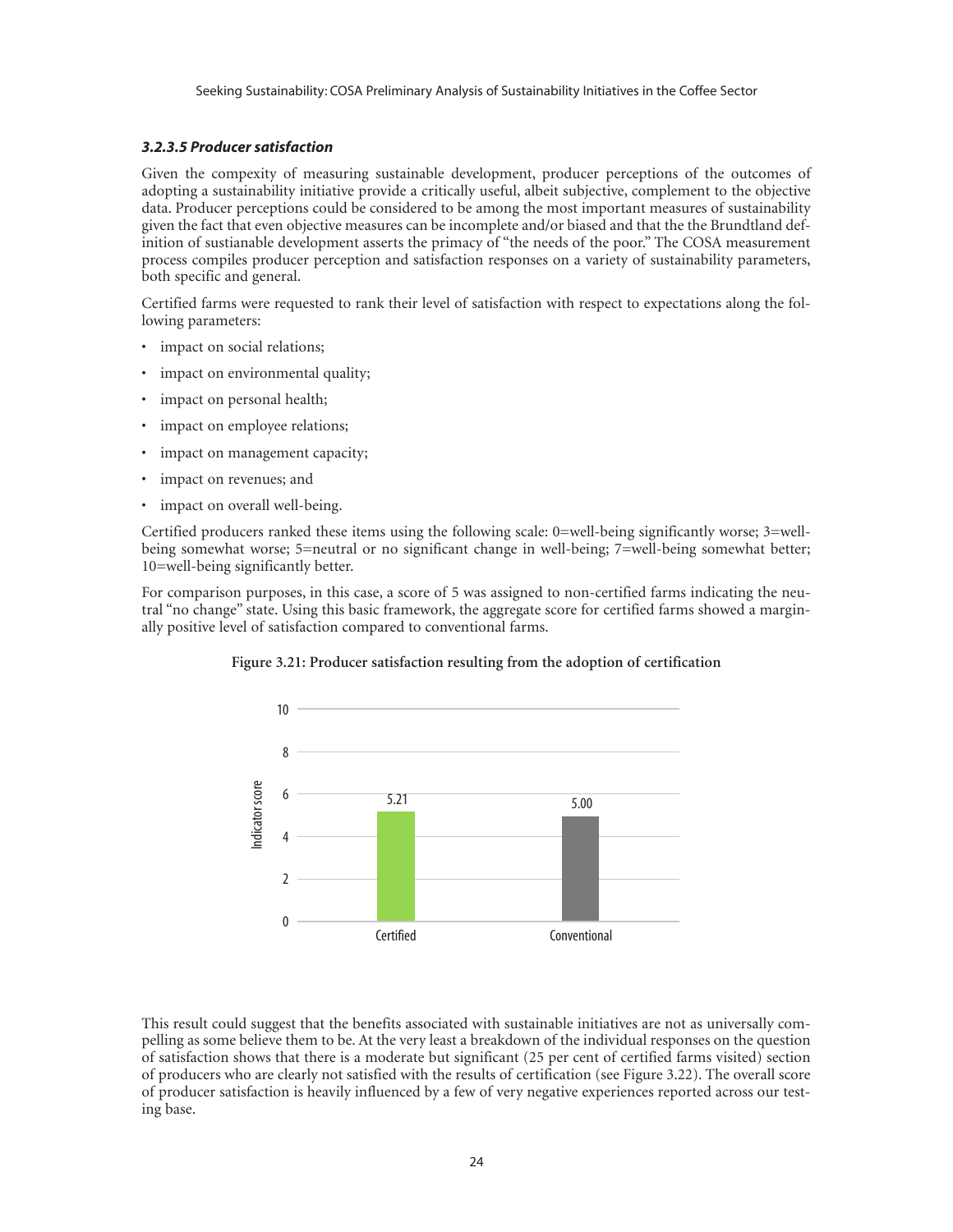

**Figure 3.22: Producer satisfaction by farm resulting from the adoption of certification**

Despite these notable negatives, our results suggest that the majority of producers taking on certification (75 per cent) have experienced a net improvement in their overall condition. Moreover, more than 90 per cent of the certified farms indicated that they were either "likely" or "very likely" to continue within the certification program. Nevertheless, based on the results in Figure 3.22, it is evident that experiences with certification show a high degree of variability. Assuming this is *indeed* a systemic condition, it arguably supports the importance of seeking objective means for decision-making during the adoption stage.

#### *3.2.3.6 Additional analysis*

The COSA methodology provides a high degree of analytic flexibility. In the context of growing market demands for compliance with sustainable practices COSA can assist local and national planners in assessing the specific sustainability challenges their farmers face with respect to the different systems available. Regional differences in the effects of standards provides a basis for devising more efficient export development strategies. Figure 3.23, for example, shows there is a considerable difference between the regions in their occupational health and safety practices, suggesting varying degrees of need to address these through local policies and standards bodies in order to ensure uninterrupted market access.



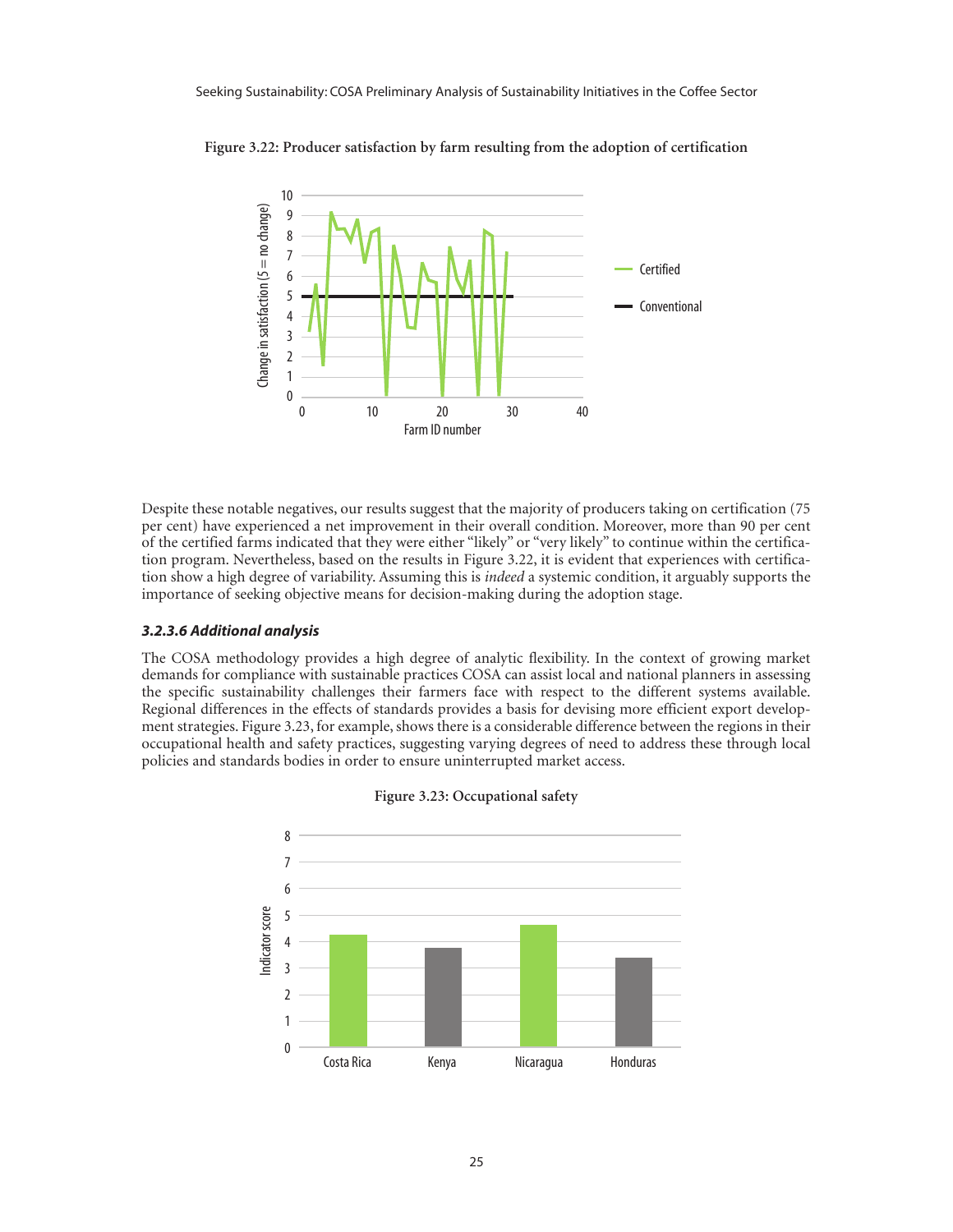Alternatively, COSA can be used to identify differences in the effects of certification on farms based on individual farm characteristics such as production system, size, climatic conditions, etc. Figure 3.24, for example, suggests that even though in Kenya small farmers had slightly higher levels of satisfaction with certification, larger farms were able to achieve more socially advantageous results on most of the variables. Such a finding could indicate important differences in difficulties of implementation that need to be addressed by the sustainability initiatives or policy-makers in order to better satisfy and induce greater levels adoption by smaller farms.





Comparing these results with our South American sample country (Peru) in Figure 3.25 shows less distinctive outcomes across farms of different sizes. Further exploration of the differences between regions and farm sizes could be a very important factor in determining the uptake of sustainability initiatives by different types of farmers. Based on this limited body of evidence, the high degree of variability in experiences appears to confirm the potential value of being able to develop tailored strategies based on more substantive data and information on local capacities.



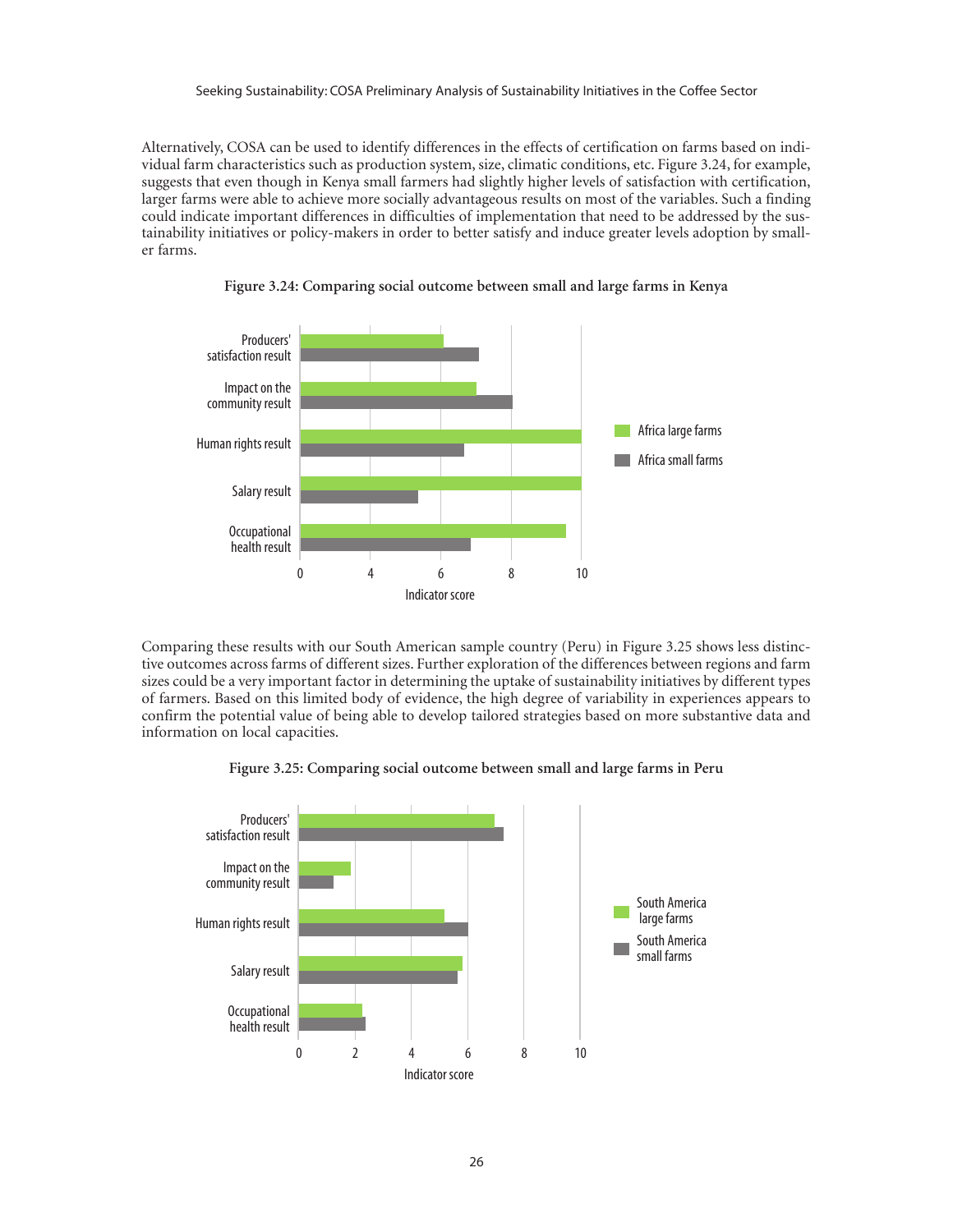## **4. Multi-criteria Analysis**

Although COSA is committed to providing a quantitative basis for comparison and evaluation of the effect of sustainability interventions on coffee farms, it is firmly rooted in the recognition that different social, economic and environmental variables have a natural integrity of their own. As such, considerable emphasis has been placed on retaining the objective quality of the individual indicators.

In the interests of preserving the integrity of different social and environmental measures, COSA has adopted a multi-criteria analysis approach. Thus, although our results may express the two measures conservation and soil erosion in terms of a scale of 1 to 10, this is not in any way meant to suggest that equal scorings along the two different categories are of equal environmental weight in any given situation. Our intent is to provide consistent data for statistical analysis in as neutral a form as possible while allowing decision-makers to apply the specific weighting decisions appropriate to their task and perspective.

With this in mind, COSA data is most usefully presented in the form of a spider graph which can retain the individual integrity of the different social, economic and environmental parameters. Through multi-criteria analysis, it is possible to compare the performance of one standards system with another or with conventional practices on a farm-by-farm basis. For the purposes of the testing data, however, we limit our reporting to a comparison of certified versus non-certified farming systems.

Aggregate results can be usefully shown across social, environmental and economic parameters as individual groupings (see Figure 4.2) or across the full set of parameters (see Figure 4.4).

Figure 4.1 provides one type of overview of the aggregate results across certified and non-certified farms visited over the course of the COSA testing phase. On average, certified farms displayed better social conditions than their non-certified counterparts in most areas. However, certification schemes were not observed to have any significant effect on the community compared to a neutral rating given conventional farms.



#### **Figure 4.1: Comparison of conventional and certified farms across select social indicators**

Figure 4.2 provides a comparative analysis for select environmental indicators across conventional and certified farms visited. As with the social indicators, one observes generalized and yet small improvement in environmental indicators in certified compared to conventional farms.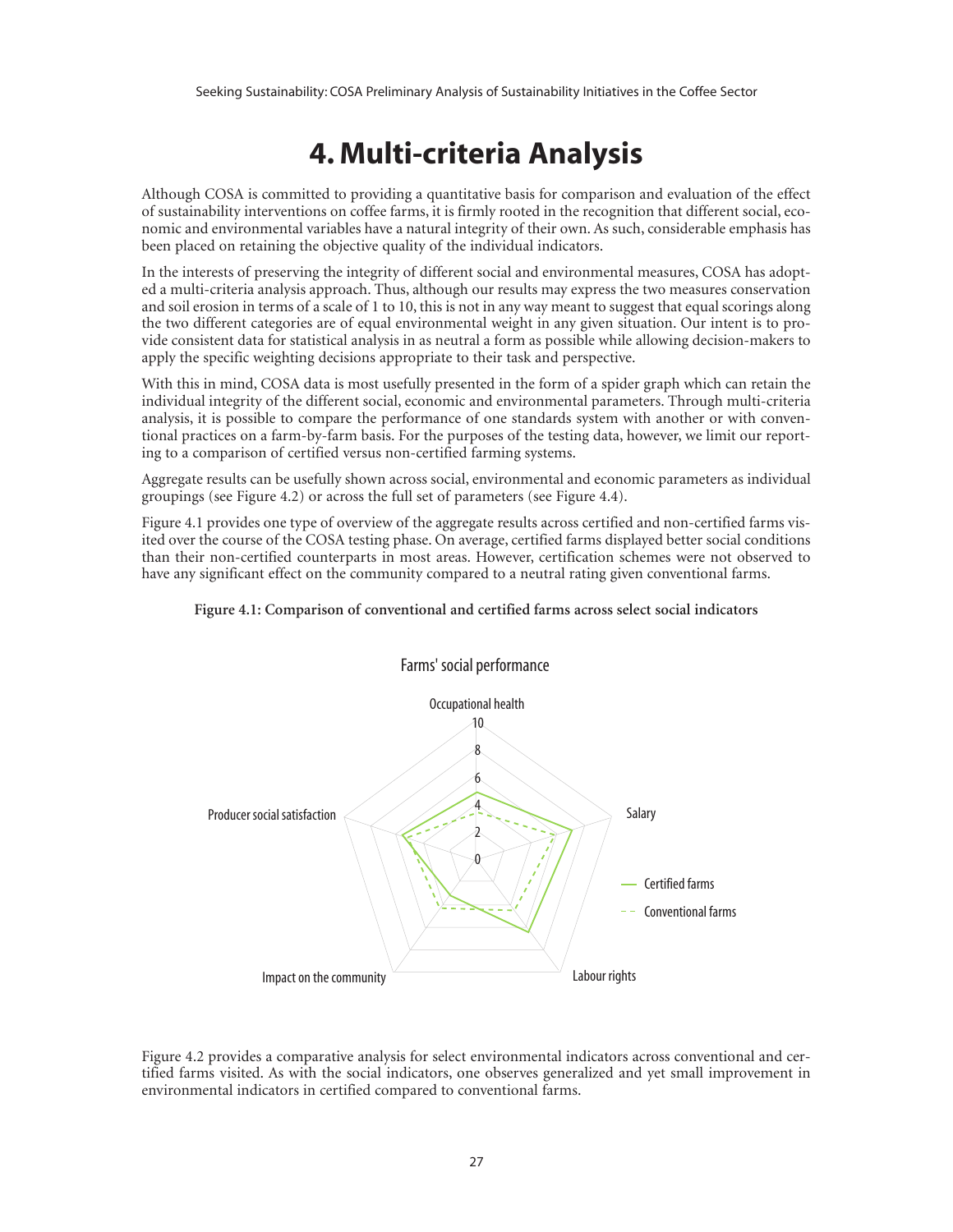

**Figure 4.2: Comparison of conventional and certified farms across select environmental indicators**

Finally, a "full spider graph" (see Figure 4.3) can provide a quick summary snapshot of the "sustainability performance" by the individual farm or by any grouping such as initiative, farm-size, country or other grouping.15 Although the data limits of the testing results restrict the applicability of the spider graph representation, Figure 4.3 shows that, on the whole, certified farms in our testing sample did perform slightly better than conventional farms across the majority of COSA's parameters. Presented in the appropriate context, the COSA spider graph provides an easily accessible indicator of expected outcomes of specific sustainability initiatives and, as such, offers an invaluable resource for certification initiatives, policy-makers and producers alike.16

By preserving parameter integrity, COSA has the ability to conduct correlation analysis between parameters. Proponents of labour standards, for example, commonly promote improved working conditions as a basis for improved productivity and overall economic success.17 On the basis of COSA's social and economic data, it is possible to test for correlations between distinct variables measured through the process. For example, Figure 4.4 and Figure 4.5 show the correlation between "social performance" and "net income" and "environmental performance" and "net income" respectively. In both cases, the data from the test farms show that there was virtually no correlation between net income and these other sustainability parameters over our test farms. However, at this point it is impossible to determine whether or not this represents a true state of affairs or is simply a result of our small sample size.

<sup>15</sup> It should be noted that similar comparisons can be provided across individual certification systems. Due to the small sample size for each individual initiative, we have chosen not to present certification-by-certification results at this stage in order to avoid initiative misrepresentation. One of COSA's assets, however, is its ability to provide comparable data across initiatives and along specific indicators.

<sup>16</sup> In addition to gathering and analyzing data, an important part of the COSA process involves the proactive dissemination of COSA results as a stimulus for continual improvement.

<sup>17</sup> See OECD (2000).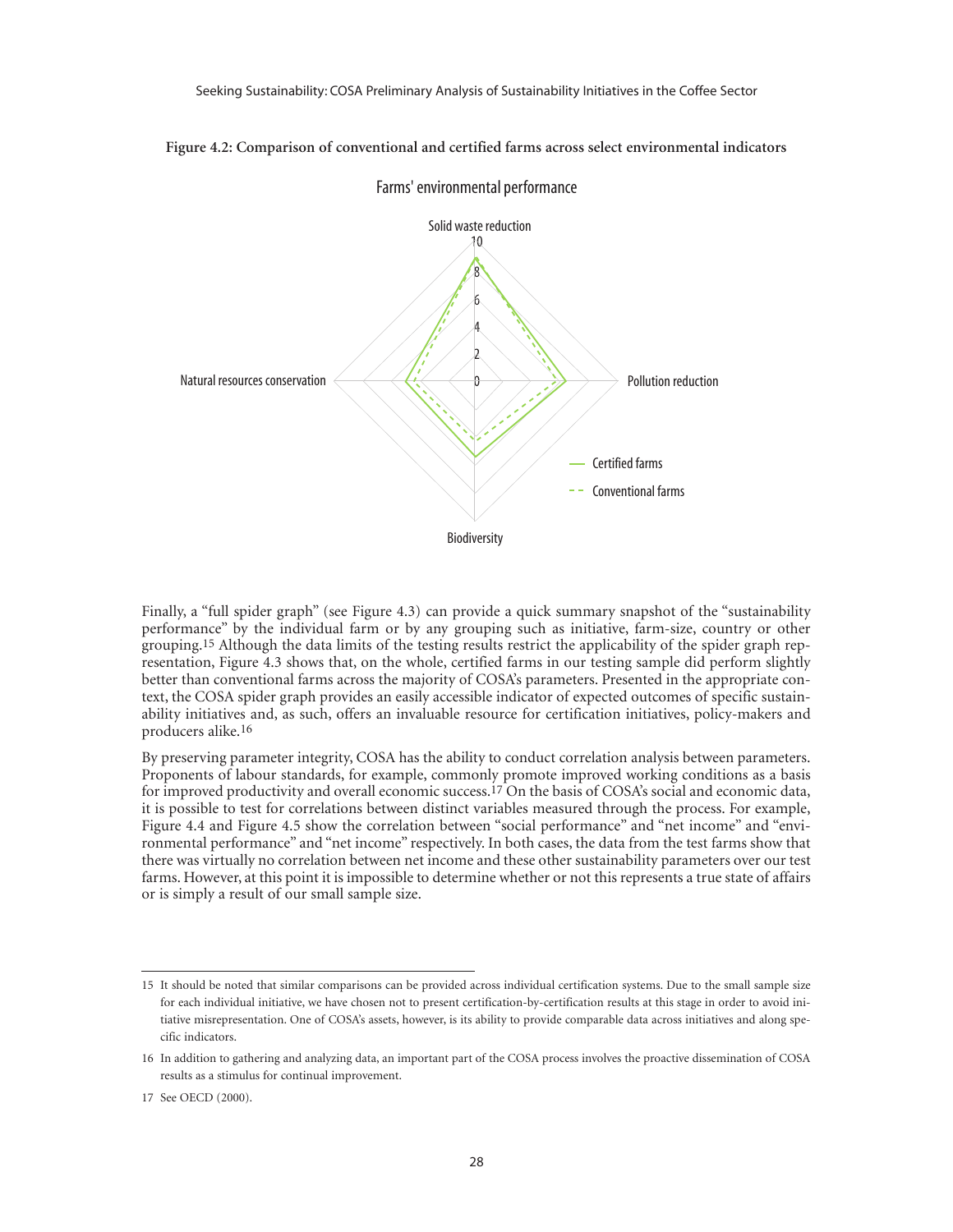

**Figure 4.3: Comparison of conventional and certified farms across select social, economic and environmental indicators**

**Figure 4.4: Social performance and net income comparison**

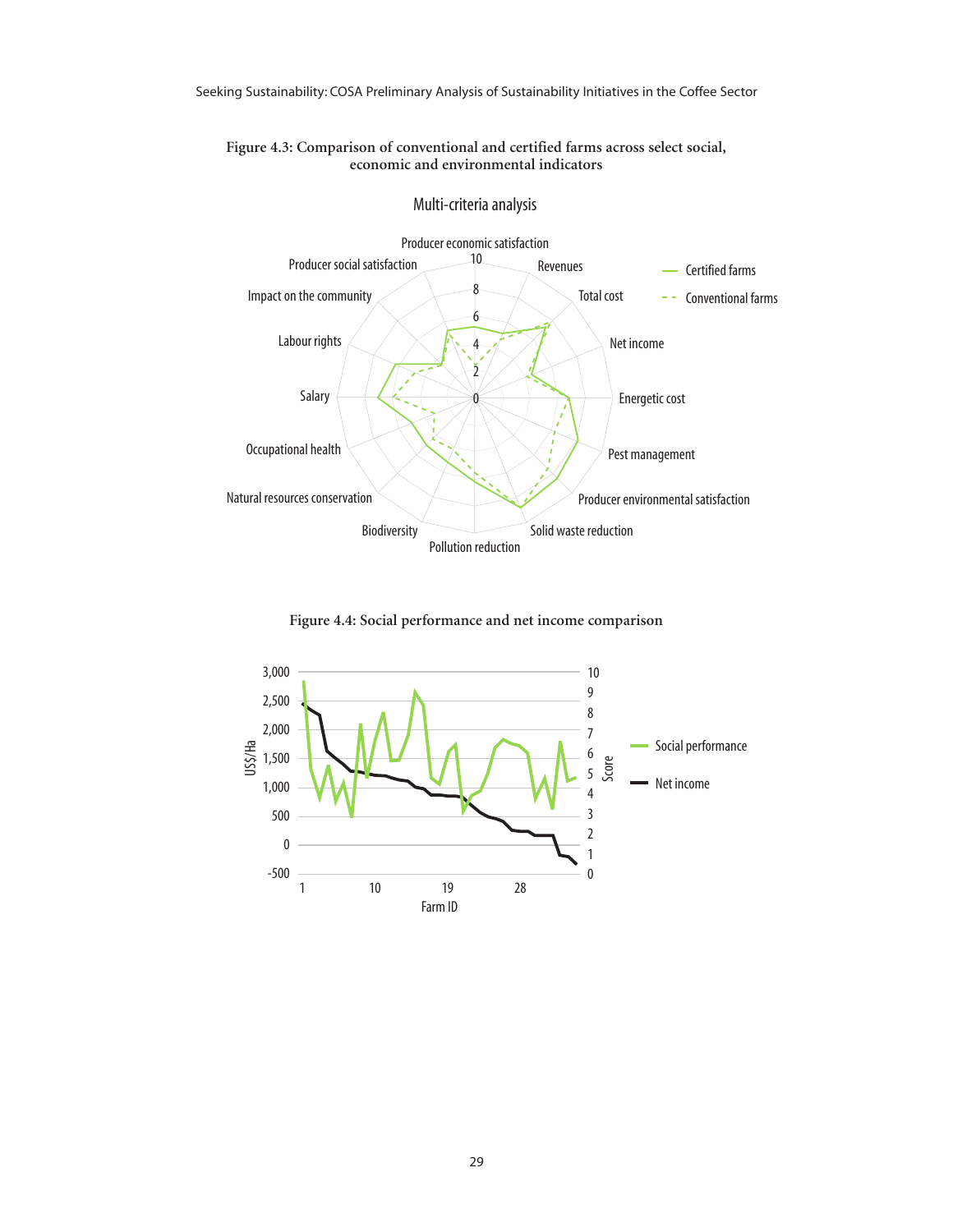

**Figure 4.5: Environmental performance and net income comparison**

#### *Building statistical relevance*

Given the purpose of the testing phase and the small sample size, the preceding cross-comparisons are provided only to indicate the kinds of analysis COSA enables, but the analysis should not yet be considered as conclusive or even indicative of actual performance trends for certification systems.

One of the key objectives of the testing process was to establish baseline information for determining the sample size required for extracting statistically significant conclusions. Since statistical significance is a function of the standard deviation of samples and the number of samples, we can draw on the standard deviation observed across our testing farms to better predict the appropriate sample size required to produce statistical significance.

Figure 4.6 shows the results of an Analysis of Variance (ANOVA)18 of the COSA testing data for average income for Fair Trade and Organic farms. The span between the parentheses in Figure 4.6 outlines the degree of potential error in the result obtained through the testing process (with an average of 10 farms per certification system), again reaffirming the conclusion that the data from the testing process cannot be considered statistically significant.

<sup>18</sup> The results presented in the figure were generated by one-way ANOVA (Analysis of Variance) carried out with Minitab® statistical software.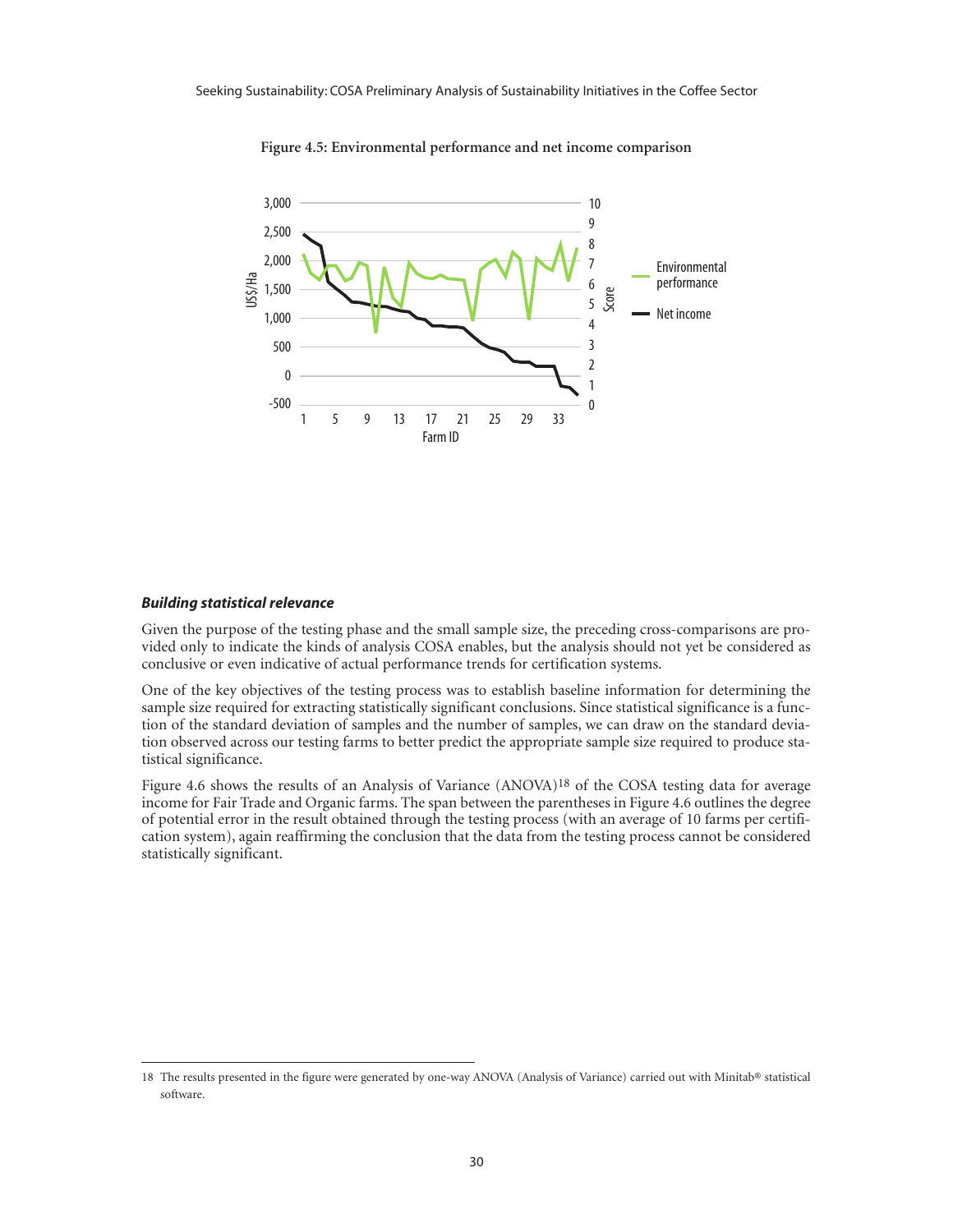**Figure 4.6: ANOVA results from COSA testing data for Fair Trade and Organic "average income"**

| One-way ANOVA: Incomes/Ha versus certification    |                |                                      |         |         |      |       |  |      |  |
|---------------------------------------------------|----------------|--------------------------------------|---------|---------|------|-------|--|------|--|
| Source                                            | DF             |                                      | SS      | MG      | F    | P     |  |      |  |
| Certification                                     | $\overline{1}$ |                                      | 1751672 | 1751672 | 1.25 | 1.280 |  |      |  |
| Error                                             | 17             | 23889197                             |         | 1405247 |      |       |  |      |  |
| Total                                             | 18             | 25640869                             |         |         |      |       |  |      |  |
| $S = 1185$                                        |                | $R-Sq = 6.83\%$ $R-Sq(adi) = 1.35\%$ |         |         |      |       |  |      |  |
|                                                   |                |                                      |         |         |      |       |  |      |  |
| Individual 95% CIs for mean based on pooled StDev |                |                                      |         |         |      |       |  |      |  |
| l evel                                            | N              | Mean                                 | StDev   |         |      |       |  |      |  |
| <b>Fair Trade</b>                                 | 10             | 1681                                 | 790     |         |      |       |  |      |  |
| Organic                                           | 9              | 2289                                 | 1512    |         |      |       |  |      |  |
|                                                   |                |                                      |         |         |      |       |  |      |  |
|                                                   |                |                                      |         | 1200    | 1800 | 2400  |  | 3000 |  |
| Pooled StDev $=$ 1185                             |                |                                      |         |         |      |       |  |      |  |

By increasing the sample size for each certification to 75 farms per certification system, the probability of error reduces to less than one per cent—thereby allowing for more statistically relevant conclusions.

**Figure 4.7: ANOVA based on extrapolated COSA data but with a larger sample size**

One-way ANOVA: Incomes/Ha versus certification Source DF SS MS F P Certification 1 14013374 14013374 11.00 0.001 Error 150 191113575<br>Total 151 205126949 205126949  $S = 1129$  R-Sq = 6.83% R-Sq(adj) = 6.21% Level N Mean StDev Fair Trade 80 1681 754 Organic 72 2289 1435 Pooled StDev = 1129 Individual 95% CIs for mean based on pooled StDev ++ ++ ++++ \* (::::::::::<sub>\*</sub>:::::::::) 1500 1800 2100 2400 (-----------<sub>\*</sub>------------- )

Based on the ANOVA analysis of the data variance observed in the testing process, we can predict that, in a sample spanning the five tested countries (Kenya, Costa Rica, Nicaragua, Honduras and Peru), COSA would have needed a total of 75 farms per organic and Fair Trade certification to produce statistically significant results (i.e., at least 15 farms per certification per country). In order to secure statistically significant results along more specific parameters within each certification system (e.g., effects on production systems or farm size) it is likely that even larger sample sizes will be required.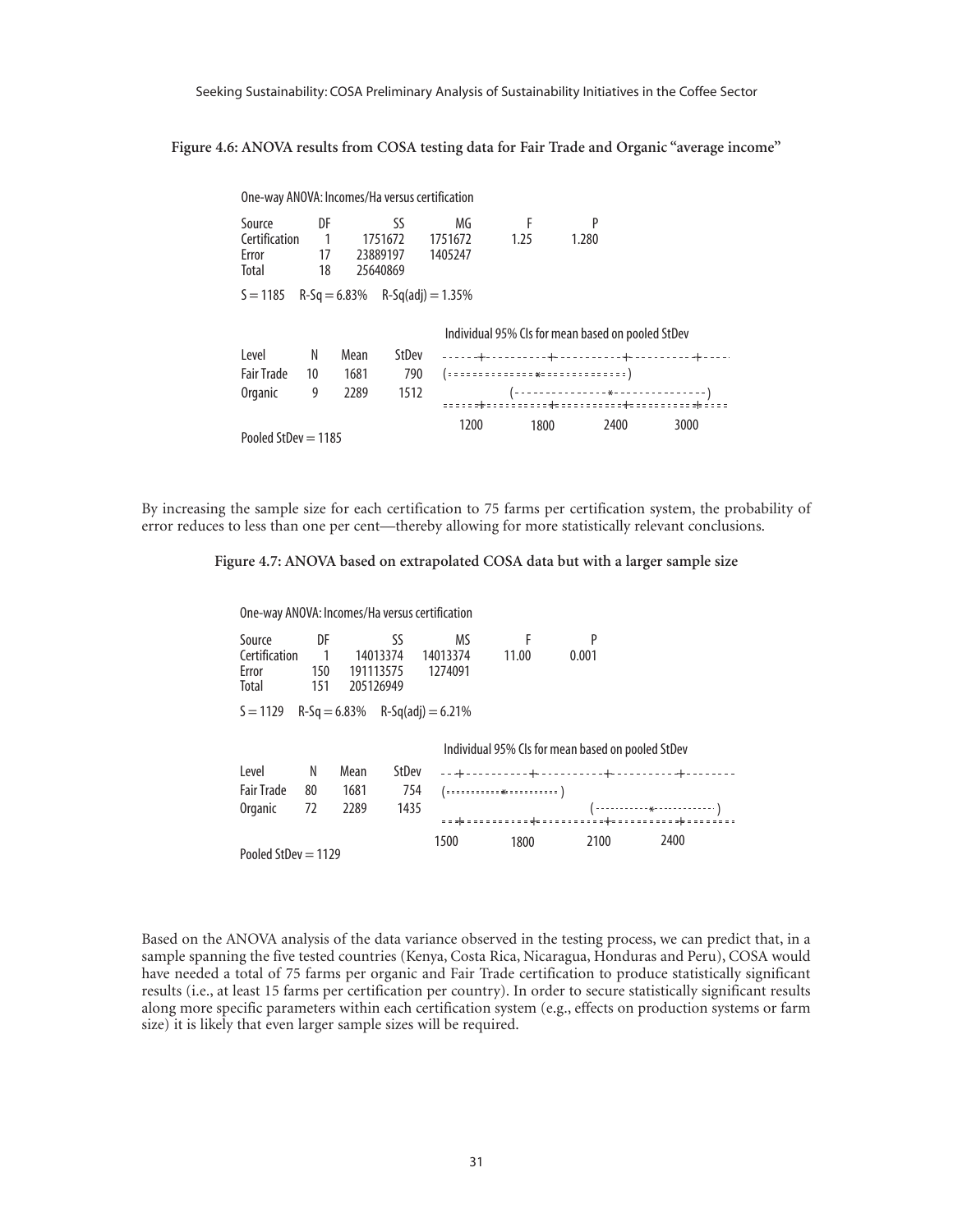## **5. Conclusions**

COSA's unique approach to sustainability assessment allows it to be an effective farm management and policy management tool by providing a sound quantitative basis for comparison and evaluation of the effect of sustainability interventions.

The data collected during the COSA field-testing process have enabled us to observe some basic trends—particularly at the level of certified versus non-certified farms (where our sample size was the most robust). All of these preliminary observations cannot be interpreted as conclusive due to the limited size of the tests.

- 1. The variances between the various certification systems may often be explained by site-specific considerations, especially local geographical and organizational conditions that can play a significant role in determining the performance of farms.
- 2. *Economically*, as a general rule, the certified farms observed appear to be better off than their conventional counterparts (net income) but the gap is narrow. More than 60 per cent of all certified farms visited perceived their participation in a sustainability initiative as having a positive economic impact on their farm.
- 3. *Environmentally*, there is little evidence that certification on the observed farms had a significant effect on key indicators such as biodiversity and shade coverage. This may well be due to the expected time lag between implementation and environmental impact. This hypothesis is supported by the fact that certified farms systematically scored better along some of the other environmental indicators such as pollution and waste management.
- 4. On *social parameters*, certified farms appear to have distinctly better occupational health and safety, employee relations, and labour rights performance. Community-level effects of certification, however, were not noticeably evident in our samples.

The pilot also identified several important challenges, summarized as follows:

- 1. Farmers across the testing regions confirmed the importance and saliency of the COSA project and the usefulness of the information it could produce, though a number expressed a preference for a more streamlined process. *COSA is being refined and simplified for further application based on this feedback*.
- 2. Field researchers noted a difficulty in locating recently certified farms with only a single certification. As a result, we were not able to perform the testing process on a full range of farm sizes and production systems. In light of this challenge, *COSA is exploring means for attributing outcomes when farms have multiple certifications*.
- 3. Some field researchers noted difficulty in gathering adequate economic data as many coffee farms do not keep records. This made data-gathering time-consuming and in some cases placed too much reliance on reconstructive accounting with producers. As a result, *COSA is developing a simple self-accounting process that will encourage participating farms to enhance their collection and use of economic data over time*.
- 4. Considerable variance between coffee production systems both across and within countries means that larger sample sizes are needed to extract more statistically significant results. In order to overcome this challenge *COSA will aim to use larger samples as it is implemented on a country-by-country basis*.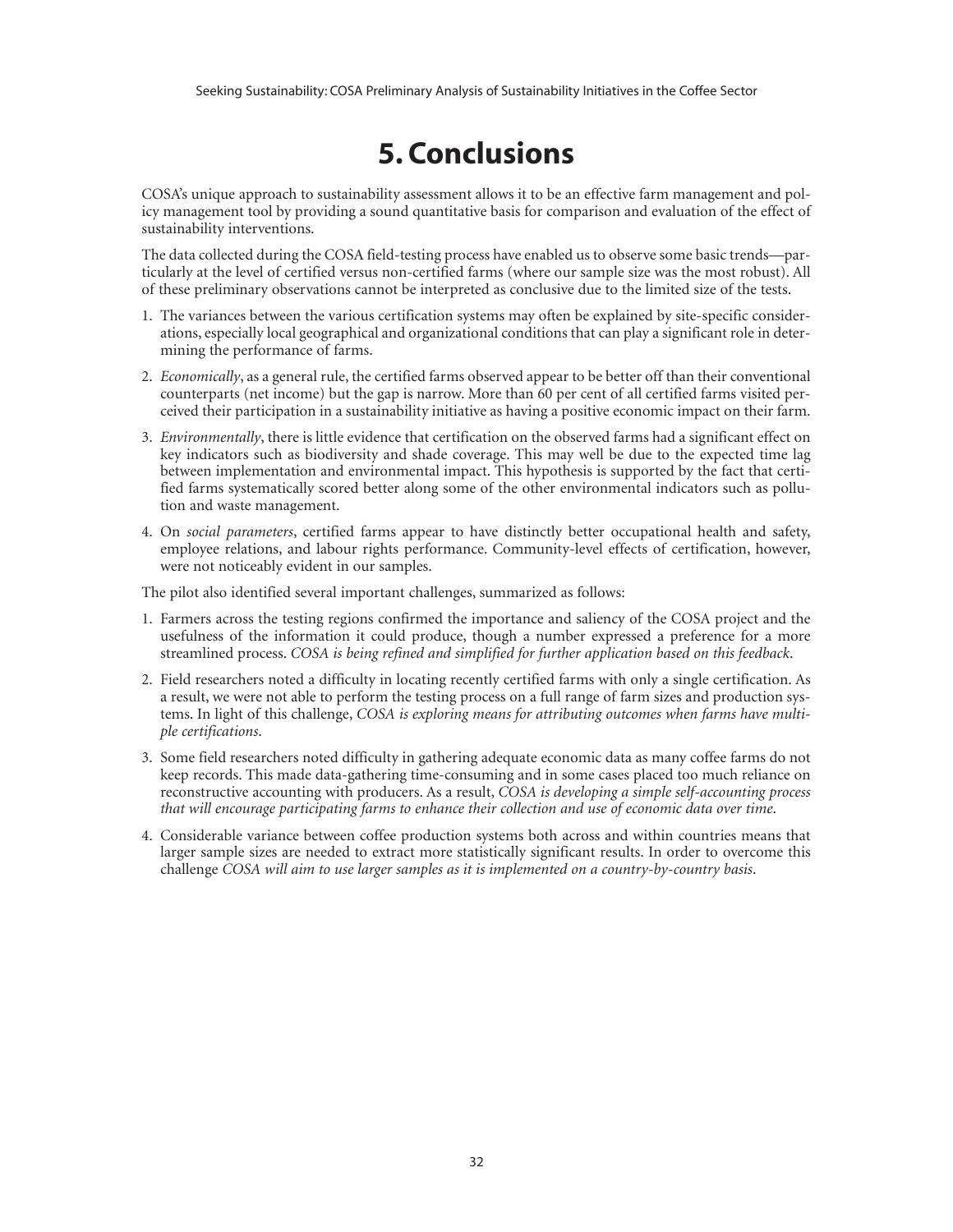## **6. Recommendations**

The testing process has established two basic points: that farmers are very interested in the information that COSA provides and that there is a need for significant expansion in order to generate statistically significant results. To increase the value of the COSA process, several actions need to be undertaken:

- 1. The generation of an internal and ongoing measurement system among select farmer groups in collaboration with local institutions;
- 2. The development of an open access database on sustainability initiatives for policy-makers and producers in order to enable more strategic business, risk and quality management in the adoption of sustainable practices; and
- 3. The generation of concrete commitments from the international community to establish a secretariat or clearing-house to facilitate the gathering and management of credible scientific measurements on sustainability impacts of market initiatives.

At the field level, it has become clear that COSA should now evolve from the initial focus on methodological development to an increased focus on capacity building of local organizations in its implementation. Doing so will help local institutions internalize COSA and other accounting methods as a basis for more effective strategic planning and business management.

While farmers' affirmations of the value of COSA's information suggests the value of the COSA process, it also quite evident that raw information alone will be insufficient to enable gains in improved management capacity across rural commodity producers without an appropriate capacity building and technical assistance framework. Therefore, it is increasingly important that COSA become directly integrated within ongoing capacity building and technical assistance efforts. COSA is actively seeking ongoing partnerships to meet this core priority and its affiliations with the Sustainable Commodity Assistance Network (SCAN) and the Finance Alliance for Sustainable Trade (FAST) are likely to be very synergistic.19

The need for COSA has never been more apparent. A growing number of private and public sector stakeholders have approached the COSA team to discuss how to apply its framework to other commodities and supply chains. Some of the sustainability initiatives are exploring how COSA's efforts might be used to fortify their own internal monitoring and evaluation procedures. Efforts are already underway with cacao in West Africa, and discussions around tea, cotton and other commodities are in the early stages.

The COSA team recognizes the systemic nature of the challenges before stakeholders around the world as more markets make the transition to sustainable practices. As such, COSA is firmly committed to the development of a common and open framework for compiling and disseminating such information. Whether in coffee or across other sectors, however, it is clear that this need cannot be met through the work of the COSA executive committee alone. Valuable input from numerous producers, international bodies and scores of experts and scientists have contributed to the COSA model. We welcome more input; and we invite all stakeholders to join with us in making sustainability more efficient, practical and accessible to all.

<sup>19</sup> See: http://www.iisd.org/markets/tech/scan.asp and http://www.fastinternational.org.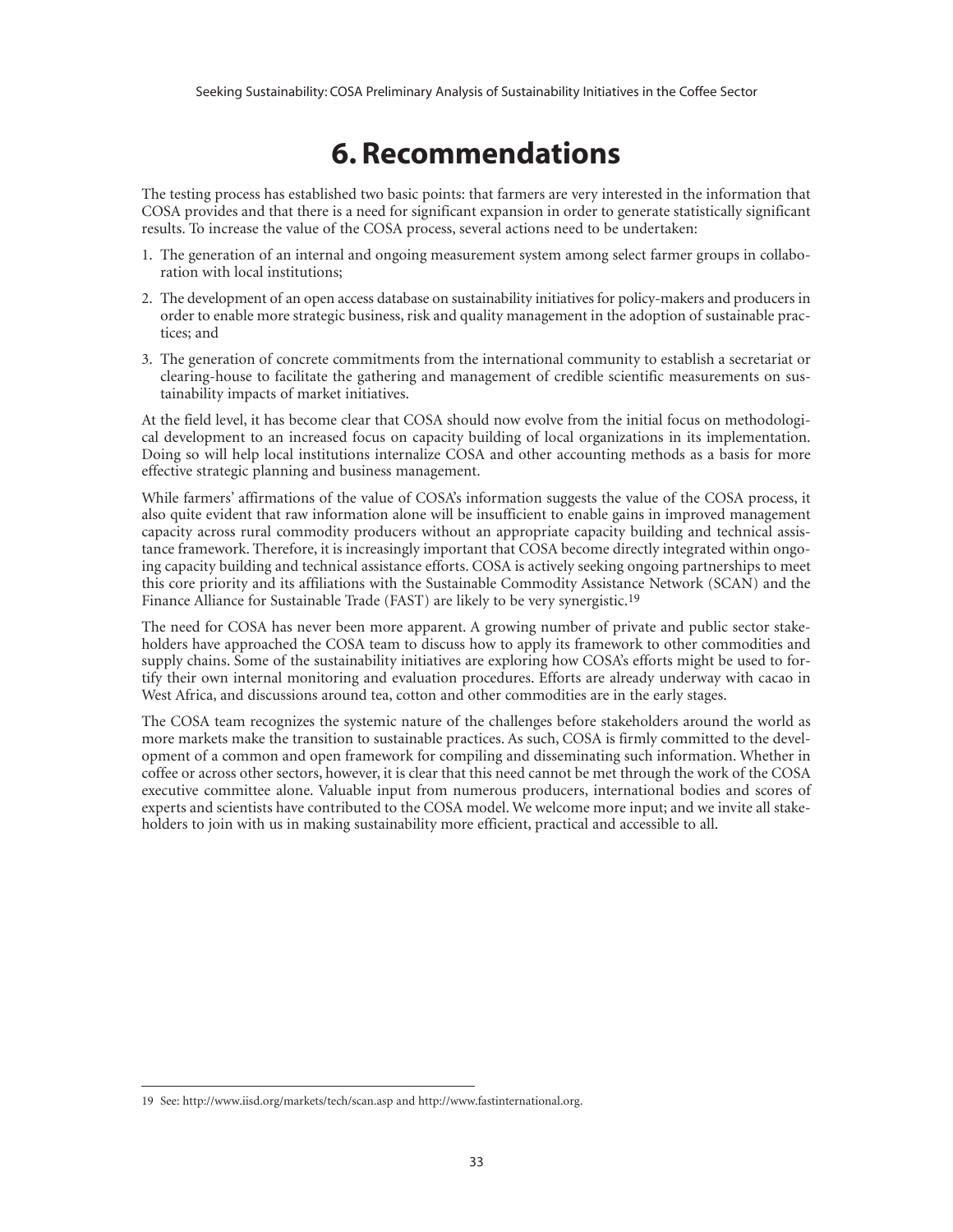## **References**

AIDEnvironment & Profundo. (2006, October). *Increasing the sustainability of EU and Dutch commodity trade through more effective policies*. Ministry of Housing, Spatial Planning and Environmental Management (VROM) of the Netherlands, Volume II: Commodity profiles AIDEnvironment.

Bacon, C. M., Méndez, V. E., Gliessman, S., Goodman, D., & Fox, J. A. (Eds.). (2008). *Confronting the coffee crisis: Fair trade, sustainable livelihoods and ecosystems in Mexico and Central America*. Food, Energy and Environment Series. Cambridge, MA: MIT Press.

Coffee Coalition. (2006). *Coffee Barometer 2006 – Certified Coffee in the Netherlands*. Amsterdam: Coffee Coalition.

DEFRA. (2003). *Use of multi-criteria analysis in air quality policy: A report*. Retrieved from: www.defra.gov.uk/environment/airquality/mcda/index.htm.

DTLR. (2001). *Multi criteria analysis: A manual*. Retrieved from: www.dtlr.gov.uk/about/multicriteria/ index.htm

ETR. (1999). *Review of technical guidance on environmental appraisal: A report by Economics for the Environment Consultancy*. Retrieved from: www.defra.gov.uk/environment/economics/rtgea/8.htm

FLO. (2007). *Shaping global partnerships: Fair Trade Labelling Organizations International Annual Report 2006-07*. Retrieved from: www.fairtrade.net/uploads/media/FLO\_AR2007\_low\_res\_01.pdf

Giovannucci, D., Liu, P. & Byers, A. (2008). "Adding value: Certified coffee trade in North America." In P. Liu (Ed.), *Value-adding standards in the North American food market: Trade opportunities in certified products for developing countries*. Rome: FAO.

Giovannuccci, D. & Villalobos, A. (2007). *The state of organic coffee: 2006 US Update*. San Jose, Costa Rica: The Sustainable Markets Intelligence Center (CIMS), INCAE.

Giovannucci, D. (2006). Salient trends in organic standards: The opportunities and challenges for developing countries. In *Standards and trade: Challenges and opportunities for developing country agro-food trade course*. Washington, DC: World Bank Institute-USAID, Trade Standards Working Group.

Giovannucci, D., & Ponte, S. (2005). The collective formulation and effectiveness of public and private sustainability standards. *Social Science Research Network*. Retrieved September 2008 from SSRN: http://papers.ssrn.com/sol3/papers.cfm?abstract\_id=996101

Giovannucci, D. & Koekoek. F. J. (2003). *The state of sustainable coffee: A study of twelve major markets*. Winnipeg, Manitoba: International Institute of Sustainable Development; London: International Coffee Organization.

IISD. (1994) *Trade and Sustainable Development Principles*. Winnipeg : IISD. Retrieved September 2008 from IISD: www.iisd.org/pdf/2003/trade\_sd\_principles.pdf.

Lewin, B., Giovannucci, D. & Varangis, P. (2004). *Coffee markets: New paradigms in global supply and demand*. Washington DC: World Bank.

OECD, (2000, September 20). Retrieved September 2008 from OECD: http://appli1.oecd.org/olis/ 2000doc.nsf/c5ce8ffa41835d64c125685d005300b0/c12568d1006e03f7c125693100393b51/\$FILE/00082965. PDF

Potts, J. (2002). *Policy tools for sustainability: Building the market for fair trade coffee*. (Working Paper for IDRC Trade Employment and Competitiveness Program).

Potts, J., Wunderlich, C. & Fernandez, G. (2007). *Sustainable trading practices of the coffee sector*. Winnipeg, Manitoba: IISD.

Potts, J. (2007a). *Alternative trade initiatives and income predictability: Theory and evidence from the coffee sector*. Winnipeg, Manitoba: IISD.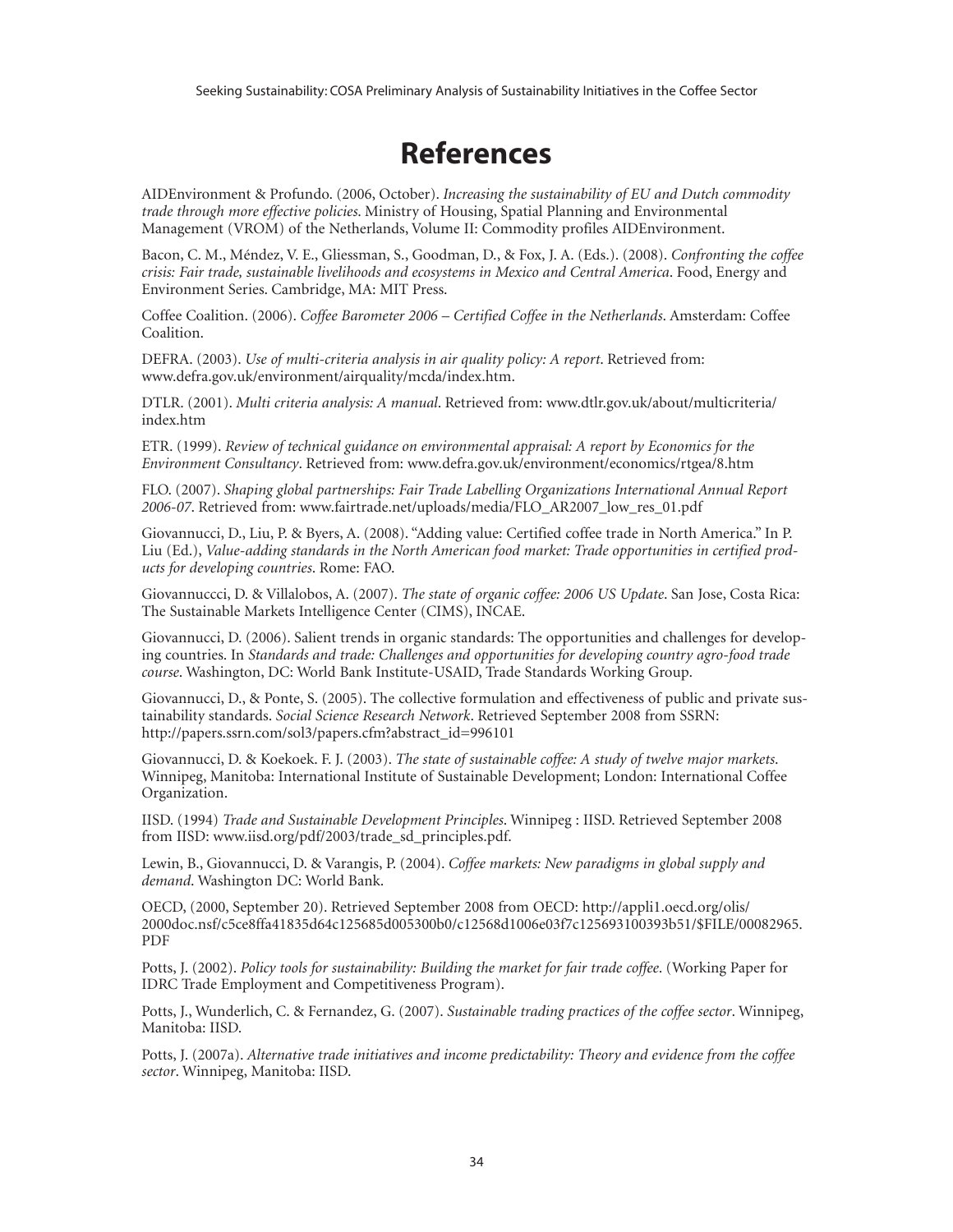Potts, J. & Opitz, M. (2008). *Closing the gaps in GAPs: A preliminary appraisal of the measures and costs associated with adopting commonly recognized "Good Agricultural Practices" across Three Growing Regions*. Winnipeg, Manitoba: IISD.

Raynolds, L., Murray, D., & Heller. A. (2007). Regulating sustainability in the coffee sector: A comparative analysis of third-party environmental and social certification initiatives: *Agriculture and Human Values, 24*(2), 147–163.

Reardon, T., Codron, J.-M., Busch, L., Bingen, J. & Harris, C. (2001). Global change in agri-food grades and standards: Agribusiness strategic responses in developing countries. *International Food and Agribusiness Management Review*, *23*, 421–435.

Sager, T. (2003, January). Rationality types in evaluation techniques: The planning balance sheet and the goals achievement matrix. *European Journal of Spatial Development*, *2*. Retrieved from: www.nordregio.se/EJSD/-ISSN 1650-9544-Refereed Articles January No. 2

Santoro, M. A. (2003). Beyond codes of conduct and monitoring: An organizational integrity approach to global labour practices. *Human Rights Quarterly*, *25*, 407–424.

Utting, P. (2005). Rethinking business regulation: From self-regulation to social control. Technology, Business and Society Programmed Paper Number 15 (pp. 1–29). United Nations Research Institute for Social Development.